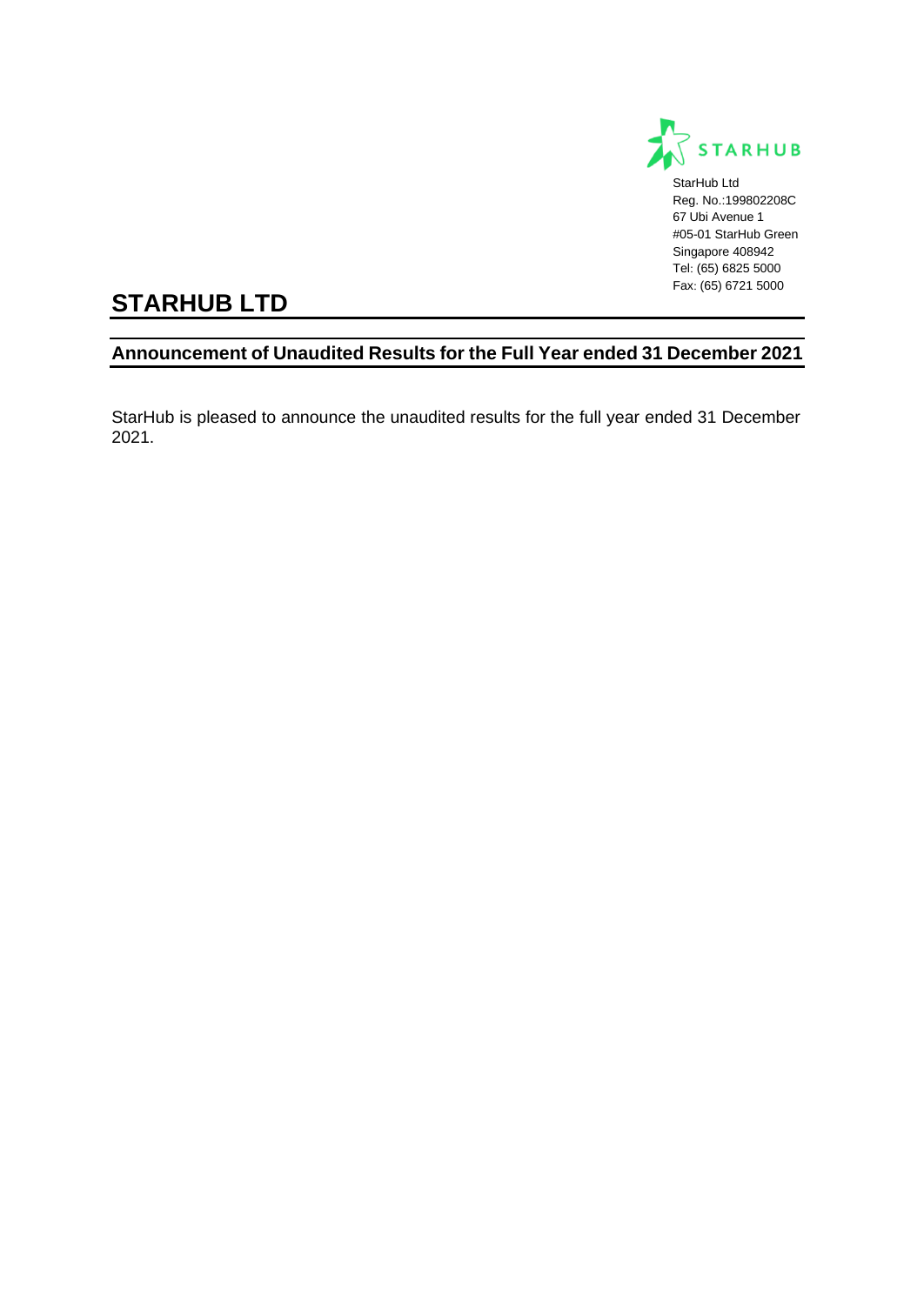# **Results for the Second Half and Full Year ended 31 December 2021**

### **1. GROUP INCOME AND COMPREHENSIVE INCOME STATEMENTS**

### **1.1 GROUP INCOME STATEMENT**

|                                                                 |         | Second Half Year ended 31 Dec |                          |        |           | Full Year ended 31 Dec |             |        |
|-----------------------------------------------------------------|---------|-------------------------------|--------------------------|--------|-----------|------------------------|-------------|--------|
|                                                                 | 2021    | 2020                          | Incr / (Decr)            |        | 2021      | 2020                   | Incr/(Decr) |        |
|                                                                 | S\$m    | S\$m                          | S\$m                     | %      | S\$m      | S\$m                   | S\$m        | %      |
| <b>Total revenue</b>                                            | 1,068.9 | 1,069.2                       | (0.3)                    | (0.0)  | 2,042.6   | 2,028.8                | 13.9        | 0.7    |
| Operating expenses                                              | (949.5) | (971.6)                       | (22.1)                   | (2.3)  | (1,825.0) | (1,838.9)              | (13.9)      | (0.8)  |
| Other income                                                    | 7.8     | 22.6                          | (14.8)                   | (65.6) | 14.2      | 41.4                   | (27.2)      | (65.7) |
| <b>Profit from operations</b>                                   | 127.1   | 120.2                         | 7.0                      | 5.8    | 231.8     | 231.3                  | 0.6         | 0.2    |
| Non-operating income                                            |         |                               | $\overline{\phantom{0}}$ |        | 1.3       |                        | 1.3         | nm     |
| Non-operating loss                                              | (3.0)   | $\overline{a}$                | (3.0)                    | nm     | (3.0)     |                        | (3.0)       | nm     |
| Finance income                                                  | 2.6     | 0.9                           | 1.7                      | 188.8  | 4.1       | 1.9                    | 2.3         | 122.5  |
| Finance expense (1)                                             | (25.3)  | (20.8)                        | 4.5                      | 21.6   | (49.1)    | (40.8)                 | 8.3         | 20.3   |
|                                                                 | 101.4   | 100.2                         | 1.2                      | 1.2    | 185.1     | 192.3                  | (7.1)       | (3.7)  |
| Share of gain of associate, net of tax                          | 2.3     | 0.5                           | 1.8                      | nm     | 3.4       | 0.6                    | 2.8         | nm     |
| Share of gain/(loss) of joint venture, net of tax               | 1.0     | (0.1)                         | 1.1                      | nm     | 1.7       | (0.1)                  | 1.8         | nm     |
| <b>Profit before taxation</b>                                   | 104.7   | 100.6                         | 4.1                      | 4.1    | 190.2     | 192.8                  | (2.6)       | (1.3)  |
| Taxation                                                        | (22.7)  | (16.5)                        | 6.2                      | 37.6   | (40.1)    | (32.7)                 | 7.4         | 22.6   |
| Profit for the period                                           | 82.0    | 84.1                          | (2.1)                    | (2.5)  | 150.1     | 160.1                  | (10.0)      | (6.2)  |
| Attributable to:                                                |         |                               |                          |        |           |                        |             |        |
| Owners of the Company                                           | 81.4    | 80.5                          | 0.8                      | 1.0    | 149.3     | 157.9                  | (8.6)       | (5.5)  |
| Non-controlling interests                                       | 0.6     | 3.6                           | (3.0)                    | (82.4) | 0.8       | 2.1                    | (1.3)       | (62.8) |
|                                                                 | 82.0    | 84.1                          | (2.1)                    | (2.5)  | 150.1     | 160.1                  | (10.0)      | (6.2)  |
| Earnings per share (in cents)                                   |         |                               |                          |        |           |                        |             |        |
| - Basic                                                         | 4.5     | 4.4                           | 0.0                      | 1.1    | 8.2       | 8.7                    | (0.5)       | (5.7)  |
| - Diluted                                                       | 4.5     | 4.4                           | 0.1                      | 2.4    | 8.1       | 8.6                    | (0.5)       | (5.8)  |
| <b>EBITDA</b>                                                   | 265.0   | 272.3                         | (7.3)                    | (2.7)  | 510.9     | 537.8                  | (26.9)      | (5.0)  |
| Service EBITDA <sup>(2)</sup>                                   | 248.8   | 250.4                         | (1.6)                    | (0.6)  | 480.8     | 494.6                  | (13.8)      | (2.8)  |
| Service EBITDA as % of service revenue                          | 29.9%   | 31.0%                         | $-1.1%$ pts              |        | 29.8%     | 31.1%                  | $-1.3%$ pts |        |
| Free Cash Flow <sup>(3)</sup>                                   | 302.5   | 113.1                         | 189.4                    | 167.5  | 484.6     | 387.7                  | 96.9        | 25.0   |
| Profit from operations is arrived after charging the following: |         |                               |                          |        |           |                        |             |        |
| Loss allowances of trade receivables                            | (1.1)   | 5.5                           | (6.6)                    | nm     | 3.0       | 13.6                   | (10.7)      | (78.3) |
| Depreciation and amortisation                                   | 137.9   | 152.1                         | (14.3)                   | (9.4)  | 279.1     | 306.5                  | (27.5)      | (9.0)  |
| Foreign exchange (gain)/loss                                    | (1.8)   | (0.4)                         | 1.4                      | nm     | 0.4       | 4.5                    | (4.1)       | (90.8) |
| Allowance for stock obsolescence                                | (3.5)   | (1.2)                         | 2.4                      | 200.0  | (1.7)     | 2.3                    | (4.0)       | nm     |

*nm – Not meaningful*

**Notes:**

(1) Finance expense includes interest on borrowings and lease liabilities and other financing charges

(2) Service EBITDA refers to EBITDA less equipment margin (sales of equipment less cost of equipment) (3) Free Cash Flow refers to net cash from operating activities less purchase of property, plant and equipment and intangible assets in the cash flow statement

(4) The financial statements include the consolidation of subsidiary, Strateq Sdn. Bhd. ("Strateq"), acquired on 30 July 2020

(5) Numbers in all tables may not exactly add up due to rounding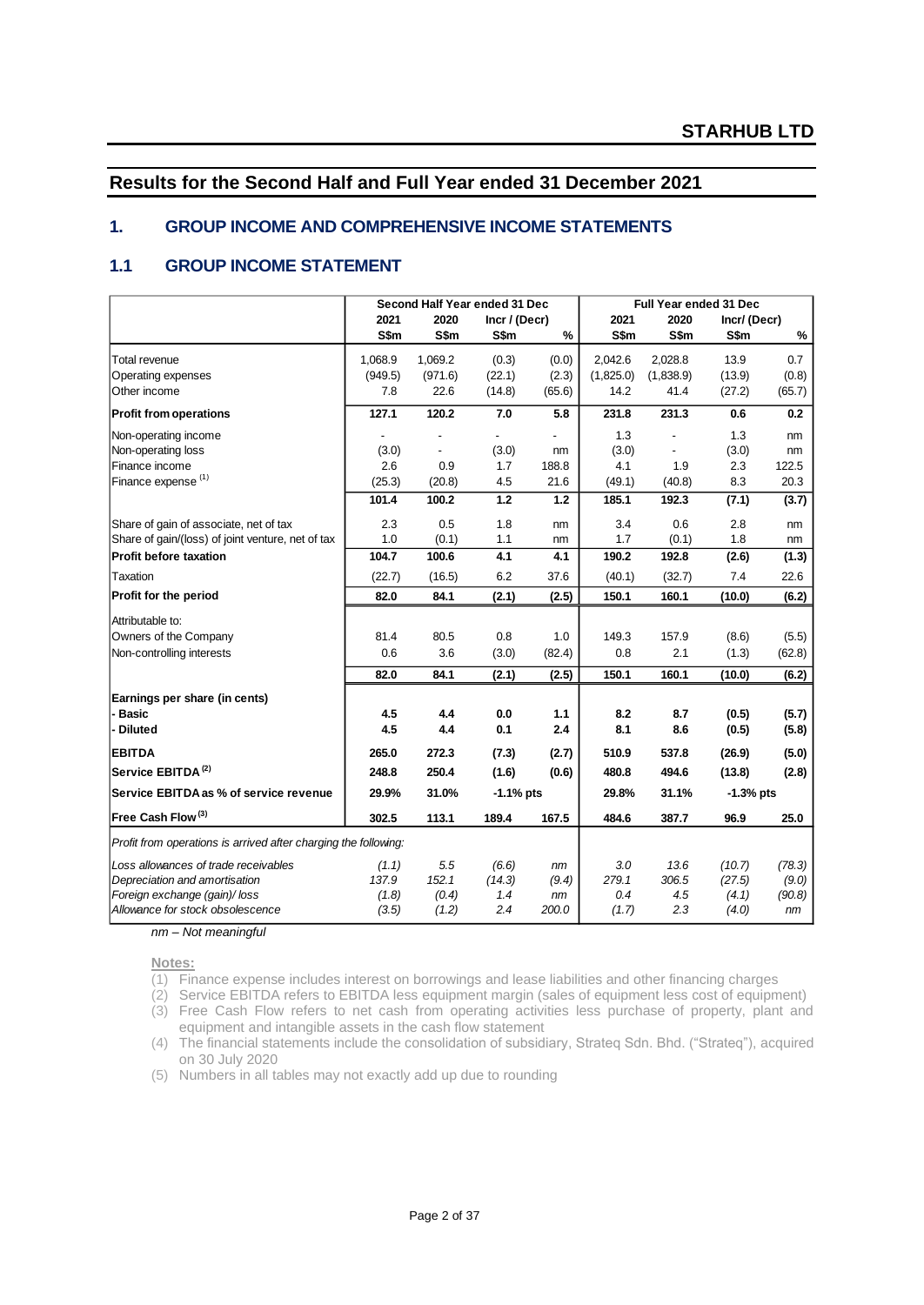### **1.2 GROUP COMPREHENSIVE INCOME STATEMENT**

|                                                                                                                                                                                           |       | Second Half Year ended 31 Dec |                 |         |        | Full Year ended 31 Dec |        |             |
|-------------------------------------------------------------------------------------------------------------------------------------------------------------------------------------------|-------|-------------------------------|-----------------|---------|--------|------------------------|--------|-------------|
|                                                                                                                                                                                           | 2021  | 2020                          | $Incr$ / (Decr) |         | 2021   | 2020                   |        | Incr/(Decr) |
|                                                                                                                                                                                           | S\$m  | S\$m                          | S\$m            | %       | S\$m   | S\$m                   | S\$m   | %           |
| Profit for the period                                                                                                                                                                     | 82.0  | 84.1                          | (2.1)           | (2.5)   | 150.1  | 160.1                  | (10.0) | (6.2)       |
| Other comprehensive income                                                                                                                                                                |       |                               |                 |         |        |                        |        |             |
| Items that will not be reclassified to profit or loss:<br>Net change in fair value of equity investment at fair value<br>through other comprehensive income ("FVOCI"), net of<br>taxation | (1.9) | (5.7)                         | (3.8)           | (66.0)  | (10.1) | (17.1)                 | (7.0)  | (41.0)      |
| Items that are or may be reclassified subsequently to profit<br>lor loss:                                                                                                                 |       |                               |                 |         |        |                        |        |             |
| Foreign currency translation differences                                                                                                                                                  | 0.3   | (0.7)                         | 0.9             | nm      | 0.9    | (0.8)                  | 1.6    | nm          |
| Effective portion of changes in fair value of cash flow                                                                                                                                   |       |                               |                 |         |        |                        |        |             |
| hedges, net of taxation                                                                                                                                                                   | (0.2) | (2.3)                         | (2.1)           | (93.3)  | 2.1    | (0.1)                  | 2.2    | nm          |
| Share of other comprehensive income of associate and<br>joint venture                                                                                                                     |       | 0.2                           | (0.2)           | (100.0) |        | 0.1                    | (0.1)  | (100.0)     |
| Foreign currency translation reserve on liquidation of<br>subsidiary                                                                                                                      |       |                               |                 |         | (1.3)  |                        | (1.3)  | nm          |
| Other comprehensive loss for the period, net of taxation                                                                                                                                  | (1.8) | (8.5)                         | (6.6)           | (78.2)  | (8.5)  | (17.9)                 | (9.4)  | (52.4)      |
| Total comprehensive income for the period                                                                                                                                                 | 80.2  | 75.7                          | 4.5             | 5.9     | 141.6  | 142.2                  | (0.6)  | (0.4)       |
| Attributable to:                                                                                                                                                                          |       |                               |                 |         |        |                        |        |             |
| Owners of the Company                                                                                                                                                                     | 79.5  | 72.0                          | 7.4             | 10.3    | 140.7  | 140.1                  | 0.7    | 0.5         |
| Non-controlling interests                                                                                                                                                                 | 0.7   | 3.6                           | (2.9)           | (80.9)  | 0.8    | 2.1                    | (1.3)  | (60.4)      |
| Total comprehensive income for the period                                                                                                                                                 | 80.2  | 75.7                          | 4.5             | 5.9     | 141.6  | 142.2                  | (0.6)  | (0.4)       |

*nm – Not meaningful*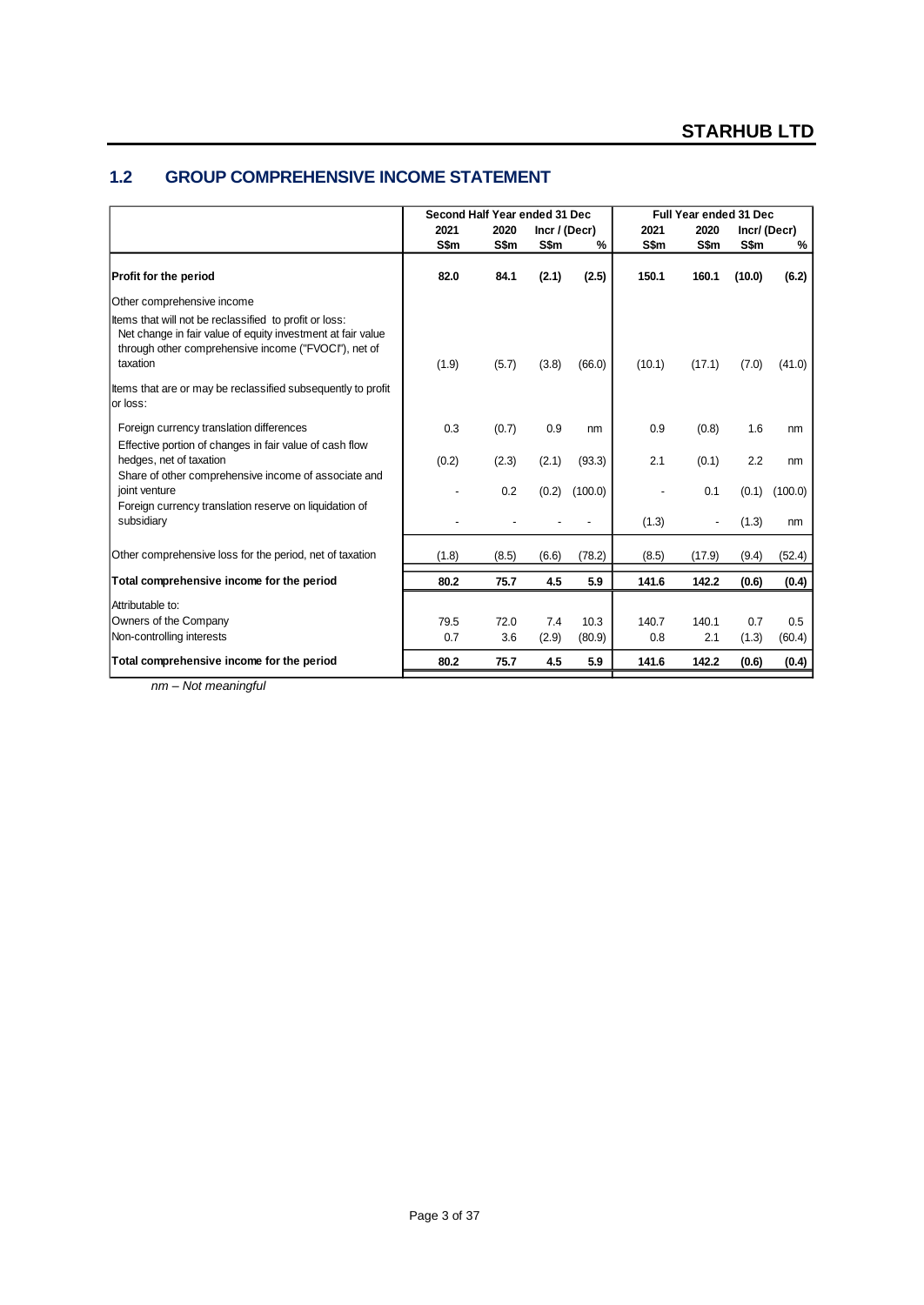### **1.3 GROUP PERFORMANCE REVIEW FOR THE PERIOD ENDED 31 DECEMBER 2021**

### **(A) Revenue**

|                                         |         | Second Half Year ended 31 Dec |        |               |         | <b>Full Year ended 31 Dec</b> |        |             |
|-----------------------------------------|---------|-------------------------------|--------|---------------|---------|-------------------------------|--------|-------------|
|                                         | 2021    | 2020                          |        | Incr / (Decr) | 2021    | 2020                          |        | Incr/(Decr) |
| Revenue                                 | S\$m    | S\$m                          | S\$m   | ℅             | S\$m    | S\$m                          | S\$m   | %           |
| <b>Mobile</b>                           | 270.9   | 272.7                         | (1.9)  | (0.7)         | 530.7   | 579.7                         | (49.0) | (8.5)       |
| <b>Broadband</b>                        | 98.9    | 91.2                          | 7.7    | 8.4           | 194.4   | 176.1                         | 18.3   | 10.4        |
| Entertainment <sup>(1)</sup>            | 89.5    | 94.2                          | (4.7)  | (5.0)         | 180.0   | 187.9                         | (7.9)  | (4.2)       |
| <b>Enterprise Business</b>              | 372.6   | 350.1                         | 22.5   | 6.4           | 706.1   | 645.5                         | 60.6   | 9.4         |
| - Network Solutions <sup>(2)</sup>      | 180.7   | 198.4                         | (17.7) | (8.9)         | 361.8   | 391.6                         | (29.8) | (7.6)       |
| - Cybersecurity Services <sup>(3)</sup> | 152.7   | 118.4                         | 34.3   | 28.9          | 268.5   | 220.7                         | 47.9   | 21.7        |
| - Regional ICT Services <sup>(4)</sup>  | 39.2    | 33.2                          | 6.0    | 17.9          | 75.8    | 33.2                          | 42.6   | 128.1       |
| Service revenue                         | 831.8   | 808.1                         | 23.7   | 2.9           | 1,611.2 | 1,589.2                       | 22.0   | 1.4         |
| Sales of equipment                      | 237.1   | 261.0                         | (23.9) | (9.2)         | 431.4   | 439.6                         | (8.2)  | (1.9)       |
| Total revenue                           | 1.068.9 | 1.069.2                       | (0.3)  | (0.0)         | 2.042.6 | 2.028.8                       | 13.9   | 0.7         |

*(1) Consists of service revenue from Pay TV only*

*(2) Includes Data & Internet, Managed Services and Voice Services*

*(3) Includes service revenue from Ensign and D'Crypt*

*(4) Includes service revenue from Strateq*

The Group's 2H2021 total revenue of S\$1,068.9 million was S\$0.3 million lower year-on-year ("YoY"), mainly due to lower contributions from Mobile, Entertainment and Sales of Equipment, partially mitigated by higher revenues from Broadband and Enterprise Business. The Group's total revenue for the full year of S\$2,042.6 million was S\$13.9 million higher YoY, mainly due to higher contributions from Broadband and Enterprise Business, partially offset by lower revenues from Mobile, Entertainment and Sales of Equipment.

Against the corresponding period last year, Mobile service revenue in 2H2021 was 0.7% lower, mainly due to lower prepaid revenue offset by higher postpaid revenue. The decrease in prepaid revenue was mainly due to a decline in the number of tourists and foreign workers from ongoing travel restrictions, lower data subscriptions, lower prepaid expired credits and lower IDD usage. The increase in postpaid revenue was contributed by marginally higher roaming revenue due to the progressive opening of borders via the vaccinated travel lane ("VTL") arrangements from September 2021, higher VAS (value-added services) revenues and a one-off revenue of S\$4.0 million from an infrastructure project; partially offset by lower IDD usage, excess data usage, voice usage and plan subscriptions. Excluding this one-off revenue, Mobile service revenue would have been S\$5.9 million or 2.1% lower YoY in 2H2021. Mobile service revenue in the full year was 8.5% lower YoY, mainly due to lower postpaid and prepaid revenues. The decrease in postpaid revenue was due to lower IDD usage, excess data usage, voice usage, and comparatively lower roaming revenue YoY with the absence of roaming revenues which were recorded in the first 4 months in 2020 as well as ongoing travel restrictions that had since tightened again in 4Q2021; partially offset by the increase in SMS usage, higher plan subscriptions, VAS (value-added services) revenues and a one-off revenue of S\$4.0 million from an infrastructure project. Excluding this one-off revenue, Mobile service revenue would have been S\$53.0 million or 9.1% lower YoY in the full year. The decrease in Prepaid revenue was as explained above.

Broadband service revenue of S\$98.9 million increased 8.4% YoY in 2H2021, mainly due to higher ARPUs from continued reductions in subscription discounts and increased take up of the higher-tier 2 Gbps plans. Broadband service revenue of S\$194.4 million for the full year was 10.4% higher YoY, mainly due to higher ARPUs from continued reductions in subscription discounts and the absence of a one-time 20% rebate on Home Broadband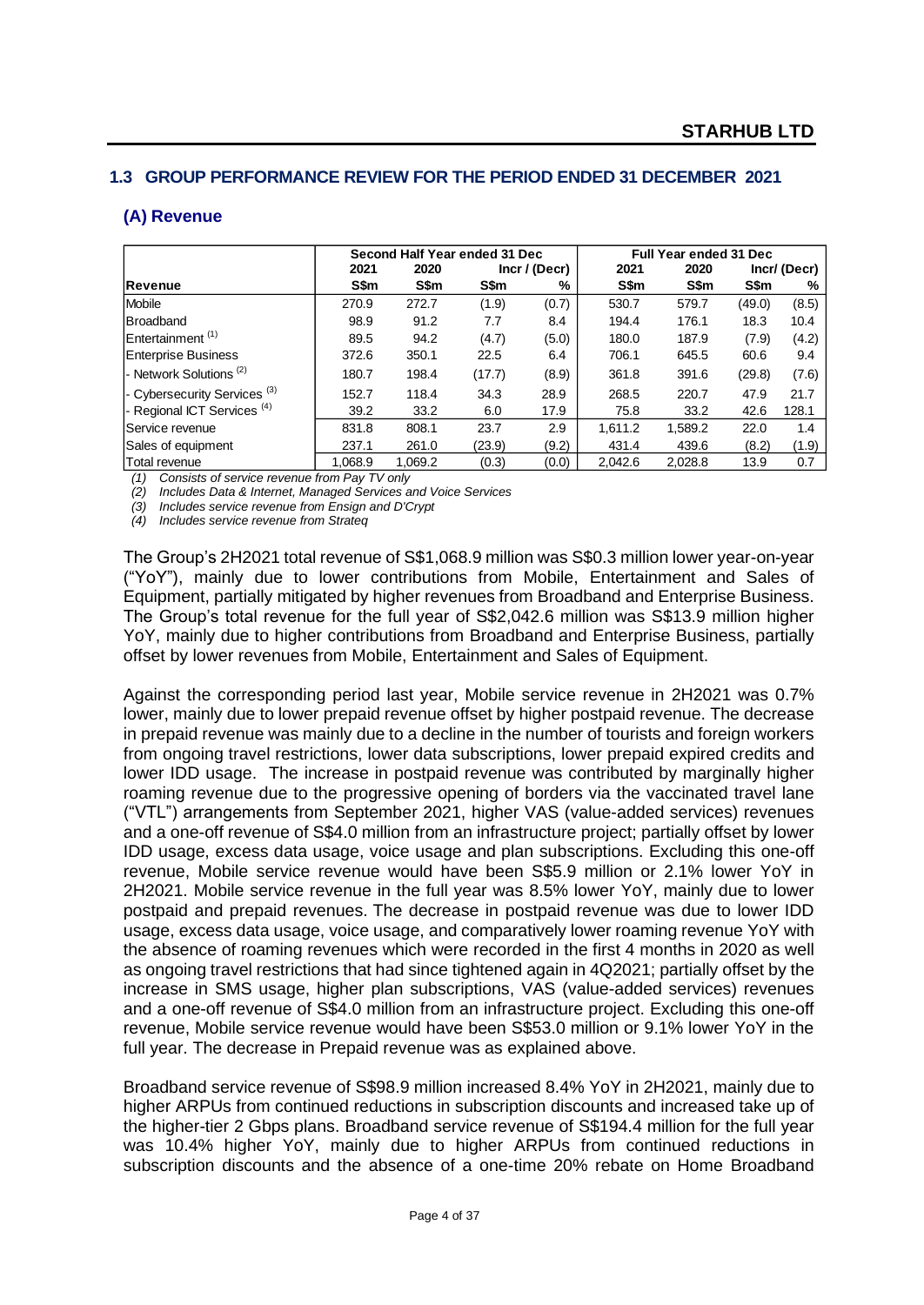monthly fee extended to customers for a service disruption in April 2020. Excluding the onetime rebate from prior year, Broadband service revenue for the full year would have been S\$16.8 million or 9.5% higher YoY.

Entertainment service revenue decreased 5.0% and 4.2% YoY in 2H2021 and the full year, respectively, mainly due to a lower subscriber base, offset by higher ARPU achieved by the higher-priced HomeHub bundled plans, lower commercial TV revenue and lower spending on advertising by Enterprise customers.

Enterprise segment revenue increased 6.4% and 9.4% YoY in 2H2021 and the full year, respectively, mainly due to higher contributions from Cybersecurity Services and the first fullyear consolidation of revenue from Strateq (acquired on 30 July 2020) under the Regional ICT Services segment. This was partially offset by lower revenues from Data & Internet, Managed Services and Voice Services.

Revenue from Sales of Equipment decreased YoY by 9.2% in 2H2021 and 1.9% in the full year, mainly due to lower volume of handsets sold arising from stock constraints of certain 5G handset models. Unit selling price of 5G handset models were, however, generally higher.

### **(B) Operating expenses**

|                                       |       |       | Second Half Year ended 31 Dec | Full Year ended 31 Dec |         |         |        |                |
|---------------------------------------|-------|-------|-------------------------------|------------------------|---------|---------|--------|----------------|
|                                       | 2021  | 2020  | Incr / (Decr)                 |                        | 2021    |         |        | $Incr/$ (Decr) |
| <b>Operating expenses</b>             | S\$m  | S\$m  | S\$m                          | %                      | S\$m    | S\$m    | S\$m   | %              |
| Cost of sales                         | 416.3 | 451.0 | (34.7)                        | (7.7)                  | 783.5   | 847.7   | (64.2) | (7.6)          |
| Other operating expenses              | 340.8 | 372.1 | (31.3)                        | (8.4)                  | 694.2   | 733.0   | (38.8) | (5.3)          |
| Cybersecurity Services <sup>(1)</sup> | 154.8 | 115.1 | 39.7                          | 34.5                   | 273.2   | 224.7   | 48.4   | 21.5           |
| Regional ICT Services <sup>(2)</sup>  | 37.6  | 33.4  | 4.2                           | 12.6                   | 74.2    | 33.4    | 40.7   | 121.9          |
| Total                                 | 949.5 | 971.6 | (22.1)                        | (2.3)                  | 1.825.0 | 1.838.9 | (13.9) | (0.8)          |

*(1) includes cost of sales and other operating expenses from Ensign and D'Crypt*

*(2) includes cost of sales and other operating expenses from Strateq*

The Group's total operating expenses for 2H2021 and the full year were S\$22.1 million and S\$13.9 million lower YoY, respectively. This was due to lower cost of sales and other operating expenses, partially offset by the increase in operating expenses relating to Cybersecurity Services and the consolidation of Strateq under Regional ICT Services.

As a percentage of the Group's total revenue, total operating expenses for 2H2021 and the full year were at 88.8% and 89.3%, respectively, compared to 90.9% and 90.6% in the corresponding periods last year.

|                                       |       | Second Half Year ended 31 Dec |      |               |             | Full Year ended 31 Dec |             |             |
|---------------------------------------|-------|-------------------------------|------|---------------|-------------|------------------------|-------------|-------------|
|                                       | 2021  | 2020                          |      | Incr / (Decr) | 2021        | 2020                   |             | Incr/(Decr) |
| Cybersecurity Services <sup>(1)</sup> | S\$m  | S\$m                          | S\$m | ℅             | <b>S\$m</b> | <b>S\$m</b>            | <b>S\$m</b> | %           |
| Cost of sales                         | 91.6  | 66.0                          | 25.6 | 38.7          | 155.1       | 123.4                  | 31.7        | 25.7        |
| Other operating expenses              | 63.2  | 49.1                          | 14.2 | 28.9          | 118.0       | 101.3                  | 16.7        | 16.5        |
| Total                                 | 154.8 | 115.1                         | 39.7 | 34.5          | 273.2       | 224.7                  | 48.4        | 21.5        |

*(1) includes cost of sales and other operating expenses from Ensign and D'Crypt*

As a percentage of Cybersecurity services revenue, Cybersecurity services' operating expenses for 2H2021 and the full year were at 101.4% and 101.7%, respectively, compared to 97.2% and 101.8% in the corresponding periods last year.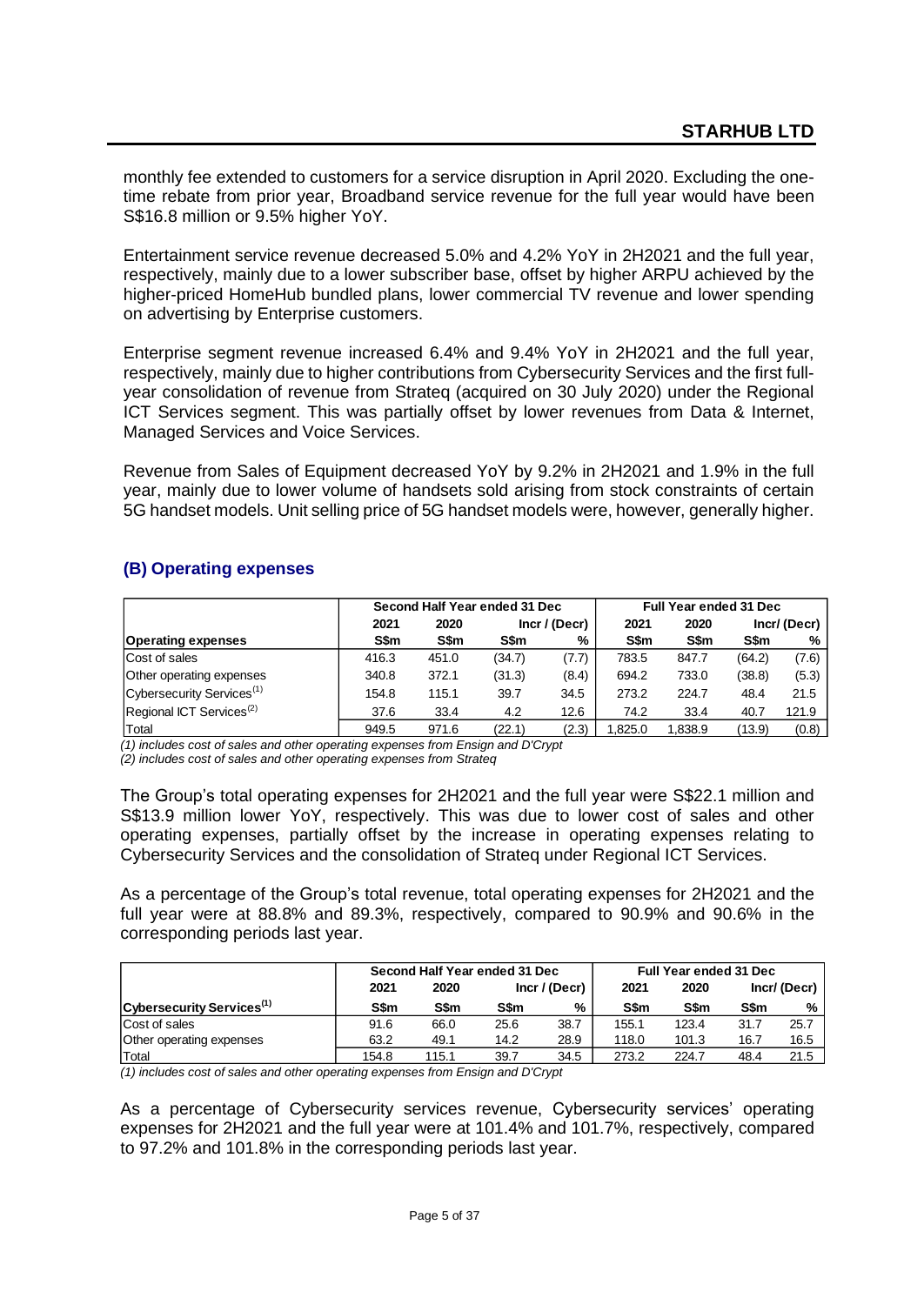# **STARHUB LTD**

|                                      |      | Second Half Year ended 31 Dec |      |                 | <b>Full Year ended 31 Dec</b> |      |      |             |
|--------------------------------------|------|-------------------------------|------|-----------------|-------------------------------|------|------|-------------|
|                                      | 2021 | 2020                          |      | $Incr$ / (Decr) | 2021                          | 2020 |      | Incr/(Decr) |
| Regional ICT Services <sup>(1)</sup> | S\$m | S\$m                          | S\$m | %               | S\$m                          | S\$m | S\$m | %           |
| Cost of sales                        | 16.8 | 15.9                          | 1.0  | 6.0             | 33.0                          | 15.9 | 17.1 | 107.8       |
| Other operating expenses             | 20.8 | 17.6                          | 3.2  | 18.5            | 41.2                          | 17.6 | 23.6 | 134.6       |
| Total                                | 37.6 | 33.4                          | 4.2  | 12.6            | 74.2                          | 33.4 | 40.7 | 121.9       |

*(1) includes cost of sales and other operating expenses from Strateq*

As a percentage of Regional ICT services revenue, Regional ICT services' operating expenses for 2H2021 and the full year were at 96.0% and 97.8%, respectively, compared to 100.5% in the corresponding periods last year.

A breakdown of total operating expenses is as follows:

### **(i) Cost of sales**

|                                        |       |       | Second Half Year ended 31 Dec |               |       | Full Year ended 31 Dec |        |             |
|----------------------------------------|-------|-------|-------------------------------|---------------|-------|------------------------|--------|-------------|
|                                        | 2021  | 2020  |                               | Incr / (Decr) |       | 2020                   |        | Incr/(Decr) |
| Cost of sales                          | S\$m  | S\$m  | S\$m                          | %             | S\$m  | S\$m                   | S\$m   | %           |
| Cost of equipment sold                 | 220.9 | 239.1 | (18.2)                        | (7.6)         | 401.3 | 396.4                  | 4.9    | 1.2         |
| Cost of services                       | 163.2 | 174.6 | (11.4)                        | (6.5)         | 316.1 | 361.3                  | (45.1) | (12.5)      |
| Traffic expenses                       | 22.0  | 22.4  | (0.4)                         | (1.8)         | 42.6  | 54.8                   | (12.2) | (22.2)      |
| Customer acquisition costs             | 10.2  | 14.9  | (4.7)                         | (31.4)        | 23.4  | 35.2                   | (11.8) | (33.5)      |
| Cost of sales (excluding               |       |       |                               |               |       |                        |        |             |
| Cybersecurity Services and Regional    |       |       |                               |               |       |                        |        |             |
| <b>ICT Services)</b>                   | 416.3 | 451.0 | (34.7)                        | (7.7)         | 783.5 | 847.7                  | (64.2) | (7.6)       |
| Cost of sales (Cybersecurity Services) | 91.6  | 66.0  | 25.6                          | 38.7          | 155.1 | 123.4                  | 31.7   | 25.7        |
| Cost of sales (Regional ICT Services)  | 16.8  | 15.9  | 1.0                           | 6.0           | 33.0  | 15.9                   | 17.1   | 107.8       |
| Total                                  | 524.7 | 532.9 | (8.2)                         | (1.5)         | 971.6 | 987.0                  | (15.4) | (1.6)       |

#### Cost of Sales (excluding Cybersecurity services and Regional ICT services)

Cost of sales for 2H2021 decreased YoY by S\$34.7 million, mainly due to lower cost of equipment sold, lower cost of services including content costs, lower traffic expenses and lower customer acquisition costs. Cost of sales for the full year decreased S\$64.2 million YoY mainly due to lower cost of services, lower traffic expenses and lower customer acquisition costs, partially offset by higher cost of equipment sold.

Cost of equipment sold decreased 7.6% YoY in 2H2021, mainly due to lower volume of handsets sold. Cost of equipment sold rose 1.2% YoY for the full year, primarily due to overall higher cost of 5G handset models despite lower volume of handsets sold.

The YoY decreases of 6.5% and 12.5% for cost of services in 2H2021 and the full year, were mainly due to lower Pay TV content costs and lower Network Solutions costs, partially offset by higher postpaid Mobile costs and higher Broadband costs.

Traffic expenses in 2H2021 decreased 1.8% YoY, mainly due to lower domestic and international traffic volumes, partially offset by higher roaming cost in line with higher roaming revenue. Traffic expenses in the full year decreased 22.2% YoY, mainly due to lower domestic and international traffic volumes, coupled with overall lower roaming cost in line with overall lower roaming revenue.

The lower customer acquisition costs of 31.4% and 33.5% YoY for 2H2021 and the full year were mainly due to lower dealer commission as a result of lower commission rates and higher sales transacted online for postpaid Mobile, coupled with lower prepaid Mobile revenues.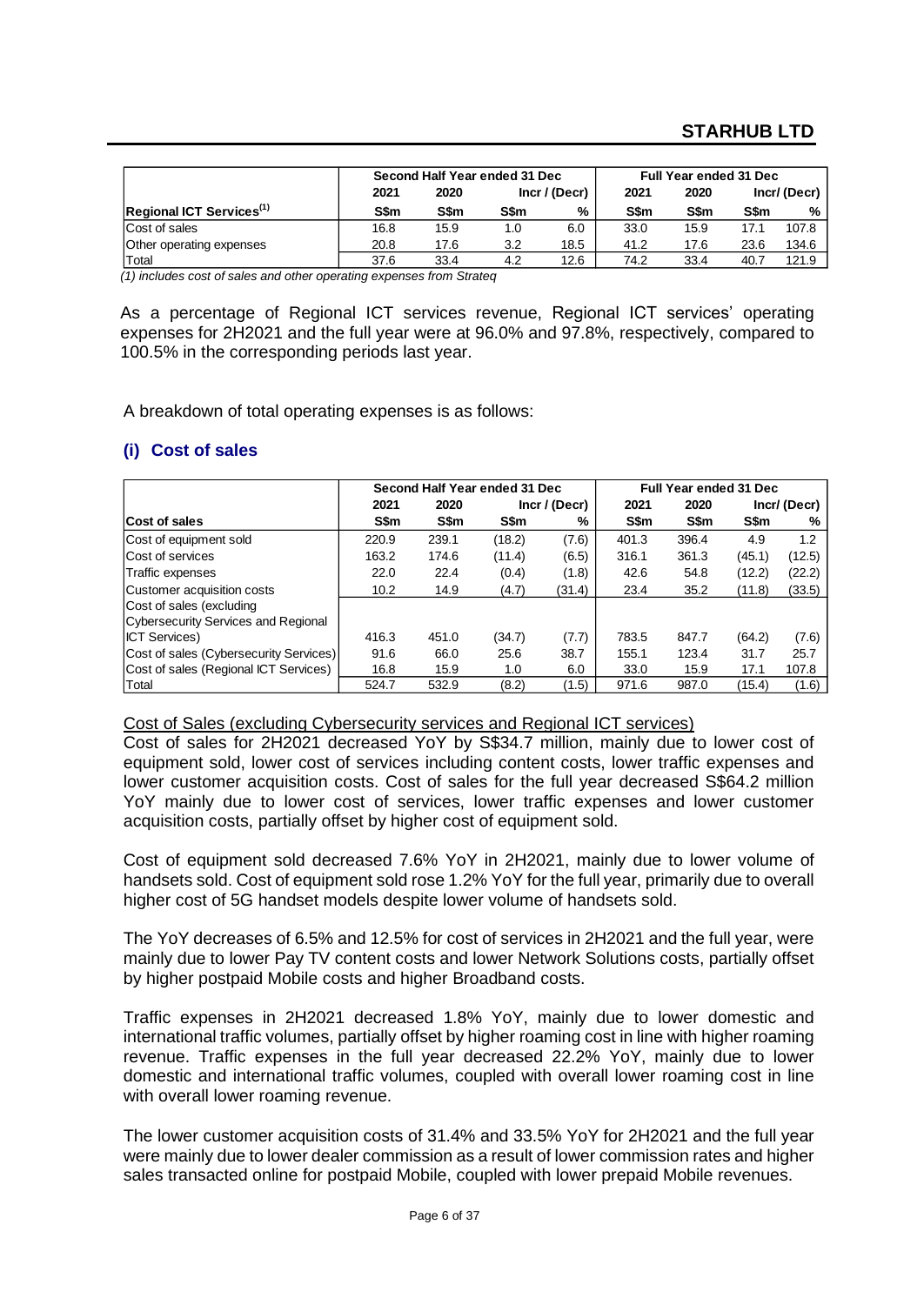#### Cost of Sales (Cybersecurity services)

The increase in cost of sales was in line with higher Cybersecurity services revenue generated.

#### Cost of Sales (Regional ICT services)

The increase in cost of sales was due to the consolidation of Strateq under Regional ICT services.

### **(ii) Other operating expenses**

|                                      |       | Second Half Year ended 31 Dec |        |                 |       | <b>Full Year ended 31 Dec</b> |        |             |
|--------------------------------------|-------|-------------------------------|--------|-----------------|-------|-------------------------------|--------|-------------|
|                                      | 2021  | 2020                          |        | $Incr$ / (Decr) | 2021  | 2020                          |        | Incr/(Decr) |
| <b>Other operating expenses</b>      | S\$m  | S\$m                          | S\$m   | %               | S\$m  | S\$m                          | S\$m   | %           |
| Staff costs                          | 84.3  | 89.9                          | (5.6)  | (6.3)           | 172.5 | 185.3                         | (12.8) | (6.9)       |
| Operating leases                     | 14.2  | 14.8                          | (0.6)  | (4.1)           | 30.8  | 26.0                          | 4.8    | 18.6        |
| Marketing and promotions             | 11.4  | 11.6                          | (0.1)  | (1.2)           | 20.9  | 23.2                          | (2.2)  | (9.7)       |
| Loss allowance for trade receivables | (0.7) | 5.4                           | (6.1)  | nm              | 3.6   | 13.1                          | (9.5)  | (72.7)      |
| Repairs and maintenance              | 43.1  | 58.6                          | (15.6) | (26.5)          | 86.8  | 106.8                         | (20.0) | (18.7)      |
| Other expenses                       | 69.7  | 55.1                          | 14.6   | 26.5            | 135.4 | 97.5                          | 37.9   | 38.9        |
| Depreciation and amortisation        | 118.9 | 136.8                         | (18.0) | (13.1)          | 244.2 | 281.2                         | (37.0) | (13.2)      |
| Other operating expenses (excluding  |       |                               |        |                 |       |                               |        |             |
| Cybersecurity Services and Regional  |       |                               |        |                 |       |                               |        |             |
| <b>ICT Services)</b>                 | 340.8 | 372.1                         | (31.3) | (8.4)           | 694.2 | 733.0                         | (38.8) | (5.3)       |
| Other operating expenses             |       |                               |        |                 |       |                               |        |             |
| (Cybersecurity Services)             | 63.2  | 49.1                          | 14.2   | 28.9            | 118.0 | 101.3                         | 16.7   | 16.5        |
| Other operating expenses (Regional   |       |                               |        |                 |       |                               |        |             |
| <b>ICT Services)</b>                 | 20.8  | 17.6                          | 3.2    | 18.5            | 41.2  | 17.6                          | 23.6   | 134.6       |
| Total                                | 424.8 | 438.7                         | (13.9) | (3.2)           | 853.5 | 851.9                         | 1.5    | 0.2         |

The Group's total other operating expenses for 2H2021 was S\$13.9 million lower YoY. As a percentage of total revenue, other operating expenses was 39.7% in 2H2021, compared to 41.0% in the corresponding period last year.

The Group's total other operating expenses for the full year was S\$1.5 million higher YoY. As a percentage of total revenue, other operating expenses was 41.8% in the full year, compared to 42.0% in the corresponding period last year.

Other operating expenses (excluding Cybersecurity services and Regional ICT services) An analysis of major variances in other operating expenses (excluding Cybersecurity services and Regional ICT services) is provided below:

#### *Staff costs*

Staff costs was 6.3% and 6.9% lower YoY in 2H2021 and the full year, respectively, mainly due to the reversal of provisions for certain staff compensation and restructuring costs relating to the IT transformation that were no longer required. Excluding the reversals, staff costs would have been S\$6.7 million or 6.0% lower YoY in 2H2021 and S\$20.9 million or 10.4% lower in the full year, due to lower headcount.

#### *Operating leases*

Operating leases was 4.1% lower YoY in 2H2021, mainly due to the higher reversal of base station rental accruals that were no longer required, offset by the absence of rental rebates received in the prior year for qualifying commercial and industrial properties under the COVID-19 stimulus package. Excluding the above, operating leases would have been S\$0.7 million or 4.2% higher in 2H2021, mainly due to a lease relating to the StarHub Hyperscale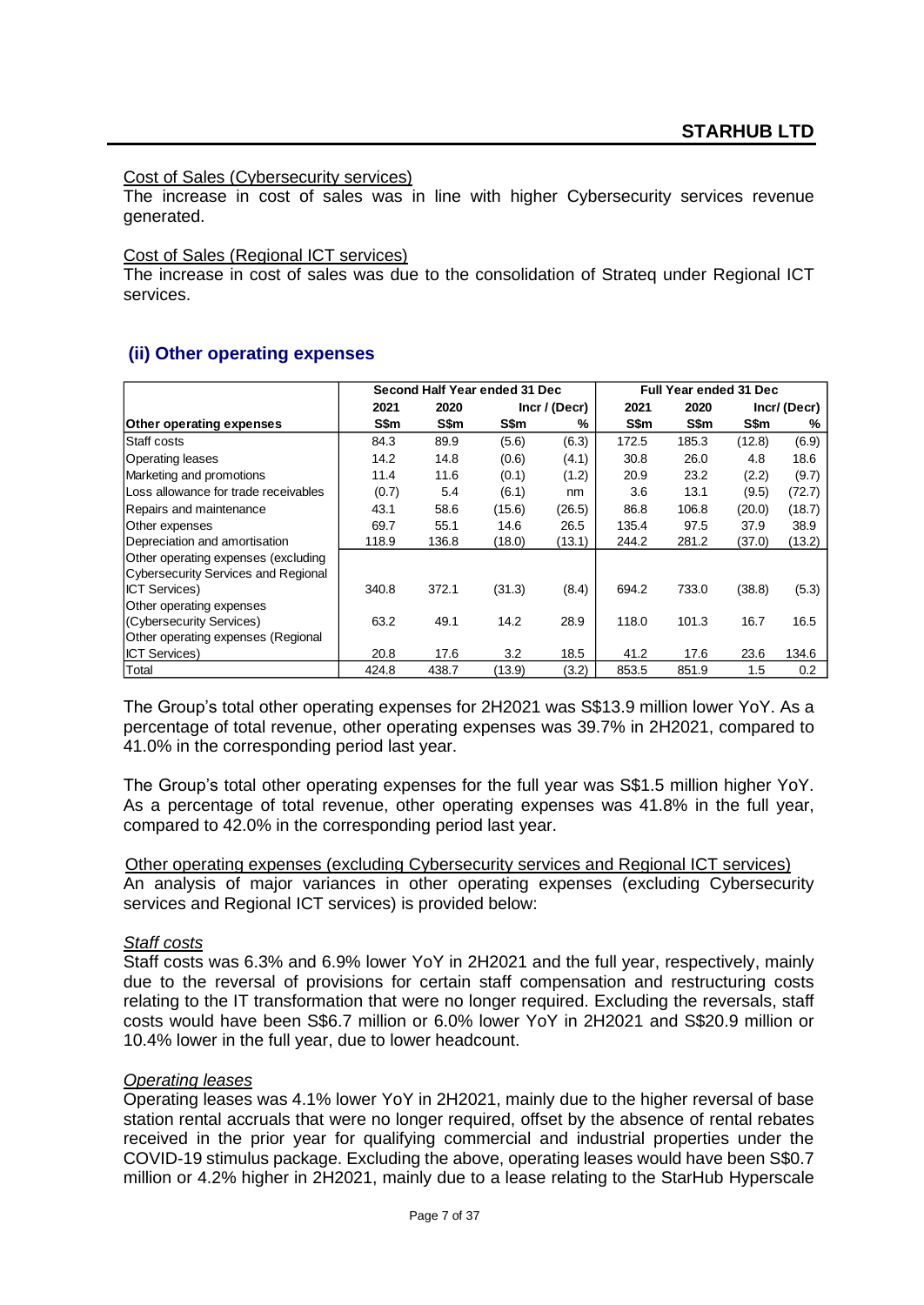Data Centre @ Loyang. Operating leases was 18.6% higher YoY in the full year, mainly due to the absence of rental rebates received last year for qualifying commercial and industrial properties under the COVID-19 stimulus package and a one-off refund from a landlord for previous overbilling in 2Q2020, offset by the higher reversal of base station rental accruals that were no longer required. Excluding the above, operating leases would have been S\$2.4 million or 7.6% higher in the full year due to a lease of the StarHub Hyperscale Data Centre @ Loyang.

### *Marketing and promotions*

Marketing and promotions expenses was 1.2% and 9.7% lower YoY in 2H2021 and the full year, respectively, as a result of more targeted promotional efforts.

### *Loss allowance for trade receivables*

Loss allowance for trade receivables was S\$6.1 million lower YoY in 2H2021, mainly due to decrease in general allowance as a result of lower trade receivables coupled with lower bad debt written off. Loss allowance for trade receivables was S\$9.5 million lower YoY in the full year, mainly due to overall decrease in general allowance as a result of lower trade receivables, partially offset with overall higher bad debt written off.

### *Repairs and maintenance*

Repairs and maintenance expense was 26.5% and 18.7% lower YoY in 2H2021 and the full year, respectively, mainly due to lower maintenance costs for network infrastructure and novation of certain IS contracts, and absence of prior year provision for contracted maintenance costs for submarine cables that were no longer in use. Excluding this provision from prior year, repairs and maintenance expense would have been lower YoY by 11.8% in 2H2021 and 10.8% in the full year.

### *Other expenses*

Other expenses for 2H2021 and the full year was S\$14.6 million and S\$37.9 million higher YoY, respectively, mainly due to higher miscellaneous expenses, higher occupancy costs, higher IT outsourcing costs, including manpower and repairs and maintenance expense that were previously classified under staff costs and repairs and maintenance expense categories, partially offset by lower licence fees, lower foreign exchange loss and higher miscellaneous income.

#### *Depreciation and amortisation*

Depreciation and amortisation expense was S\$18.0 million lower YoY in 2H2021, mainly due to lower depreciation of property, plant and equipment ("PPE") and lower amortisation of intangible assets, partially offset by higher depreciation of right-of-use (ROU) assets. Depreciation and amortisation expense was S\$37.0 million lower YoY in the full year, mainly due to lower depreciation of PPE, lower amortisation of intangible assets and lower depreciation of ROU assets.

#### *Other operating expenses (Cybersecurity services)*

The other operating expenses in 2H2021 and the full year was higher YoY, primarily due to higher staff costs, higher depreciation and amortisation and higher other expenses for Cybersecurity services.

### *Other operating expenses (Regional ICT services)*

The increase in other operating expenses was due to the consolidation of Strateq under Regional ICT services.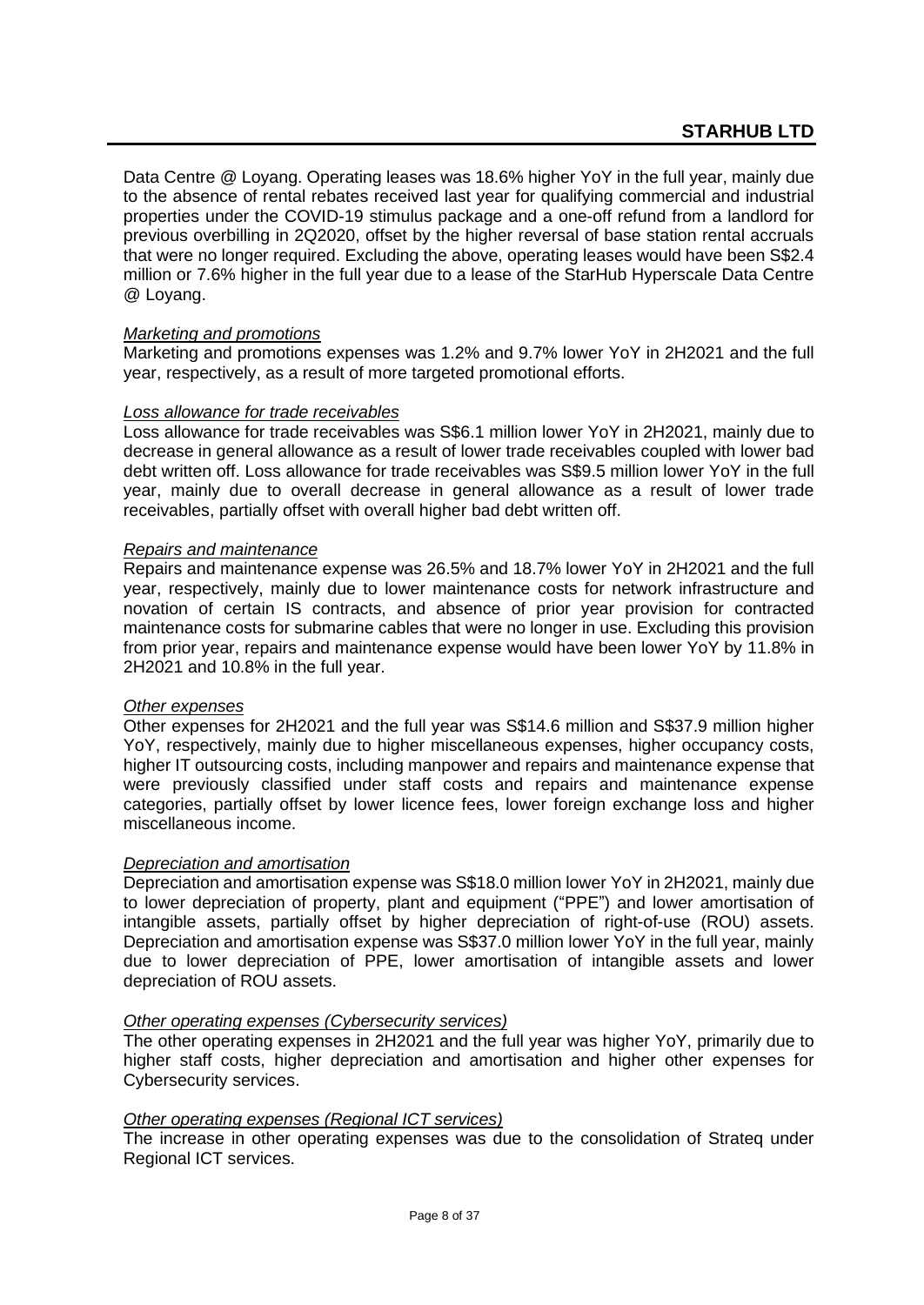### **(C) Other income**

Other income decreased YoY in 2H2021 and the full year, mainly due to lower Job Support Scheme (JSS) payouts since 2Q2020 and lower recovery of tunnel fees from TPG, partially mitigated by higher income grant. The JSS payouts recognised in 2H2021 and the full year were S\$0.7 million and S\$1.9 million, respectively, compared to S\$18.3 million and S\$34.0 million in the corresponding periods last year.

### **(D) Profitability**

Profit from operations in 2H2021 increased S\$7.0 million YoY to S\$127.1 million. Operating profit from Cybersecurity services decreased S\$6.8 million YoY to S\$2.5 million in 2H2021, mainly due to a one-off inventory write-off of S\$4.2 million. Excluding the inventory write-off, operating profit from Cybersecurity services would have decreased S\$2.6 million YoY to S\$6.6 million in 2H2021. Operating profit from Regional ICT services was S\$1.6 million in 2H2021, compared to an operating loss of S\$0.2 million in the corresponding period last year. Excluding Cybersecurity services and Regional ICT services, profit from operations would have been S\$123.1 million, which was S\$12.0 million or 10.8% higher YoY. This was due to higher Broadband revenue and lower operating expenses, partially offset by lower revenues from Mobile, Entertainment and Network Solutions, lower margin from Sales of Equipment and lower other income mainly due to lower JSS payouts recognised coupled with lower TPG tunnel fees cost recovery.

Profit from operations for the full year increased S\$0.6 million YoY to S\$231.8 million. Operating profit from Cybersecurity services decreased S\$3.7 million to S\$3.5 million in the full year mainly due to a one-off inventory write-off of S\$4.2 million. Excluding the inventory write-off, operating profit from Cybersecurity services would have increased S\$0.5 million YoY to S\$7.6 million in FY2021. Operating profit from Regional ICT services was S\$1.7 million in the full year, compared to an operating loss of S\$0.2 million in the corresponding period last year. Excluding Cybersecurity services and Regional ICT services, profit from operations would have been S\$226.7 million, which was S\$2.4 million or 1.1% higher YoY. This was due to higher Broadband revenue and lower operating expenses, partially offset by lower revenues from Mobile, Entertainment and Network Solutions, lower margin from Sales of Equipment and lower other income due to lower JSS payouts recognised coupled with lower TPG tunnel fees cost recovery.

Service EBITDA margin for 2H2021 at 29.9% was 1.1% points lower, compared to the corresponding period last year. Service EBITDA margin for the full year at 29.8% was 1.3% points lower, compared to the corresponding period last year. Excluding JSS, service EBITDA margin would have been 29.8% and 29.7% in 2H2021 and the full year, respectively, compared to 28.7% and 29.0% in the corresponding periods last year.

Non-operating income of S\$1.3 million for the full year was due to the gain on liquidation of StarHub (Mauritius) Ltd in 1H2021. Non-operating loss of S\$3.0 million in 2H2021 and the full year was primarily due to the recognition of a fair value loss arising from financial liabilities measured at fair value associated with the contingent consideration of Strateq.

Finance income was higher in both 2H2021 and the full year, compared to the corresponding periods last year. Finance expense was higher YoY in both 2H2021 and the full year, mainly due to interest on higher borrowings and finance cost on financial liabilities associated with the consolidation of Strateq.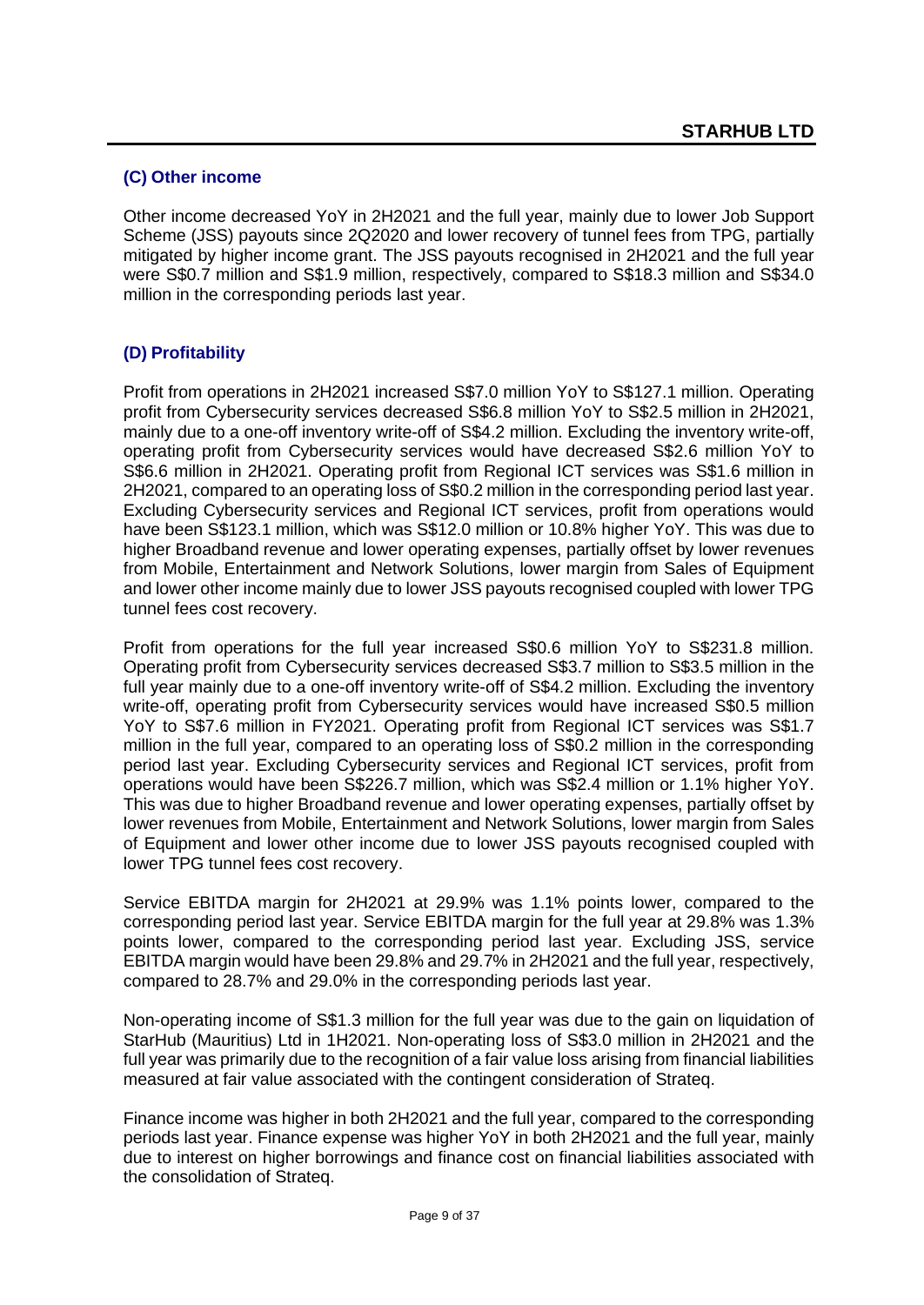Share of results of associate was higher in 2H2021 and the full year, compared to the corresponding periods last year.

Share of results of joint venture was a gain in 2H2021 and the full year, compared to a loss in the corresponding periods last year. The joint venture was incorporated last year with another MNO.

Profit before taxation of S\$104.7 million in 2H2021 was S\$4.1 million higher YoY, mainly due to higher profit from operations. Profit before taxation of S\$190.2 million in the full year was S\$2.6 million lower YoY, mainly due to higher net finance costs and non-operating loss (as explained above), partially offset by higher share of results of associate and joint venture.

Taxation expenses was higher at S\$22.7 million and S\$40.1 million in 2H2021 and the full year, respectively, mainly due to increase in taxable profits YoY after excluding the JSS payouts, which are not subject to income tax.

Profit after taxation for the period in 2H2021 and the full year was S\$82.0 million and S\$150.1 million respectively.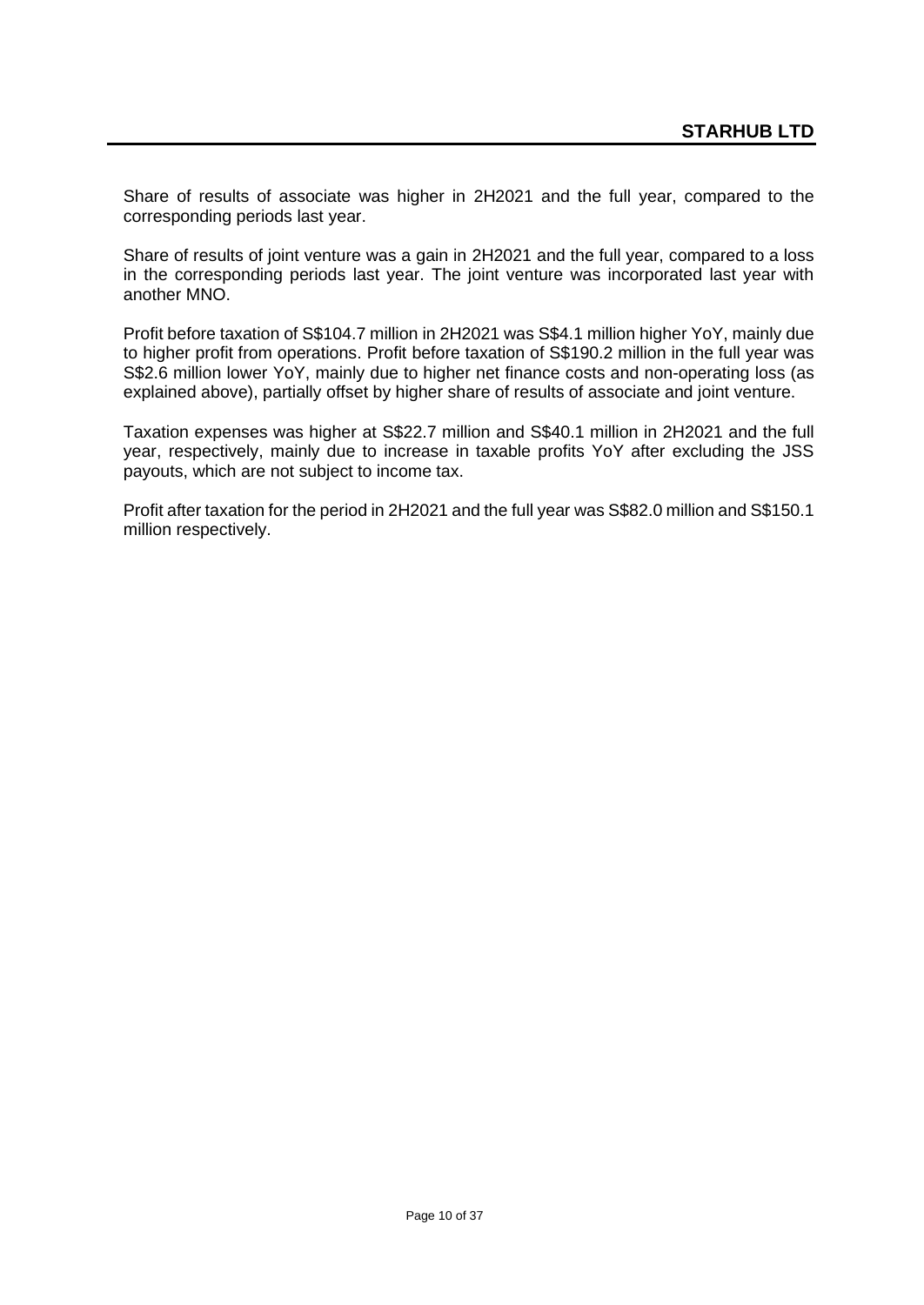### **2. BUSINESS REVIEW**

#### **Mobile Services**

|                | Second Half Year ended 31 Dec |                       |       |       | <b>Full Year ended 31 Dec</b> |       |        |             |
|----------------|-------------------------------|-----------------------|-------|-------|-------------------------------|-------|--------|-------------|
|                | 2021                          | Incr / (Decr)<br>2020 |       |       | 2021                          | 2020  |        | Incr/(Decr) |
|                | S\$m                          | S\$m                  | S\$m  | %     | S\$m                          | S\$m  | S\$m   | %           |
| Mobile revenue | 270.9                         | 272.7                 | (1.9) | (0.7) | 530.7                         | 579.7 | (49.0) | (8.5)       |

|                                                               |          | <b>Quarter ended</b> |          | <b>Full Year ended</b> |          | YoY             |
|---------------------------------------------------------------|----------|----------------------|----------|------------------------|----------|-----------------|
|                                                               |          | 31 Dec 30 Sep 31 Dec |          | <b>31 Dec</b>          | 31 Dec   | Incr / (Decr)   |
| Mobile operating statistics                                   | 2021     | 2021                 | 2020     | 2021                   | 2020     | ℅               |
| Number of registered subscribers                              |          |                      |          |                        |          |                 |
| (in thousands)                                                |          |                      |          |                        |          |                 |
| Postpaid                                                      | 1,484    | 1,458                | 1,414    | 1,484                  | 1,414    | 4.9             |
| Prepaid                                                       | 468      | 458                  | 564      | 468                    | 564      | (17.0)          |
| Total                                                         | 1,952    | 1,915                | 1,978    | 1,952                  | 1.978    | (1.3)           |
| ARPU with IDD included (S\$ per month)<br>Postpaid<br>Prepaid | 30<br>10 | 29<br>10             | 30<br>11 | 28<br>10               | 31<br>11 | (8.0)<br>(11.4) |
| Average smartphone data usage (GB)                            | 12.7     | 12.8                 | 12.3     | 12.8                   | 11.1     | 15.3            |
| Average monthly churn rate (post-paid) <sup>(1)</sup>         | 0.8%     | 0.8%                 | 1.2%     | 0.9%                   | 1.0%     |                 |
| Singapore mobile penetration <sup>(2)</sup>                   |          | 158.8% 158.1% 148.2% |          | 158.8%                 | 148.2%   |                 |
| Market Share <sup>(2)</sup>                                   | 22.5%    | 22.2%                | 23.5%    | 22.5%                  | 23.5%    |                 |

*(1) Change in computation to include churn from giga! subscribers*

*(2) Based on latest published statistics.* 

Against the corresponding period last year, Mobile service revenue in 2H2021 was 0.7% lower, mainly due to lower prepaid revenue offset by higher postpaid revenue. The decrease in prepaid revenue was mainly due to a decline in the number of tourists and foreign workers from ongoing travel restrictions, lower data subscriptions, lower prepaid expired credits and lower IDD usage. The increase in postpaid revenue was contributed by marginally higher roaming revenue due to the progressive opening of borders via the vaccinated travel lane ("VTL") arrangements from September 2021, higher VAS (value-added services) revenues and a one-off revenue of S\$4.0 million from an infrastructure project; partially offset by lower IDD usage, excess data usage, voice usage and plan subscriptions. Excluding this one-off revenue, Mobile service revenue would have been S\$5.9 million or 2.1% lower YoY in 2H2021. Mobile service revenue in the full year was 8.5% lower YoY, mainly due to lower postpaid and prepaid revenues. The decrease in postpaid revenue was due to lower IDD usage, excess data usage, voice usage, and comparatively lower roaming revenue YoY with the absence of roaming revenues which were recorded in the first 4 months in 2020 as well as ongoing travel restrictions that had since tightened again in 4Q2021; partially offset by the increase in SMS usage, higher plan subscriptions, VAS (value-added services) revenues and a one-off revenue of S\$4.0 million from an infrastructure project. Excluding this one-off revenue, Mobile service revenue would have been S\$53.0 million or 9.1% lower YoY in the full year. The decrease in Prepaid revenue was as explained above.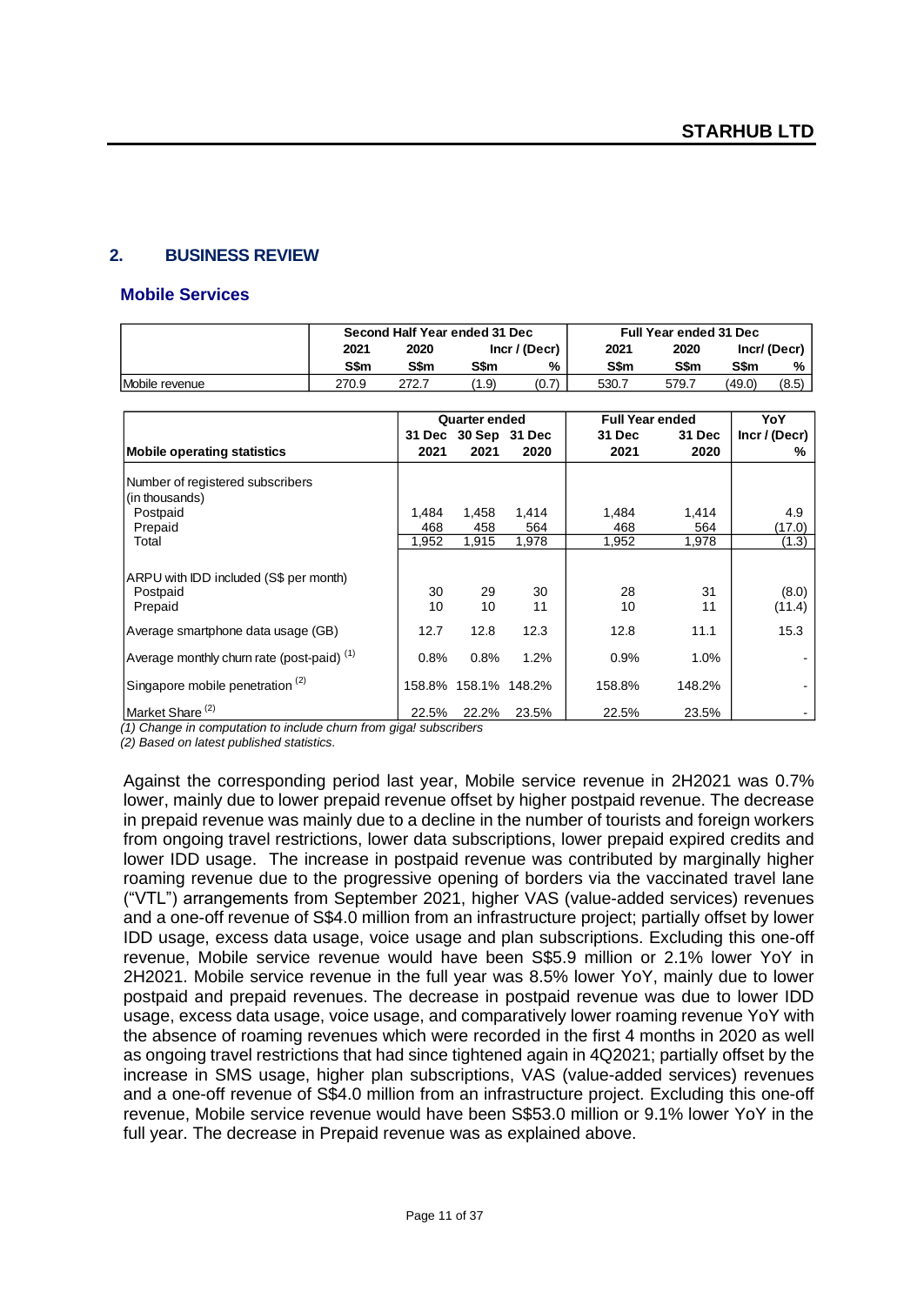#### *Postpaid mobile services*

As of 31 December 2021, the postpaid mobile subscriber base stood at 1,484,000 after the quarter's net addition of 26,000 subscribers. Compared to a year ago, the postpaid subscriber base increased by 70,000 subscribers or 4.9%.

ARPU of S\$30 in 4Q2021 was stable, compared to the corresponding period last year. ARPU of S\$28 for the full year was S\$3 lower YoY, mainly due to lower roaming revenue, lower IDD usage, lower voice usage and lower excess data usage revenues resulting from prolonged COVID-19 impact. The overall average smartphone data usage increased YoY for both 4Q2021 and the full year to 12.7 GB and 12.8 GB, respectively.

Average monthly churn rate was lower at 0.8% in 4Q2021 and 0.9% for the full year.

### *Prepaid mobile services*

As of 31 December 2021, the prepaid mobile subscriber base stood at 468,000 subscribers after the quarter's net addition of 10,000 subscribers. Compared to a year ago, prepaid subscriber base decreased by 96,000 subscribers. The decline was mainly due to the impact from COVID-19 measures, which caused an overall decrease in tourist numbers.

ARPU was at S\$10 for both 4Q2021 and the full year.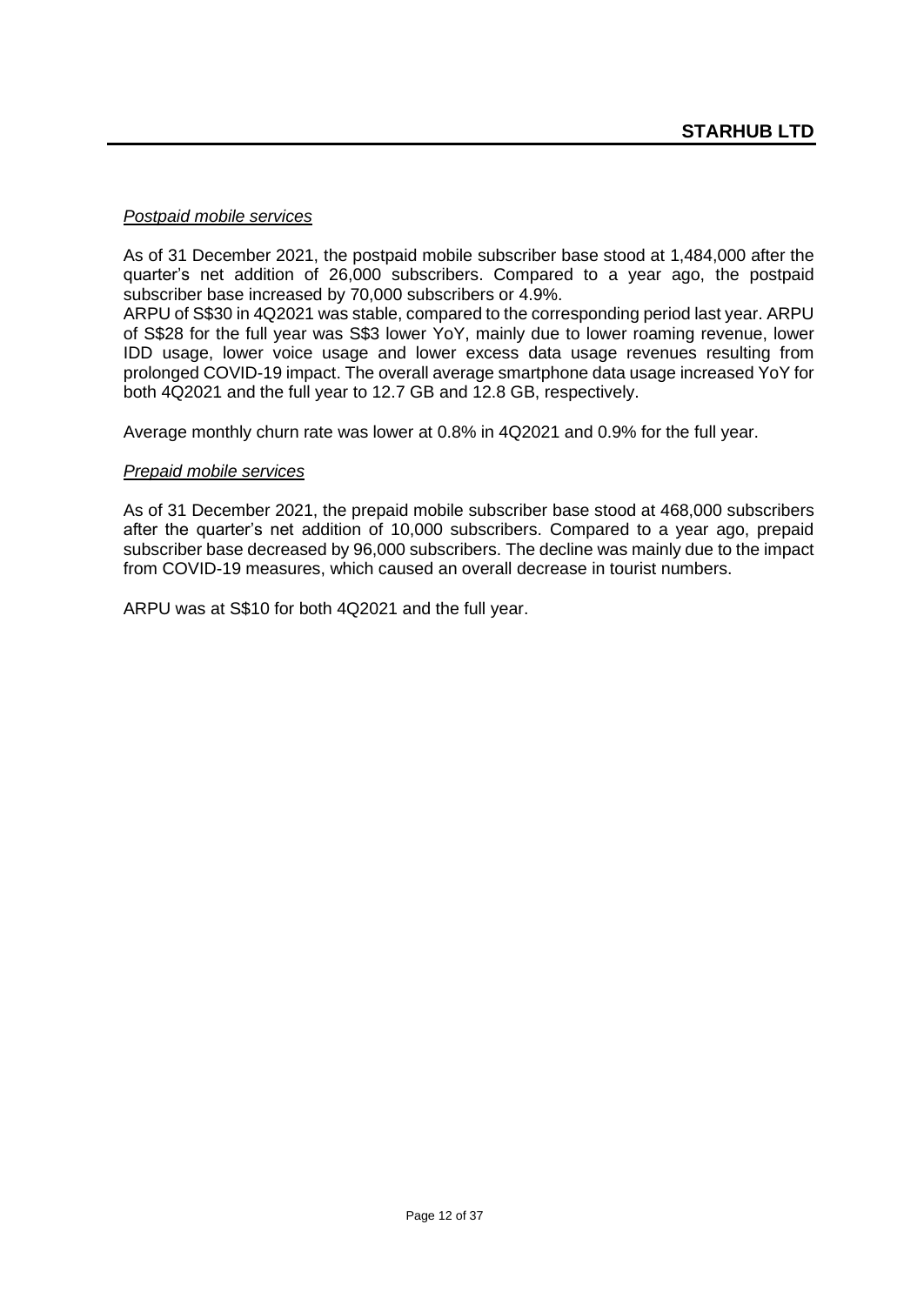### **Broadband Services**

|                   | Second Half Year ended 31 Dec |                       |      |     |       | <b>Full Year ended 31 Dec</b> |             |      |
|-------------------|-------------------------------|-----------------------|------|-----|-------|-------------------------------|-------------|------|
|                   | 2021                          | 2020<br>Incr / (Decr) |      |     | 2021  | 2020                          | Incr/(Decr) |      |
|                   | S\$m                          | S\$m                  | S\$m | %   | S\$m  | S\$m                          | S\$m        | %    |
| Broadband revenue | 98.9                          | 91.2                  |      | 8.4 | 194.4 | 176.1                         | 18.3        | 10.4 |

|                                                                                    |      | <b>Quarter ended</b> |      | <b>Full Year ended</b> |        | YoY             |
|------------------------------------------------------------------------------------|------|----------------------|------|------------------------|--------|-----------------|
|                                                                                    |      | 31 Dec 30 Sep 31 Dec |      | 31 Dec                 | 31 Dec | $Incr$ / (Decr) |
| <b>Broadband operating statistics</b>                                              | 2021 | 2021                 | 2020 | 2021                   | 2020   | %               |
| Number of residential broadband subscribers -<br>subscription-based (in thousands) | 484  | 485                  | 498  | 484                    | 498    | (2.9)           |
| ARPU (S\$ per month)                                                               | 33   | 34                   | 30   | 32                     | 29     | 12.6            |
| Average monthly churn rate                                                         | 0.7% | $0.7\%$              | 0.7% | 0.8%                   | 0.5%   |                 |

Broadband service revenue of S\$98.9 million increased 8.4% YoY in 2H2021, mainly due to higher ARPUs from continued reductions in subscription discounts and increased take up of the higher-tier 2 Gbps plans. Broadband service revenue of S\$194.4 million in the full year was 10.4% higher YoY, mainly due to higher ARPUs from continued reductions in subscription discounts and the absence of a one-time 20% rebate on Home Broadband monthly fee extended to customers for a service disruption in April 2020. Excluding the onetime rebate from prior year, Broadband service revenue for the full year would have been S\$16.8 million or 9.5% higher YoY.

ARPU of S\$33 in 4Q2021 and S\$32 for the full year was S\$3 higher, compared to the corresponding periods last year (as explained above).

Average monthly churn rate was at 0.7% in 4Q2021 and 0.8% for the full year.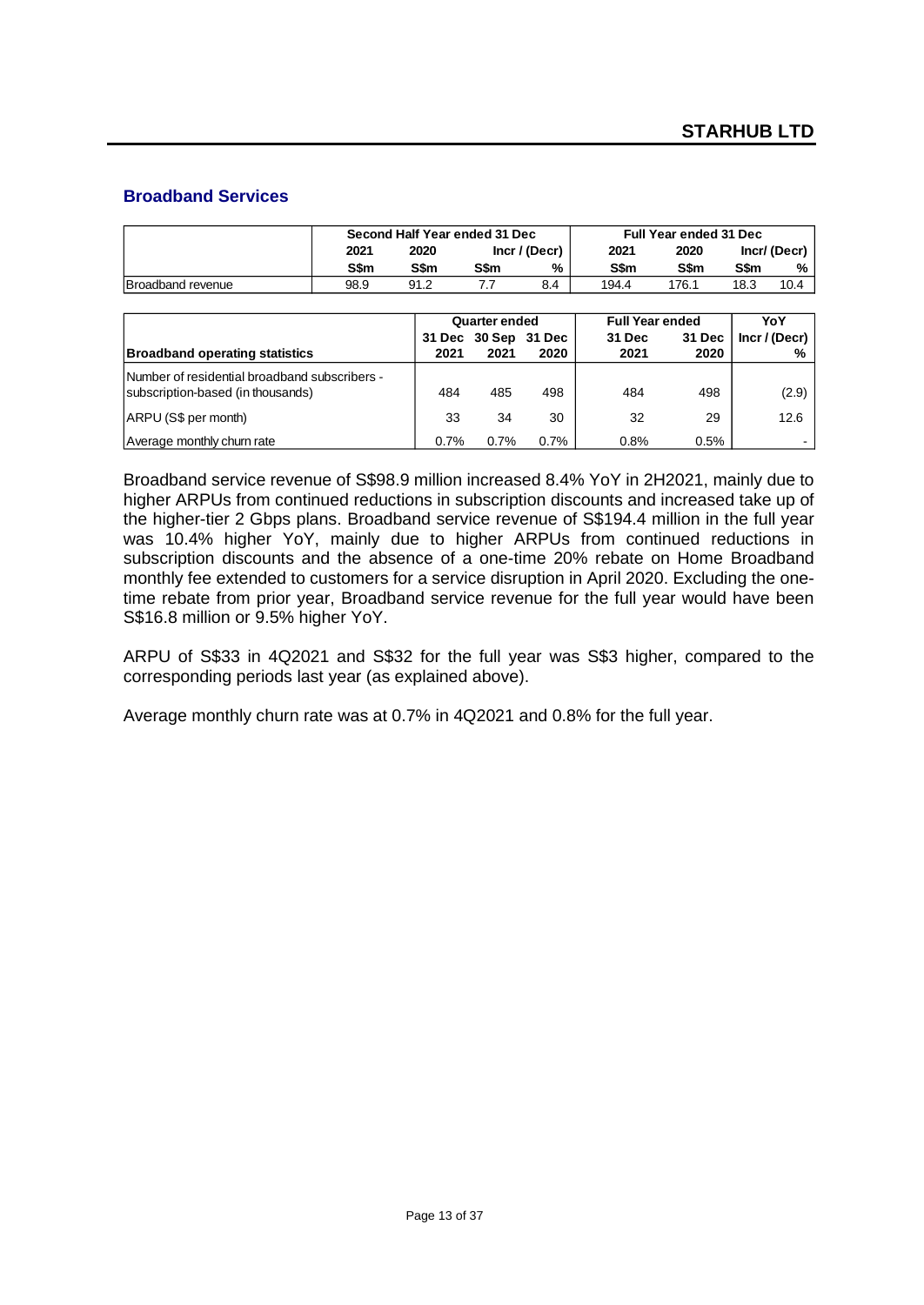### **Entertainment Services**

|                       |      |      | Second Half Year ended 31 Dec | <b>Full Year ended 31 Dec</b> |       |       |             |             |  |
|-----------------------|------|------|-------------------------------|-------------------------------|-------|-------|-------------|-------------|--|
|                       | 2021 | 2020 |                               | Incr / (Decr)                 | 2021  | 2020  |             | Incr/(Decr) |  |
|                       | S\$m | S\$m | <b>S\$m</b>                   | %                             | S\$m  | S\$m  | <b>S\$m</b> | %           |  |
| Entertainment revenue | 89.5 | 94.2 | (4.7)                         | (5.0)                         | 180.0 | 187.9 | 7.9)        | (4.2)       |  |

|                                                                  |      | <b>Quarter ended</b> |                      | <b>Full Year ended</b> |        | YoY         |
|------------------------------------------------------------------|------|----------------------|----------------------|------------------------|--------|-------------|
|                                                                  |      |                      | 31 Dec 30 Sep 31 Dec | 31 Dec                 | 31 Dec | Incr/(Decr) |
| <b>Entertainment operating statistics</b>                        | 2021 | 2021                 | 2020                 | 2021                   | 2020   | %           |
| Number of residential Pay TV subscribers<br>(in thousands)       | 279  | 287                  | 314                  | 279                    | 314    | (11.2)      |
| ARPU (S\$ per month)                                             | 44   | 43                   | 40                   | 42                     | 39     | 7.6         |
| Average monthly churn rate                                       | 1.1% | 1.2%                 | 0.9%                 | 1.2%                   | 0.6%   |             |
| Total Entertainment subscribers <sup>(2)</sup><br>(in thousands) | 444  | 408                  | 340                  | 444                    | 340    | 30.8        |

*(1) Consists of service revenue from Pay TV only*

*(2) Includes residential Pay TV subscribers (with and without over-the-top ("OTT") subscriptions) as well as Mobile and Broadband subscribers with OTT subscriptions* 

Entertainment service revenue decreased 5.0% and 4.2% YoY in 2H2021 and the full year, respectively, mainly due to a lower subscriber base, offset by higher ARPU achieved by the higher-priced HomeHub bundled plans, lower commercial TV revenue and lower spending on advertising by Enterprise customers.

As of 31 December 2021, Pay TV subscribers stood at 279,000 after the quarter's net churn of 8,000 subscribers. Compared to a year ago, Pay TV subscribers was lower by 35,000 or 11.2%.

ARPU was S\$44 in 4Q2021 and S\$42 for the full year, which was S\$4 and S\$3 higher YoY, respectively, compared to the corresponding periods last year (as explained above).

Average monthly churn rate was at 1.1% in 4Q2021 and 1.2% for the full year.

As of 31 December 2021, total Entertainment subscribers stood at 444,000 after the quarter's net addition of 36,000 subscribers. Compared to a year ago, total Entertainment subscribers was higher by 104,000 or 30.8%, mainly due to higher OTT take-up.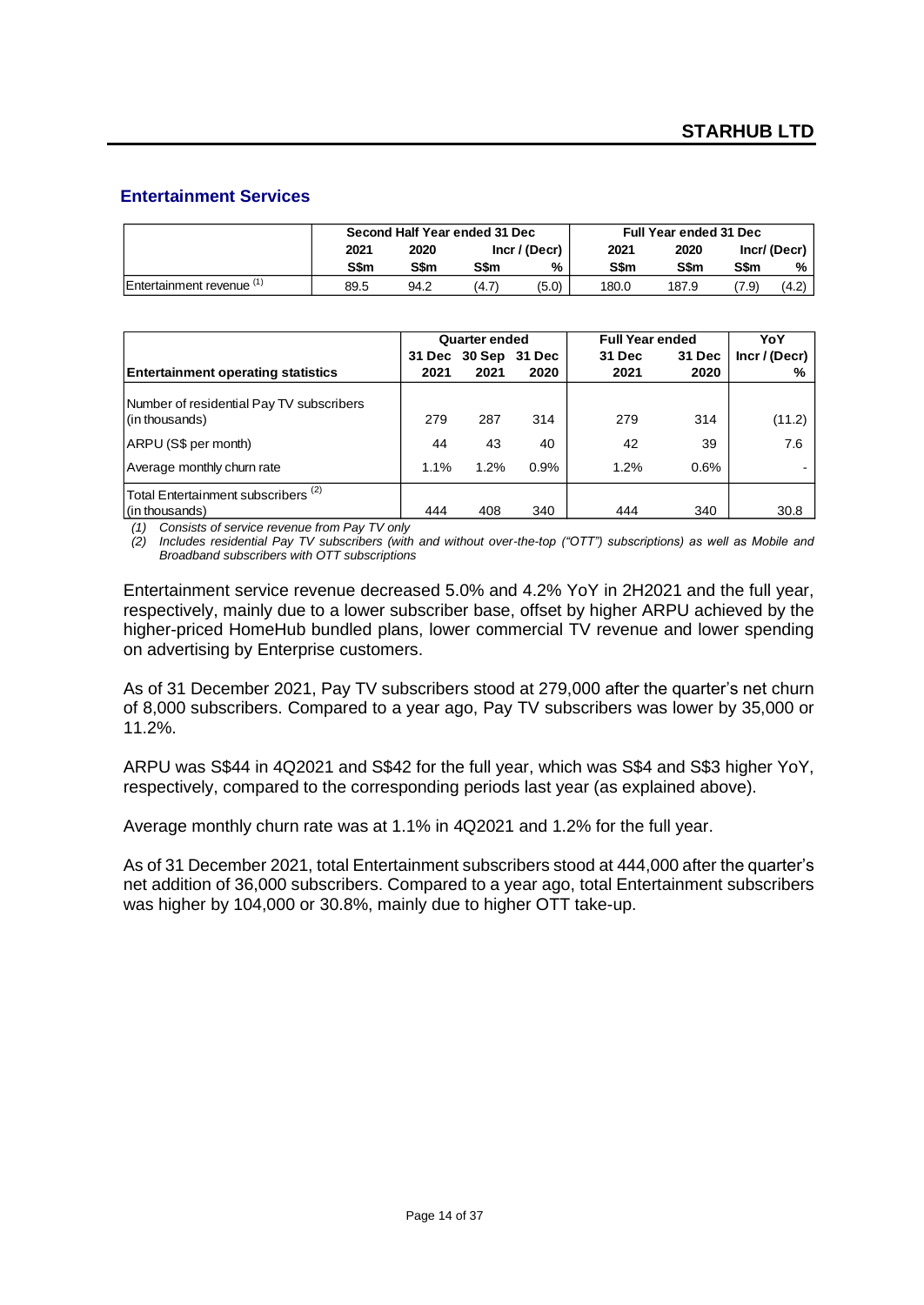### **Enterprise Business**

|                                       |       |       | Second Half Year ended 31 Dec |        | Full Year ended 31 Dec |       |        |                |  |  |
|---------------------------------------|-------|-------|-------------------------------|--------|------------------------|-------|--------|----------------|--|--|
|                                       | 2021  | 2020  | Incr / (Decr)                 |        | 2021                   | 2020  |        | $Incr/$ (Decr) |  |  |
| <b>Enterprise Business revenue</b>    | S\$m  | S\$m  | S\$m                          | %      | S\$m                   | S\$m  | S\$m   | %              |  |  |
| Data & Internet                       | 121.0 | 129.1 | (8.1)                         | (6.3)  | 244.8                  | 265.3 | (20.5) | (7.7)          |  |  |
| Managed Services <sup>(1)</sup>       | 43.7  | 51.5  | (7.8)                         | (15.2) | 84.8                   | 87.8  | (3.0)  | (3.4)          |  |  |
| Voice Services                        | 16.0  | 17.8  | (1.7)                         | (9.8)  | 32.2                   | 38.5  | (6.3)  | (16.4)         |  |  |
| <b>Network Solutions</b>              | 180.7 | 198.4 | (17.7)                        | (8.9)  | 361.8                  | 391.6 | (29.8) | (7.6)          |  |  |
| Cybersecurity Services <sup>(2)</sup> | 152.7 | 118.4 | 34.3                          | 28.9   | 268.5                  | 220.7 | 47.9   | 21.7           |  |  |
| Regional ICT Services <sup>(3)</sup>  | 39.2  | 33.2  | 6.0                           | 17.9   | 75.8                   | 33.2  | 42.6   | 128.1          |  |  |
| Total                                 | 372.6 | 350.1 | 22.5                          | 6.4    | 706.1                  | 645.5 | 60.6   | 9.4            |  |  |

*(1) Managed services include Analytics, Cloud, ICT solutions and Facility Management* 

*(2) Includes service revenue from Ensign and D'Crypt*

*(3) Includes service revenue from Strateq*

Enterprise Business revenue increased 6.4% and 9.4% YoY in 2H2021 and the full year, respectively, mainly due to higher contributions from Cybersecurity Services and the consolidation of Strateq under Regional ICT Services (acquired on 30 July 2020). This was partially offset by lower revenues from Data & Internet, Managed Services and Voice Services.

Data & Internet service revenue in 2H2021 was 6.3% lower YoY, mainly due to lower revenue from domestic leased circuits revenue. Data & Internet service revenue in the full year was 7.7% lower YoY, mainly due to lower domestic leased circuits revenue and absence of a one-off revenue from the delivery of data transmission equipment in 2Q2020. Excluding this one-off revenue in the prior year, data and internet service revenue would have been lower YoY by S\$10.5 million or 4.1% in the full year.

Managed services revenue for 2H2021 and the full year was 15.2% and 3.4% lower YoY, respectively, due to fewer project completions as a result of global chip supply shortage, partially offset by higher revenue from facilities management.

Voice services revenue in 2H2021 and the full year was 9.8% and 16.4% lower YoY, respectively, mainly due to lower domestic voice and international voice traffic as a result of COVID-19.

Cybersecurity services revenue grew 28.9% and 21.7% in 2H2021 and the full year, respectively, due to stronger business demand as businesses prepare for post COVID-19 recovery.

The growth in Regional ICT services revenue in 2H2021 and the full year, was mainly due to the full year consolidation of Strateq.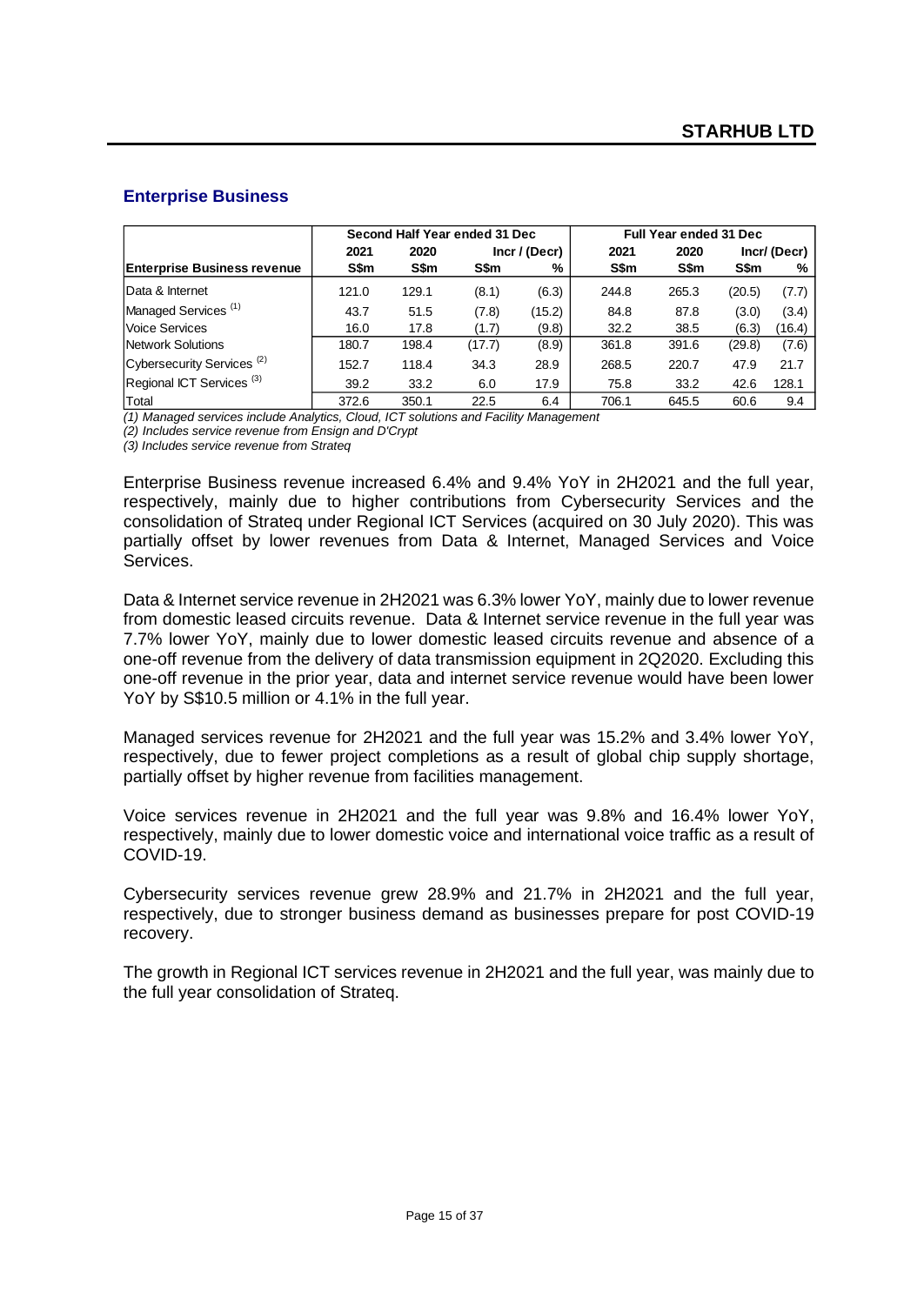## **3. GROUP CASH FLOW STATEMENT**

|                                                                  | Second Half Year ended 31 Dec |         | <b>Full Year ended 31 Dec</b> |         |  |
|------------------------------------------------------------------|-------------------------------|---------|-------------------------------|---------|--|
|                                                                  | 2021                          | 2020    | 2021                          | 2020    |  |
|                                                                  | S\$m                          | S\$m    | S\$m                          | S\$m    |  |
| <b>Operating Activities</b>                                      |                               |         |                               |         |  |
| Profit before taxation                                           | 104.7                         | 100.6   | 190.2                         | 192.8   |  |
| Adjustments for:                                                 |                               |         |                               |         |  |
| Depreciation and amortisation                                    | 137.9                         | 152.1   | 279.1                         | 306.5   |  |
| Share-based payments                                             | 1.9                           | 1.4     | 3.5                           | 3.2     |  |
| Net finance costs                                                | 22.7                          | 19.9    | 45.0                          | 39.0    |  |
| Share of gain of associate, net of tax                           | (2.3)                         | (0.5)   | (3.4)                         | (0.6)   |  |
| Share of gain/ (loss) of joint venture, net of tax               | (1.0)                         | 0.1     | (1.7)                         | 0.1     |  |
| Non-operating income                                             |                               |         | (1.3)                         |         |  |
| Others                                                           | 4.4                           | 0.8     | 4.6                           | 1.2     |  |
| Operating cash flow before working capital changes               | 268.2                         | 274.5   | 515.9                         | 542.2   |  |
| Changes in operating assets and liabilities                      | 175.8                         | 7.0     | 224.1                         | 95.8    |  |
| Income taxes paid                                                | (32.1)                        | (49.6)  | (82.9)                        | (59.1)  |  |
| Net cash from operating activities                               | 411.9                         | 231.9   | 657.1                         | 578.9   |  |
| <b>Investing Activities</b>                                      |                               |         |                               |         |  |
| Interest received                                                | 0.8                           | 2.1     | 1.6                           | 2.7     |  |
| Proceeds from disposal of property, plant and equipment and      |                               |         |                               |         |  |
| intangible assets                                                | 0.6                           | 0.2     | 0.6                           | 0.3     |  |
| Purchase of property, plant and equipment and intangible assets  | (109.3)                       | (118.8) | (172.5)                       | (191.2) |  |
| Acquisition of subsidiary, net of cash acquired                  |                               | (74.0)  |                               | (74.0)  |  |
| Repayment of loan from an associate                              |                               | 7.5     |                               | 7.5     |  |
| Deferred consideration paid to founding shareholders             |                               |         | (6.2)                         |         |  |
| Proceeds from disposal of rights relating to other investments   |                               |         | 1.2                           |         |  |
| Investment in joint venture<br>Loan to external party            |                               | (2.0)   | (6.5)                         | (2.0)   |  |
|                                                                  | (105.0)                       |         | (105.0)                       |         |  |
| Net cash used in investing activities                            | (213.0)                       | (185.0) | (286.9)                       | (256.7) |  |
| <b>Financing Activities</b>                                      |                               |         |                               |         |  |
| Repayment of lease liabilities                                   | (15.4)                        | (15.4)  | (31.4)                        | (30.8)  |  |
| Dividend paid to owners of the Company                           | (43.3)                        | (43.3)  | (86.6)                        | (82.2)  |  |
| Perpetual capital securities distribution paid                   | (4.0)                         | (4.0)   | (7.9)                         | (7.9)   |  |
| Interest paid                                                    | (22.5)                        | (16.7)  | (42.6)                        | (38.0)  |  |
| Purchase of treasury shares                                      | (1.6)                         | (1.9)   | (2.9)                         | (5.1)   |  |
| Proceeds from issuance of medium term notes                      |                               |         | 200.0                         |         |  |
| Proceeds from bank loans                                         |                               | 114.6   |                               | 344.6   |  |
| Repayment of bank loans                                          | (1.2)                         | (177.9) | (1.6)                         | (237.9) |  |
| Capital contribution from a non-controlling interest shareholder | 6.0                           | 21.9    | 20.7                          | 21.9    |  |
| Net cash (used in)/ from financing activities                    | (81.8)                        | (122.6) | 47.8                          | (35.4)  |  |
| Net change in cash and cash equivalents                          | 117.0                         | (75.7)  | 418.0                         | 286.8   |  |
| Exchange difference on cash and cash equivalents                 | (0.2)                         |         | (0.2)                         |         |  |
| Cash and cash equivalents at beginning of the period             | 704.7                         | 479.5   | 403.7                         | 116.9   |  |
| Cash and cash equivalents at end of the period                   | 821.5                         | 403.7   | 821.5                         | 403.7   |  |
| Cash and cash equivalents comprise:                              |                               |         |                               |         |  |
| Cash and bank balances (Note 1)                                  | 832.2                         | 414.1   | 832.2                         | 414.1   |  |
| Restricted cash                                                  | (10.7)                        | (10.4)  | (10.7)                        | (10.4)  |  |
|                                                                  | 821.5                         | 403.7   | 821.5                         | 403.7   |  |

Note 1: As at 31 December 2021, cash and bank balances in the cash flow statement comprise cash and cash equivalents in the statement of financial position of S\$832.8 million (31 December 2020: S\$415.4 million) less bank overdraft of S\$0.6 million (31 December 2020: S\$1.3 million).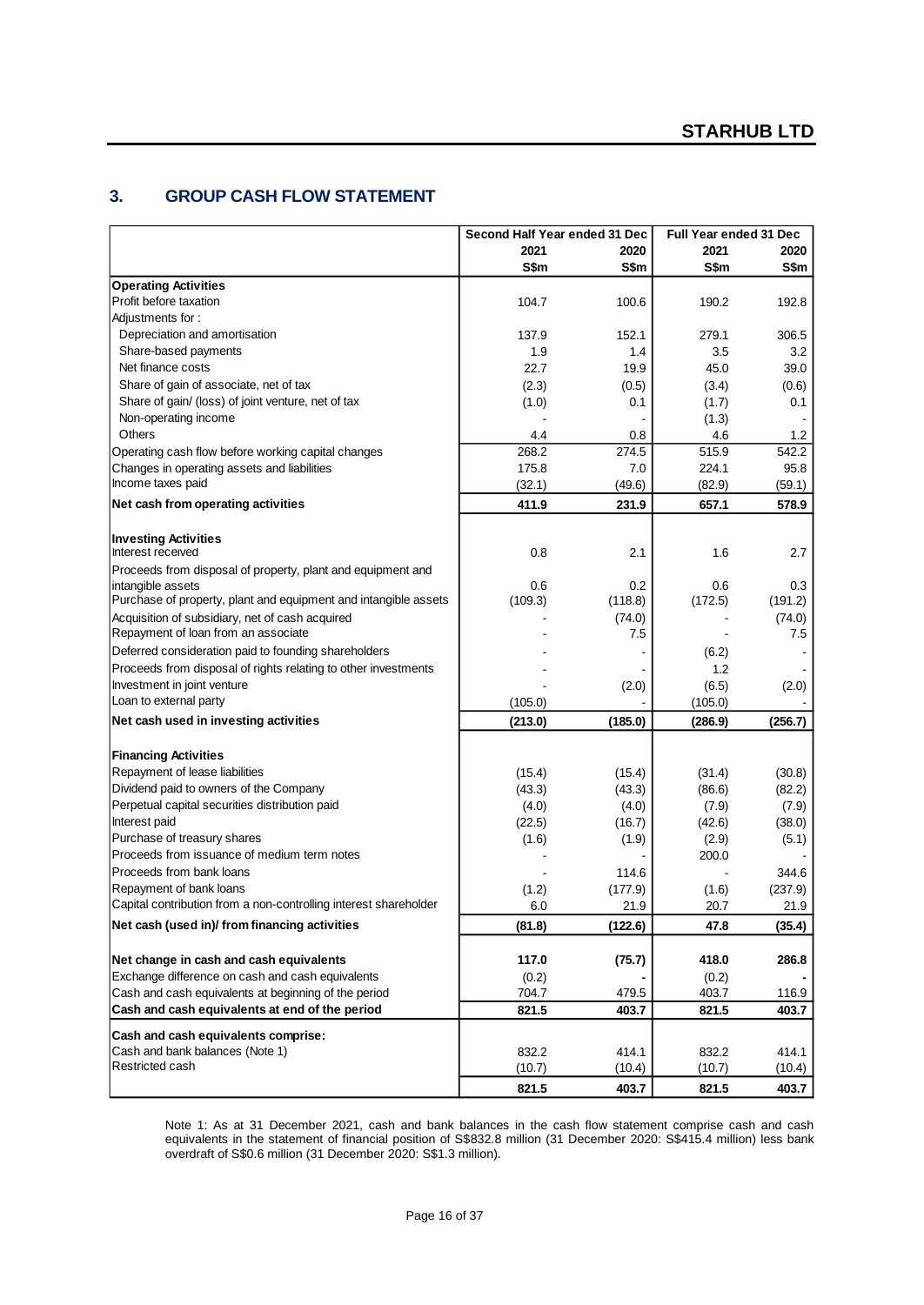The Group's 2H2021 net cash from operating activities of S\$411.9 million was S\$180.0 million higher YoY. Net cash from operating activities for the full year of S\$657.1 million was S\$78.2 million higher YoY. The increase recorded in 2H2021 was mainly due to lower working capital needs and lower income tax paid, partially offset by lower cash from operations. The increase recorded in the full year was mainly due to lower working capital needs, partially offset by higher income tax paid and lower cash flow from operations.

The positive working capital changes of S\$175.8 million and S\$224.1 million in 2H2021 and the full year, respectively, were due to lower inventories, lower trade receivables and lower other receivables, deposits and prepayments, lower contract assets and lower contract costs, higher contract liabilities and higher trade and other payables, partially offset by lower net balances due from related parties.

Net cash used in investing activities increased by S\$28.0 million to S\$213.0 million in 2H2021, mainly due to a bridge loan extended to MyRepublic Holdings Ltd in relation to the 50.1% acquisition of MyRepublic Broadband Pte Ltd announced in September 2021 and the absence of repayment of a loan from an associate in 2H2020, partially offset by the funds used for the acquisition of Strateq in July 2020 and investment in the joint venture which was incorporated in September last year with another MNO coupled with lower CAPEX payments. Net cash used in investing activities increased by S\$30.2 million to S\$286.9 million in the full year, mainly due to a bridge loan extended to MyRepublic Holdings Ltd (as elaborated above), the absence of repayment of loan from an associate in 2H2020, deferred consideration paid to the founding shareholders of D'Crypt in 1H2021 and higher investment in the joint venture, partially offset by the funds used for the acquisition of Strateq in July 2020, lower CAPEX payments and proceeds from the disposal of rights relating to mm2 in 1H2021.

The Group's CAPEX payments amounted to S\$109.3 million in 2H2021 and S\$172.5 million in the full year, representing 10.2% and 8.4% of total revenue respectively. CAPEX payments was S\$9.5 million and S\$18.7 million lower YoY in 2H2021 and the full year, respectively, mainly due to the decrease in purchases of intangible assets and PPE.

Free cash flow of S\$302.5 million and S\$484.6 million in 2H2021 and the full year, were S\$189.4 million and S\$96.9 million higher YoY, respectively, mainly due to higher cash from operating activities coupled with lower CAPEX payments.

Net cash used in financing activities was S\$40.8 million lower at S\$81.8 million in 2H2021, mainly due to lower repayment of bank loans, partially offset by the absence of proceeds from bank loans in the prior year, lower proceeds of capital contribution from a minority shareholder in relation to Ensign investment and higher interest paid. Net cash from financing activities was S\$47.8 million in the full year, as compared to a net cash used in financing activities of S\$35.4 million in the corresponding period last year, mainly due to the proceeds from the S\$200.0 million issuance of 10-year fixed rate notes in 1H2021 and lower purchase of treasury shares and lower repayment of bank loans, partially offset by the absence of proceeds from bank loans in the prior year, lower proceeds of capital contribution from a minority shareholder in relation to Ensign investment, higher interest paid and higher dividends declared and paid.

The resulting net cash generated was a surplus of S\$117.0 million in 2H2021 and a surplus of S\$418.0 million in the full year, leading to a higher cash and cash equivalents balance (excluding restricted cash) of S\$821.5 million as of 31 December 2021.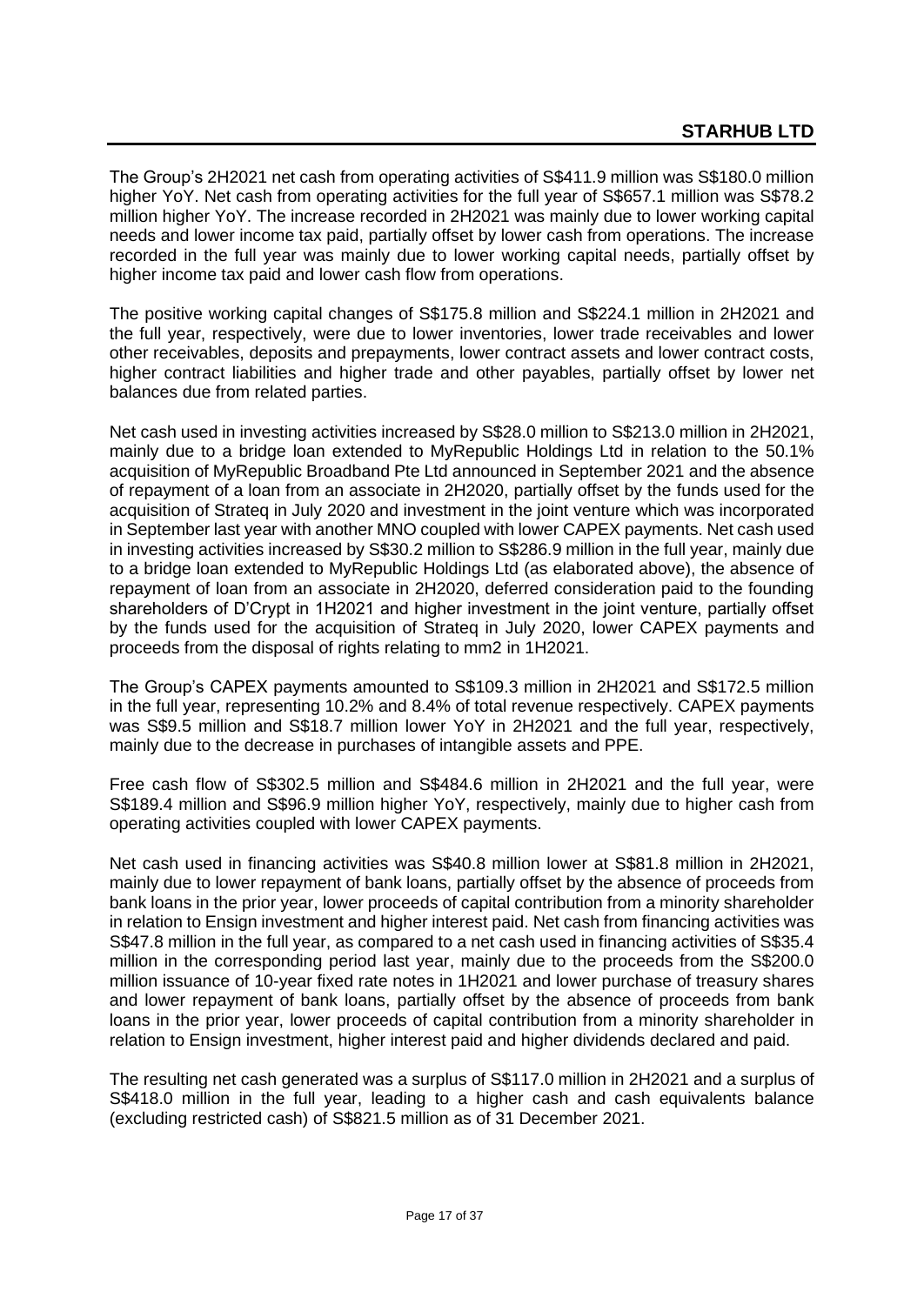### Capital expenditure commitments

As of 31 December 2021, the Group's total outstanding capital expenditure commitments amounted to S\$423.2 million, including the outstanding commitments for 4G spectrum rights of S\$282.0 million.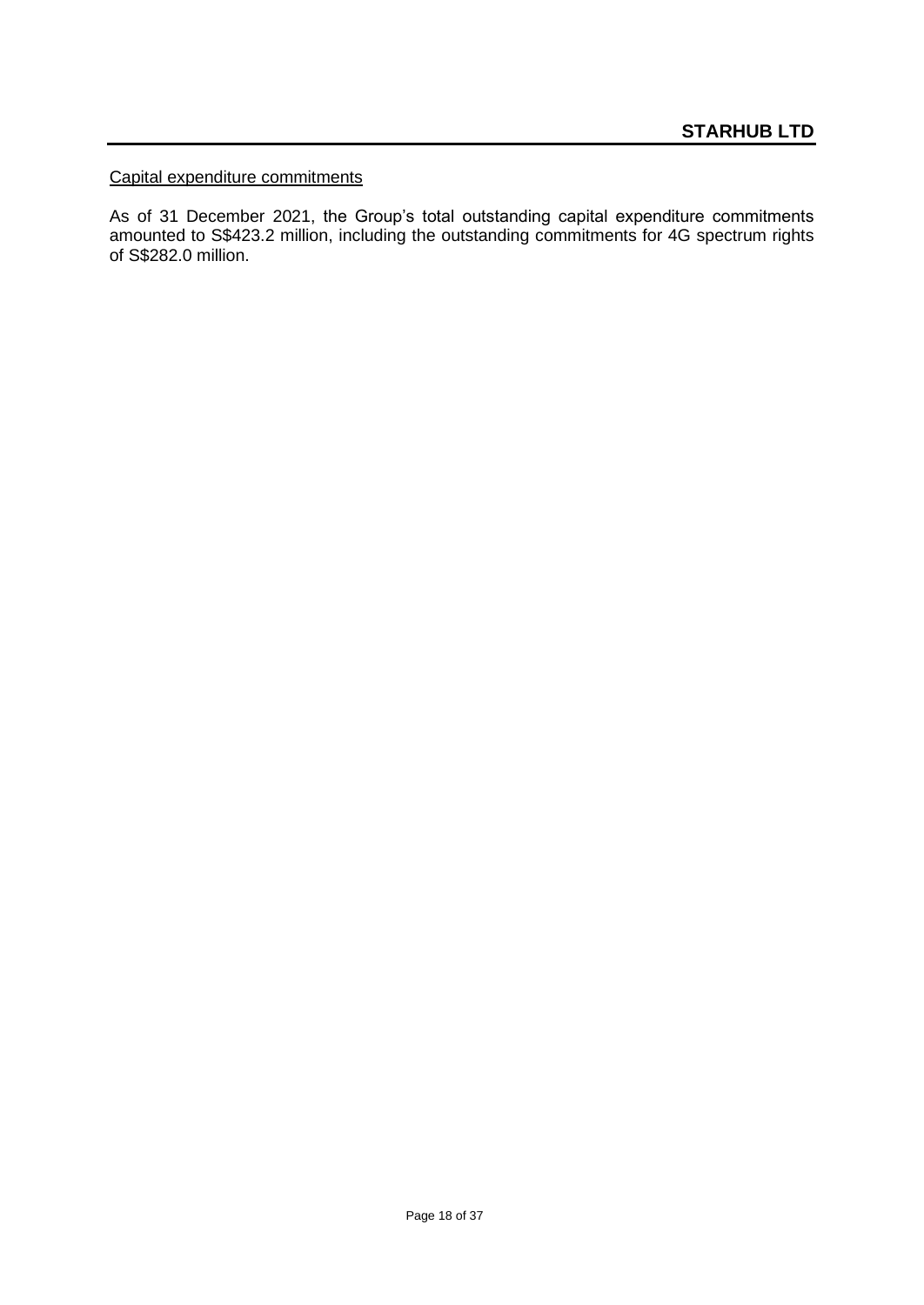### **4. STATEMENT OF FINANCIAL POSITION**

| 31 Dec 21 31 Dec 20<br>31 Dec 21 31 Dec 20<br>S\$m<br>S\$m<br>S\$m<br>S\$m<br><b>Non-current assets</b><br>755.0<br>392.1<br>Property, plant and equipment<br>694.7<br>365.8<br>712.0<br>719.5<br>69.8<br>91.6<br>Intangible assets<br>Right-of-use assets<br>121.5<br>150.1<br>87.0<br>99.7<br><b>Subsidiaries</b><br>3,288.9<br>3,272.8<br>10.1<br>1.9<br>Joint venture<br>26.2<br>22.8<br>27.8<br>Associate<br>27.8<br>Investment in fair value through other comprehensive<br>income<br>5.8<br>17.1<br>5.8<br>17.1<br>Deferred tax assets<br>0.7<br>66.3<br>71.1<br>1.1<br>0.9<br>Contract assets<br>2.5<br>2.5<br>0.3<br>Contract costs<br>0.4<br>0.8<br>30.9<br>Prepayments<br>0.8<br>2.9<br>1,640.0<br>1,771.7<br>3,847.4<br>3,905.3<br><b>Current assets</b><br>Inventories<br>50.0<br>79.9<br>4.4<br>5.0<br>289.9<br>22.0<br>317.5<br>24.1<br>Contract assets<br>27.1<br>36.3<br>1.0<br>1.2<br>Contract costs<br>159.9<br>146.4<br>192.2<br>192.8<br>Trade receivables<br>Other receivables, deposits and prepayments<br>36.0<br>41.2<br>195.9<br>98.5<br>Amount due from related parties<br>15.0<br>19.3<br>114.2<br>13.9<br>Cash and bank balances<br>832.8<br>415.4<br>699.4<br>328.4<br>1,602.9<br>1,159.6<br>1,036.9<br>560.3<br>Less:<br><b>Current Liabilities</b><br><b>Contract liabilities</b><br>63.2<br>64.4<br>20.0<br>21.2<br>388.9<br>283.4<br>694.4<br>555.1<br>Trade and other payables<br>23.6<br>34.3<br>202.1<br>177.4<br>Amount due to related parties<br>226.2<br>220.0<br><b>Borrowings</b><br>8.7<br>Lease liabilities<br>29.2<br>27.7<br>15.6<br>15.9<br>Provision for taxation<br>57.4<br>82.6<br>22.9<br>31.8<br>1,093.9<br>772.9<br>869.4<br>529.7<br>509.0<br>386.7<br>167.4<br>30.6<br>Net current assets<br><b>Non-current liabilities</b><br>Contract liabilities<br>38.6<br>31.6<br>38.6<br>31.6<br>78.6<br>25.5<br>Trade and other payables<br>94.0<br>10.8<br>1,138.5<br>1,163.7<br>1,077.5<br><b>Borrowings</b><br>1,054.4<br>Lease liabilities<br>102.7<br>130.0<br>75.5<br>85.9<br>Deferred income<br>2.6<br>1.5<br>0.0<br>91.7<br>Deferred tax liabilities<br>111.2<br>54.4<br>63.3<br>1,452.8<br>1,532.0<br>1,248.4<br>1,269.1<br><b>Net assets</b><br>696.2<br>626.5<br>2,766.4<br>2,666.8<br><b>Shareholders' equity</b><br>Share capital<br>299.7<br>299.7<br>299.7<br>299.7<br>Reserves<br>89.9<br>38.7<br>2,266.8<br>2,167.3<br><b>Perpetual Capital Securities</b><br>199.9<br>199.9<br>199.9<br>199.9<br>Equity attributable to owners and perpetual capital<br>securities holders<br>538.3<br>2,766.4<br>589.5<br>2,666.8<br>Non-controlling interests<br>106.7<br>88.2<br><b>Total equity</b><br>2,766.4<br>696.2<br>626.5 | Group | Company |  |
|--------------------------------------------------------------------------------------------------------------------------------------------------------------------------------------------------------------------------------------------------------------------------------------------------------------------------------------------------------------------------------------------------------------------------------------------------------------------------------------------------------------------------------------------------------------------------------------------------------------------------------------------------------------------------------------------------------------------------------------------------------------------------------------------------------------------------------------------------------------------------------------------------------------------------------------------------------------------------------------------------------------------------------------------------------------------------------------------------------------------------------------------------------------------------------------------------------------------------------------------------------------------------------------------------------------------------------------------------------------------------------------------------------------------------------------------------------------------------------------------------------------------------------------------------------------------------------------------------------------------------------------------------------------------------------------------------------------------------------------------------------------------------------------------------------------------------------------------------------------------------------------------------------------------------------------------------------------------------------------------------------------------------------------------------------------------------------------------------------------------------------------------------------------------------------------------------------------------------------------------------------------------------------------------------------------------------------------------------------------------------------------------------------------------------------------------------------------------------------------------------------------------------------------------------------------------------------------------------------------------------------------------------------------------------------------|-------|---------|--|
| 2,666.8                                                                                                                                                                                                                                                                                                                                                                                                                                                                                                                                                                                                                                                                                                                                                                                                                                                                                                                                                                                                                                                                                                                                                                                                                                                                                                                                                                                                                                                                                                                                                                                                                                                                                                                                                                                                                                                                                                                                                                                                                                                                                                                                                                                                                                                                                                                                                                                                                                                                                                                                                                                                                                                                              |       |         |  |
|                                                                                                                                                                                                                                                                                                                                                                                                                                                                                                                                                                                                                                                                                                                                                                                                                                                                                                                                                                                                                                                                                                                                                                                                                                                                                                                                                                                                                                                                                                                                                                                                                                                                                                                                                                                                                                                                                                                                                                                                                                                                                                                                                                                                                                                                                                                                                                                                                                                                                                                                                                                                                                                                                      |       |         |  |
|                                                                                                                                                                                                                                                                                                                                                                                                                                                                                                                                                                                                                                                                                                                                                                                                                                                                                                                                                                                                                                                                                                                                                                                                                                                                                                                                                                                                                                                                                                                                                                                                                                                                                                                                                                                                                                                                                                                                                                                                                                                                                                                                                                                                                                                                                                                                                                                                                                                                                                                                                                                                                                                                                      |       |         |  |
|                                                                                                                                                                                                                                                                                                                                                                                                                                                                                                                                                                                                                                                                                                                                                                                                                                                                                                                                                                                                                                                                                                                                                                                                                                                                                                                                                                                                                                                                                                                                                                                                                                                                                                                                                                                                                                                                                                                                                                                                                                                                                                                                                                                                                                                                                                                                                                                                                                                                                                                                                                                                                                                                                      |       |         |  |
|                                                                                                                                                                                                                                                                                                                                                                                                                                                                                                                                                                                                                                                                                                                                                                                                                                                                                                                                                                                                                                                                                                                                                                                                                                                                                                                                                                                                                                                                                                                                                                                                                                                                                                                                                                                                                                                                                                                                                                                                                                                                                                                                                                                                                                                                                                                                                                                                                                                                                                                                                                                                                                                                                      |       |         |  |
|                                                                                                                                                                                                                                                                                                                                                                                                                                                                                                                                                                                                                                                                                                                                                                                                                                                                                                                                                                                                                                                                                                                                                                                                                                                                                                                                                                                                                                                                                                                                                                                                                                                                                                                                                                                                                                                                                                                                                                                                                                                                                                                                                                                                                                                                                                                                                                                                                                                                                                                                                                                                                                                                                      |       |         |  |
|                                                                                                                                                                                                                                                                                                                                                                                                                                                                                                                                                                                                                                                                                                                                                                                                                                                                                                                                                                                                                                                                                                                                                                                                                                                                                                                                                                                                                                                                                                                                                                                                                                                                                                                                                                                                                                                                                                                                                                                                                                                                                                                                                                                                                                                                                                                                                                                                                                                                                                                                                                                                                                                                                      |       |         |  |
|                                                                                                                                                                                                                                                                                                                                                                                                                                                                                                                                                                                                                                                                                                                                                                                                                                                                                                                                                                                                                                                                                                                                                                                                                                                                                                                                                                                                                                                                                                                                                                                                                                                                                                                                                                                                                                                                                                                                                                                                                                                                                                                                                                                                                                                                                                                                                                                                                                                                                                                                                                                                                                                                                      |       |         |  |
|                                                                                                                                                                                                                                                                                                                                                                                                                                                                                                                                                                                                                                                                                                                                                                                                                                                                                                                                                                                                                                                                                                                                                                                                                                                                                                                                                                                                                                                                                                                                                                                                                                                                                                                                                                                                                                                                                                                                                                                                                                                                                                                                                                                                                                                                                                                                                                                                                                                                                                                                                                                                                                                                                      |       |         |  |
|                                                                                                                                                                                                                                                                                                                                                                                                                                                                                                                                                                                                                                                                                                                                                                                                                                                                                                                                                                                                                                                                                                                                                                                                                                                                                                                                                                                                                                                                                                                                                                                                                                                                                                                                                                                                                                                                                                                                                                                                                                                                                                                                                                                                                                                                                                                                                                                                                                                                                                                                                                                                                                                                                      |       |         |  |
|                                                                                                                                                                                                                                                                                                                                                                                                                                                                                                                                                                                                                                                                                                                                                                                                                                                                                                                                                                                                                                                                                                                                                                                                                                                                                                                                                                                                                                                                                                                                                                                                                                                                                                                                                                                                                                                                                                                                                                                                                                                                                                                                                                                                                                                                                                                                                                                                                                                                                                                                                                                                                                                                                      |       |         |  |
|                                                                                                                                                                                                                                                                                                                                                                                                                                                                                                                                                                                                                                                                                                                                                                                                                                                                                                                                                                                                                                                                                                                                                                                                                                                                                                                                                                                                                                                                                                                                                                                                                                                                                                                                                                                                                                                                                                                                                                                                                                                                                                                                                                                                                                                                                                                                                                                                                                                                                                                                                                                                                                                                                      |       |         |  |
|                                                                                                                                                                                                                                                                                                                                                                                                                                                                                                                                                                                                                                                                                                                                                                                                                                                                                                                                                                                                                                                                                                                                                                                                                                                                                                                                                                                                                                                                                                                                                                                                                                                                                                                                                                                                                                                                                                                                                                                                                                                                                                                                                                                                                                                                                                                                                                                                                                                                                                                                                                                                                                                                                      |       |         |  |
|                                                                                                                                                                                                                                                                                                                                                                                                                                                                                                                                                                                                                                                                                                                                                                                                                                                                                                                                                                                                                                                                                                                                                                                                                                                                                                                                                                                                                                                                                                                                                                                                                                                                                                                                                                                                                                                                                                                                                                                                                                                                                                                                                                                                                                                                                                                                                                                                                                                                                                                                                                                                                                                                                      |       |         |  |
|                                                                                                                                                                                                                                                                                                                                                                                                                                                                                                                                                                                                                                                                                                                                                                                                                                                                                                                                                                                                                                                                                                                                                                                                                                                                                                                                                                                                                                                                                                                                                                                                                                                                                                                                                                                                                                                                                                                                                                                                                                                                                                                                                                                                                                                                                                                                                                                                                                                                                                                                                                                                                                                                                      |       |         |  |
|                                                                                                                                                                                                                                                                                                                                                                                                                                                                                                                                                                                                                                                                                                                                                                                                                                                                                                                                                                                                                                                                                                                                                                                                                                                                                                                                                                                                                                                                                                                                                                                                                                                                                                                                                                                                                                                                                                                                                                                                                                                                                                                                                                                                                                                                                                                                                                                                                                                                                                                                                                                                                                                                                      |       |         |  |
|                                                                                                                                                                                                                                                                                                                                                                                                                                                                                                                                                                                                                                                                                                                                                                                                                                                                                                                                                                                                                                                                                                                                                                                                                                                                                                                                                                                                                                                                                                                                                                                                                                                                                                                                                                                                                                                                                                                                                                                                                                                                                                                                                                                                                                                                                                                                                                                                                                                                                                                                                                                                                                                                                      |       |         |  |
|                                                                                                                                                                                                                                                                                                                                                                                                                                                                                                                                                                                                                                                                                                                                                                                                                                                                                                                                                                                                                                                                                                                                                                                                                                                                                                                                                                                                                                                                                                                                                                                                                                                                                                                                                                                                                                                                                                                                                                                                                                                                                                                                                                                                                                                                                                                                                                                                                                                                                                                                                                                                                                                                                      |       |         |  |
|                                                                                                                                                                                                                                                                                                                                                                                                                                                                                                                                                                                                                                                                                                                                                                                                                                                                                                                                                                                                                                                                                                                                                                                                                                                                                                                                                                                                                                                                                                                                                                                                                                                                                                                                                                                                                                                                                                                                                                                                                                                                                                                                                                                                                                                                                                                                                                                                                                                                                                                                                                                                                                                                                      |       |         |  |
|                                                                                                                                                                                                                                                                                                                                                                                                                                                                                                                                                                                                                                                                                                                                                                                                                                                                                                                                                                                                                                                                                                                                                                                                                                                                                                                                                                                                                                                                                                                                                                                                                                                                                                                                                                                                                                                                                                                                                                                                                                                                                                                                                                                                                                                                                                                                                                                                                                                                                                                                                                                                                                                                                      |       |         |  |
|                                                                                                                                                                                                                                                                                                                                                                                                                                                                                                                                                                                                                                                                                                                                                                                                                                                                                                                                                                                                                                                                                                                                                                                                                                                                                                                                                                                                                                                                                                                                                                                                                                                                                                                                                                                                                                                                                                                                                                                                                                                                                                                                                                                                                                                                                                                                                                                                                                                                                                                                                                                                                                                                                      |       |         |  |
|                                                                                                                                                                                                                                                                                                                                                                                                                                                                                                                                                                                                                                                                                                                                                                                                                                                                                                                                                                                                                                                                                                                                                                                                                                                                                                                                                                                                                                                                                                                                                                                                                                                                                                                                                                                                                                                                                                                                                                                                                                                                                                                                                                                                                                                                                                                                                                                                                                                                                                                                                                                                                                                                                      |       |         |  |
|                                                                                                                                                                                                                                                                                                                                                                                                                                                                                                                                                                                                                                                                                                                                                                                                                                                                                                                                                                                                                                                                                                                                                                                                                                                                                                                                                                                                                                                                                                                                                                                                                                                                                                                                                                                                                                                                                                                                                                                                                                                                                                                                                                                                                                                                                                                                                                                                                                                                                                                                                                                                                                                                                      |       |         |  |
|                                                                                                                                                                                                                                                                                                                                                                                                                                                                                                                                                                                                                                                                                                                                                                                                                                                                                                                                                                                                                                                                                                                                                                                                                                                                                                                                                                                                                                                                                                                                                                                                                                                                                                                                                                                                                                                                                                                                                                                                                                                                                                                                                                                                                                                                                                                                                                                                                                                                                                                                                                                                                                                                                      |       |         |  |
|                                                                                                                                                                                                                                                                                                                                                                                                                                                                                                                                                                                                                                                                                                                                                                                                                                                                                                                                                                                                                                                                                                                                                                                                                                                                                                                                                                                                                                                                                                                                                                                                                                                                                                                                                                                                                                                                                                                                                                                                                                                                                                                                                                                                                                                                                                                                                                                                                                                                                                                                                                                                                                                                                      |       |         |  |
|                                                                                                                                                                                                                                                                                                                                                                                                                                                                                                                                                                                                                                                                                                                                                                                                                                                                                                                                                                                                                                                                                                                                                                                                                                                                                                                                                                                                                                                                                                                                                                                                                                                                                                                                                                                                                                                                                                                                                                                                                                                                                                                                                                                                                                                                                                                                                                                                                                                                                                                                                                                                                                                                                      |       |         |  |
|                                                                                                                                                                                                                                                                                                                                                                                                                                                                                                                                                                                                                                                                                                                                                                                                                                                                                                                                                                                                                                                                                                                                                                                                                                                                                                                                                                                                                                                                                                                                                                                                                                                                                                                                                                                                                                                                                                                                                                                                                                                                                                                                                                                                                                                                                                                                                                                                                                                                                                                                                                                                                                                                                      |       |         |  |
|                                                                                                                                                                                                                                                                                                                                                                                                                                                                                                                                                                                                                                                                                                                                                                                                                                                                                                                                                                                                                                                                                                                                                                                                                                                                                                                                                                                                                                                                                                                                                                                                                                                                                                                                                                                                                                                                                                                                                                                                                                                                                                                                                                                                                                                                                                                                                                                                                                                                                                                                                                                                                                                                                      |       |         |  |
|                                                                                                                                                                                                                                                                                                                                                                                                                                                                                                                                                                                                                                                                                                                                                                                                                                                                                                                                                                                                                                                                                                                                                                                                                                                                                                                                                                                                                                                                                                                                                                                                                                                                                                                                                                                                                                                                                                                                                                                                                                                                                                                                                                                                                                                                                                                                                                                                                                                                                                                                                                                                                                                                                      |       |         |  |
|                                                                                                                                                                                                                                                                                                                                                                                                                                                                                                                                                                                                                                                                                                                                                                                                                                                                                                                                                                                                                                                                                                                                                                                                                                                                                                                                                                                                                                                                                                                                                                                                                                                                                                                                                                                                                                                                                                                                                                                                                                                                                                                                                                                                                                                                                                                                                                                                                                                                                                                                                                                                                                                                                      |       |         |  |
|                                                                                                                                                                                                                                                                                                                                                                                                                                                                                                                                                                                                                                                                                                                                                                                                                                                                                                                                                                                                                                                                                                                                                                                                                                                                                                                                                                                                                                                                                                                                                                                                                                                                                                                                                                                                                                                                                                                                                                                                                                                                                                                                                                                                                                                                                                                                                                                                                                                                                                                                                                                                                                                                                      |       |         |  |
|                                                                                                                                                                                                                                                                                                                                                                                                                                                                                                                                                                                                                                                                                                                                                                                                                                                                                                                                                                                                                                                                                                                                                                                                                                                                                                                                                                                                                                                                                                                                                                                                                                                                                                                                                                                                                                                                                                                                                                                                                                                                                                                                                                                                                                                                                                                                                                                                                                                                                                                                                                                                                                                                                      |       |         |  |
|                                                                                                                                                                                                                                                                                                                                                                                                                                                                                                                                                                                                                                                                                                                                                                                                                                                                                                                                                                                                                                                                                                                                                                                                                                                                                                                                                                                                                                                                                                                                                                                                                                                                                                                                                                                                                                                                                                                                                                                                                                                                                                                                                                                                                                                                                                                                                                                                                                                                                                                                                                                                                                                                                      |       |         |  |
|                                                                                                                                                                                                                                                                                                                                                                                                                                                                                                                                                                                                                                                                                                                                                                                                                                                                                                                                                                                                                                                                                                                                                                                                                                                                                                                                                                                                                                                                                                                                                                                                                                                                                                                                                                                                                                                                                                                                                                                                                                                                                                                                                                                                                                                                                                                                                                                                                                                                                                                                                                                                                                                                                      |       |         |  |
|                                                                                                                                                                                                                                                                                                                                                                                                                                                                                                                                                                                                                                                                                                                                                                                                                                                                                                                                                                                                                                                                                                                                                                                                                                                                                                                                                                                                                                                                                                                                                                                                                                                                                                                                                                                                                                                                                                                                                                                                                                                                                                                                                                                                                                                                                                                                                                                                                                                                                                                                                                                                                                                                                      |       |         |  |
|                                                                                                                                                                                                                                                                                                                                                                                                                                                                                                                                                                                                                                                                                                                                                                                                                                                                                                                                                                                                                                                                                                                                                                                                                                                                                                                                                                                                                                                                                                                                                                                                                                                                                                                                                                                                                                                                                                                                                                                                                                                                                                                                                                                                                                                                                                                                                                                                                                                                                                                                                                                                                                                                                      |       |         |  |
|                                                                                                                                                                                                                                                                                                                                                                                                                                                                                                                                                                                                                                                                                                                                                                                                                                                                                                                                                                                                                                                                                                                                                                                                                                                                                                                                                                                                                                                                                                                                                                                                                                                                                                                                                                                                                                                                                                                                                                                                                                                                                                                                                                                                                                                                                                                                                                                                                                                                                                                                                                                                                                                                                      |       |         |  |
|                                                                                                                                                                                                                                                                                                                                                                                                                                                                                                                                                                                                                                                                                                                                                                                                                                                                                                                                                                                                                                                                                                                                                                                                                                                                                                                                                                                                                                                                                                                                                                                                                                                                                                                                                                                                                                                                                                                                                                                                                                                                                                                                                                                                                                                                                                                                                                                                                                                                                                                                                                                                                                                                                      |       |         |  |
|                                                                                                                                                                                                                                                                                                                                                                                                                                                                                                                                                                                                                                                                                                                                                                                                                                                                                                                                                                                                                                                                                                                                                                                                                                                                                                                                                                                                                                                                                                                                                                                                                                                                                                                                                                                                                                                                                                                                                                                                                                                                                                                                                                                                                                                                                                                                                                                                                                                                                                                                                                                                                                                                                      |       |         |  |
|                                                                                                                                                                                                                                                                                                                                                                                                                                                                                                                                                                                                                                                                                                                                                                                                                                                                                                                                                                                                                                                                                                                                                                                                                                                                                                                                                                                                                                                                                                                                                                                                                                                                                                                                                                                                                                                                                                                                                                                                                                                                                                                                                                                                                                                                                                                                                                                                                                                                                                                                                                                                                                                                                      |       |         |  |
|                                                                                                                                                                                                                                                                                                                                                                                                                                                                                                                                                                                                                                                                                                                                                                                                                                                                                                                                                                                                                                                                                                                                                                                                                                                                                                                                                                                                                                                                                                                                                                                                                                                                                                                                                                                                                                                                                                                                                                                                                                                                                                                                                                                                                                                                                                                                                                                                                                                                                                                                                                                                                                                                                      |       |         |  |
|                                                                                                                                                                                                                                                                                                                                                                                                                                                                                                                                                                                                                                                                                                                                                                                                                                                                                                                                                                                                                                                                                                                                                                                                                                                                                                                                                                                                                                                                                                                                                                                                                                                                                                                                                                                                                                                                                                                                                                                                                                                                                                                                                                                                                                                                                                                                                                                                                                                                                                                                                                                                                                                                                      |       |         |  |
|                                                                                                                                                                                                                                                                                                                                                                                                                                                                                                                                                                                                                                                                                                                                                                                                                                                                                                                                                                                                                                                                                                                                                                                                                                                                                                                                                                                                                                                                                                                                                                                                                                                                                                                                                                                                                                                                                                                                                                                                                                                                                                                                                                                                                                                                                                                                                                                                                                                                                                                                                                                                                                                                                      |       |         |  |
|                                                                                                                                                                                                                                                                                                                                                                                                                                                                                                                                                                                                                                                                                                                                                                                                                                                                                                                                                                                                                                                                                                                                                                                                                                                                                                                                                                                                                                                                                                                                                                                                                                                                                                                                                                                                                                                                                                                                                                                                                                                                                                                                                                                                                                                                                                                                                                                                                                                                                                                                                                                                                                                                                      |       |         |  |
|                                                                                                                                                                                                                                                                                                                                                                                                                                                                                                                                                                                                                                                                                                                                                                                                                                                                                                                                                                                                                                                                                                                                                                                                                                                                                                                                                                                                                                                                                                                                                                                                                                                                                                                                                                                                                                                                                                                                                                                                                                                                                                                                                                                                                                                                                                                                                                                                                                                                                                                                                                                                                                                                                      |       |         |  |
|                                                                                                                                                                                                                                                                                                                                                                                                                                                                                                                                                                                                                                                                                                                                                                                                                                                                                                                                                                                                                                                                                                                                                                                                                                                                                                                                                                                                                                                                                                                                                                                                                                                                                                                                                                                                                                                                                                                                                                                                                                                                                                                                                                                                                                                                                                                                                                                                                                                                                                                                                                                                                                                                                      |       |         |  |
|                                                                                                                                                                                                                                                                                                                                                                                                                                                                                                                                                                                                                                                                                                                                                                                                                                                                                                                                                                                                                                                                                                                                                                                                                                                                                                                                                                                                                                                                                                                                                                                                                                                                                                                                                                                                                                                                                                                                                                                                                                                                                                                                                                                                                                                                                                                                                                                                                                                                                                                                                                                                                                                                                      |       |         |  |
|                                                                                                                                                                                                                                                                                                                                                                                                                                                                                                                                                                                                                                                                                                                                                                                                                                                                                                                                                                                                                                                                                                                                                                                                                                                                                                                                                                                                                                                                                                                                                                                                                                                                                                                                                                                                                                                                                                                                                                                                                                                                                                                                                                                                                                                                                                                                                                                                                                                                                                                                                                                                                                                                                      |       |         |  |
|                                                                                                                                                                                                                                                                                                                                                                                                                                                                                                                                                                                                                                                                                                                                                                                                                                                                                                                                                                                                                                                                                                                                                                                                                                                                                                                                                                                                                                                                                                                                                                                                                                                                                                                                                                                                                                                                                                                                                                                                                                                                                                                                                                                                                                                                                                                                                                                                                                                                                                                                                                                                                                                                                      |       |         |  |
|                                                                                                                                                                                                                                                                                                                                                                                                                                                                                                                                                                                                                                                                                                                                                                                                                                                                                                                                                                                                                                                                                                                                                                                                                                                                                                                                                                                                                                                                                                                                                                                                                                                                                                                                                                                                                                                                                                                                                                                                                                                                                                                                                                                                                                                                                                                                                                                                                                                                                                                                                                                                                                                                                      |       |         |  |
|                                                                                                                                                                                                                                                                                                                                                                                                                                                                                                                                                                                                                                                                                                                                                                                                                                                                                                                                                                                                                                                                                                                                                                                                                                                                                                                                                                                                                                                                                                                                                                                                                                                                                                                                                                                                                                                                                                                                                                                                                                                                                                                                                                                                                                                                                                                                                                                                                                                                                                                                                                                                                                                                                      |       |         |  |
|                                                                                                                                                                                                                                                                                                                                                                                                                                                                                                                                                                                                                                                                                                                                                                                                                                                                                                                                                                                                                                                                                                                                                                                                                                                                                                                                                                                                                                                                                                                                                                                                                                                                                                                                                                                                                                                                                                                                                                                                                                                                                                                                                                                                                                                                                                                                                                                                                                                                                                                                                                                                                                                                                      |       |         |  |
|                                                                                                                                                                                                                                                                                                                                                                                                                                                                                                                                                                                                                                                                                                                                                                                                                                                                                                                                                                                                                                                                                                                                                                                                                                                                                                                                                                                                                                                                                                                                                                                                                                                                                                                                                                                                                                                                                                                                                                                                                                                                                                                                                                                                                                                                                                                                                                                                                                                                                                                                                                                                                                                                                      |       |         |  |
|                                                                                                                                                                                                                                                                                                                                                                                                                                                                                                                                                                                                                                                                                                                                                                                                                                                                                                                                                                                                                                                                                                                                                                                                                                                                                                                                                                                                                                                                                                                                                                                                                                                                                                                                                                                                                                                                                                                                                                                                                                                                                                                                                                                                                                                                                                                                                                                                                                                                                                                                                                                                                                                                                      |       |         |  |
|                                                                                                                                                                                                                                                                                                                                                                                                                                                                                                                                                                                                                                                                                                                                                                                                                                                                                                                                                                                                                                                                                                                                                                                                                                                                                                                                                                                                                                                                                                                                                                                                                                                                                                                                                                                                                                                                                                                                                                                                                                                                                                                                                                                                                                                                                                                                                                                                                                                                                                                                                                                                                                                                                      |       |         |  |
|                                                                                                                                                                                                                                                                                                                                                                                                                                                                                                                                                                                                                                                                                                                                                                                                                                                                                                                                                                                                                                                                                                                                                                                                                                                                                                                                                                                                                                                                                                                                                                                                                                                                                                                                                                                                                                                                                                                                                                                                                                                                                                                                                                                                                                                                                                                                                                                                                                                                                                                                                                                                                                                                                      |       |         |  |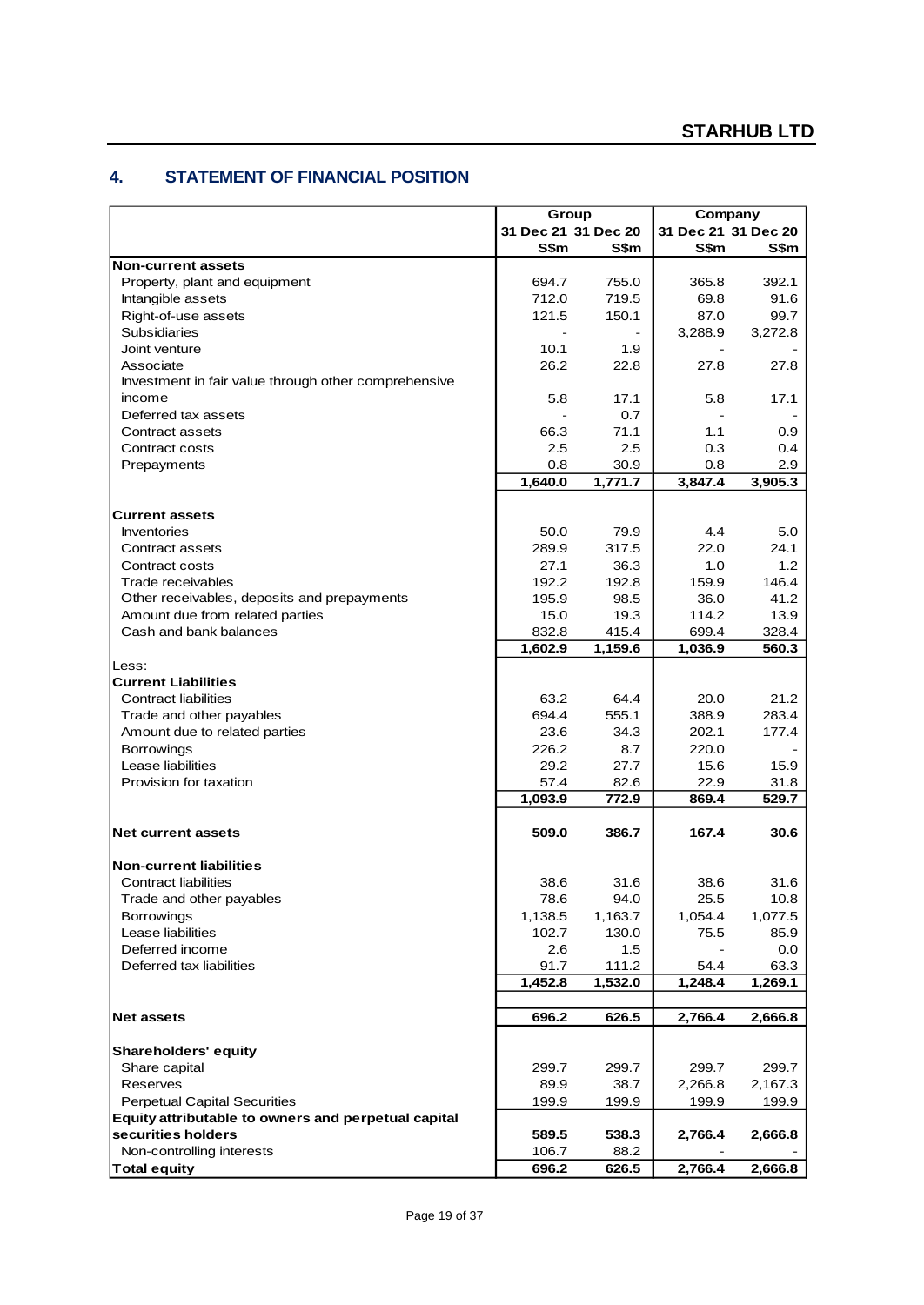#### **GROUP BALANCE SHEET REVIEW**

As at 31 December 2021, the Group's total non-current assets of S\$1,640.0 million was S\$131.7 million lower compared to S\$1,771.7 million as at 31 December 2020. The decrease was primarily due to lower PPE, lower intangible assets, lower ROU, lower investment in fair value through other comprehensive income, lower contract assets and lower prepayments, partially offset by higher investments in an associate and the 5G joint venture.

Total current assets as at 31 December 2021 increased by S\$443.3 million to S\$1,602.9 million, mainly due to higher cash and cash equivalents and higher other receivables, deposits and prepayments, partially offset by lower balances in inventories, contract assets, lower contract costs.

Total current liabilities increased by S\$321.0 million to S\$1,093.9 million as at 31 December 2021, mainly due to the reclassification of S\$220.0 million 10-year fixed rate notes due for redemption in September 2022, from non-current borrowings to current borrowings, higher trade and other payables and higher lease liabilities, partially offset by lower provision for taxation and lower amounts due to related parties.

The decrease in total non-current liabilities by S\$79.2 million to S\$1,452.8 million as at 31 December 2021 was primarily due to the reclassification of S\$220.0 million from noncurrent borrowings to current borrowings (as explained above) coupled with lower trade and other payables, lower lease liabilities and lower deferred tax liabilities, partially offset by the new S\$200.0 million issuance of 10-year fixed rate notes in January 2021.

The Group's shareholders' equity increased by S\$51.2 million to S\$589.5 million as at 31 December 2021 (excluding non-controlling interests of S\$106.7 million). The increase was mainly due to higher retained profits, partially offset by higher fair value losses on a quoted investment.

Following the disposal of D'Crypt in September 2019 to Keele, D'Crypt became an indirect subsidiary of Ensign as a result of the rights accorded to Ensign through the purchase of Preference Shares of Keele. The Group now holds 56.86% of the economic interest in D'Crypt through its shareholding and interest in Ensign.

Following the acquisition of Strateq in July 2020, the Group holds 88.28% economic interest in Strateq.

The non-controlling interests represent the balances of 43.14% and 11.72% effective economic interest in Ensign and Strateq, respectively, attributable to minority shareholders.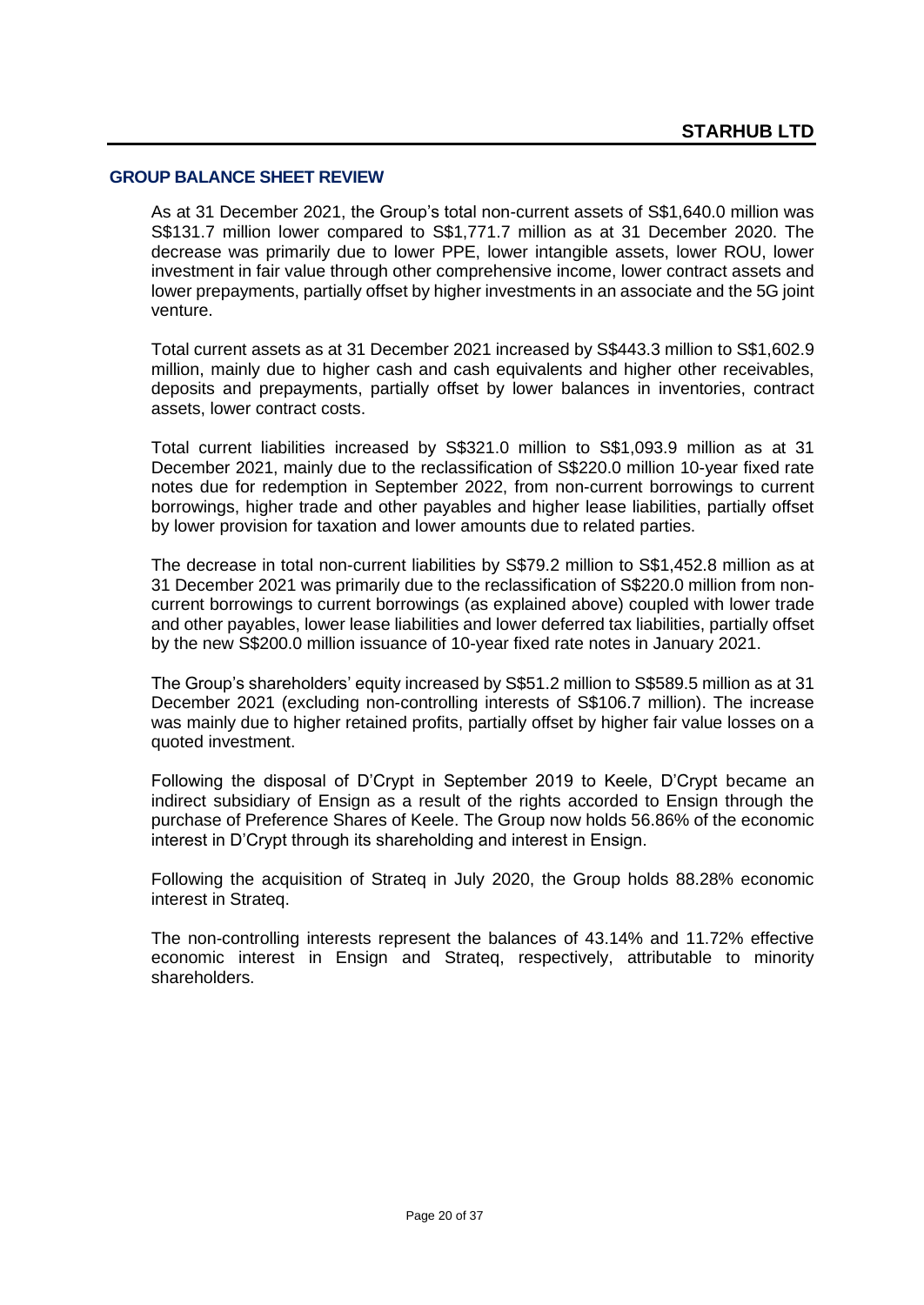|                                         | 31 Dec 21   | 31 Dec 20   |
|-----------------------------------------|-------------|-------------|
| <b>Secured and Unsecured borrowings</b> | <b>S\$m</b> | <b>S\$m</b> |
| Amount repayable in one year or less    |             |             |
| Bank overdraft (secured)                | 0.6         | 1.3         |
| Bankers' acceptance (secured)           | 0.1         | 1.0         |
| Bank loans (secured)                    | 5.5         | 6.4         |
| Medium term notes (unsecured)           | 220.0       |             |
|                                         | 226.2       | 8.7         |
| Amount repayable after one year         |             |             |
| Bank loans (secured)                    | 0.7         | 0.7         |
| Bank loans (unsecured)                  | 638.0       | 642.9       |
| Medium term notes (unsecured)           | 499.8       | 520.0       |
|                                         | 1,138.5     | 1,163.7     |
|                                         |             |             |
| Total                                   | 1,364.7     | 1.172.4     |

### **5. GROUP SECURED AND UNSECURED BORROWINGS**

The Group's secured and unsecured borrowings was higher by S\$192.3 million as of 31 December 2021.

On account of a higher cash and cash equivalent balance, net debt was S\$225.1 million lower at S\$531.9 million as of 31 December 2021 compared to S\$757.0 million as of 31 December 2020. As a ratio of the past 12 months' EBITDA, the Group's net debt was lower at 1.04 times as of 31 December 2021 compared to 1.41 times as of 31 December 2020.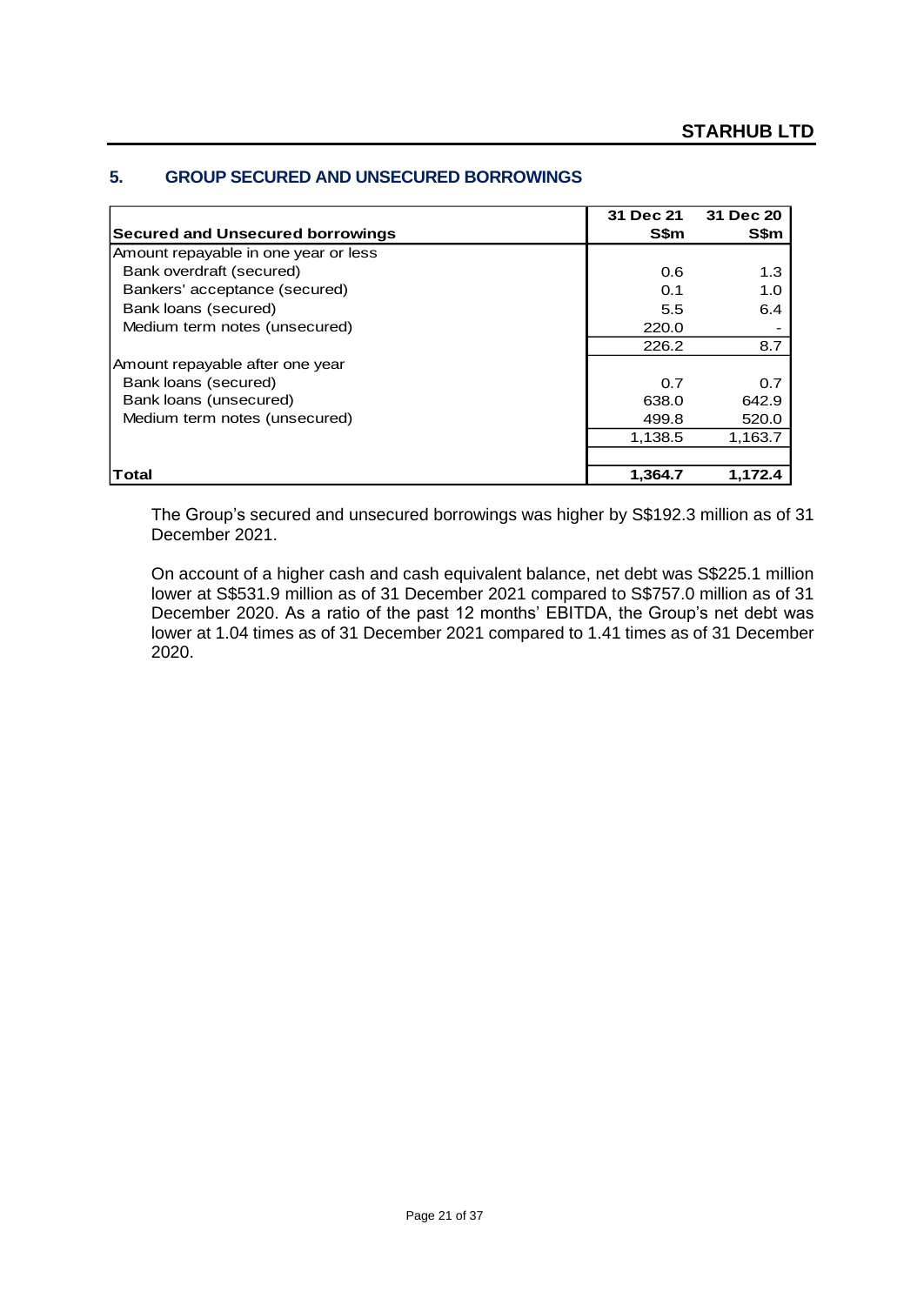### **6. STATEMENT OF CHANGES IN EQUITY**

| Group                                                                                                                             | Share<br>capital<br>S\$m | Treasury<br>shares<br>S\$m | Capital<br>reserve<br>S\$m | Goodwill<br>written<br>off<br>S\$m | Share-<br>based<br>payments<br>reserve<br><b>S\$m</b> | Fair value<br>reserve<br><b>S\$m</b> | reserve<br><b>S\$m</b> | <b>Hedging Translation Retained</b><br>reserve<br>S\$m | profits<br>S\$m | Total<br>S\$m  | Perpetual<br>capital<br>reserves securities<br>S\$m | Non-<br>controlling<br>interest<br>S\$m | Total<br>equity<br>S\$m |
|-----------------------------------------------------------------------------------------------------------------------------------|--------------------------|----------------------------|----------------------------|------------------------------------|-------------------------------------------------------|--------------------------------------|------------------------|--------------------------------------------------------|-----------------|----------------|-----------------------------------------------------|-----------------------------------------|-------------------------|
| At 1 Jan 2021                                                                                                                     | 299.7                    | (1.9)                      | (9.9)                      | (276.3)                            | 8.0                                                   | (24.7)                               | (2.1)                  | 0.7                                                    | 344.9           | 38.7           | 199.9                                               | 88.2                                    | 626.5                   |
| Total comprehensive income for the period                                                                                         |                          |                            |                            |                                    |                                                       |                                      |                        |                                                        |                 |                |                                                     |                                         |                         |
| Profit for the period                                                                                                             |                          |                            |                            |                                    |                                                       |                                      |                        |                                                        | 67.9            | 67.9           |                                                     | 0.2                                     | 68.1                    |
| Other comprehensive income                                                                                                        |                          |                            |                            |                                    |                                                       |                                      |                        |                                                        |                 |                |                                                     |                                         |                         |
| Foreign currency translation differences<br>Effective portion of changes in fair value of                                         |                          |                            |                            |                                    |                                                       |                                      |                        | 0.6                                                    |                 | 0.6            | ä,                                                  | (0.0)                                   | 0.6                     |
| cash flow hedges, net of taxation                                                                                                 |                          |                            |                            |                                    |                                                       |                                      | 2.3                    |                                                        |                 | 2.3            | ÷.                                                  |                                         | 2.3                     |
| Net change in fair value of equity investments at                                                                                 |                          |                            |                            |                                    |                                                       |                                      |                        |                                                        |                 |                |                                                     |                                         |                         |
| FVOCI, net of taxation                                                                                                            |                          |                            |                            |                                    |                                                       | (8.2)                                |                        |                                                        |                 | (8.2)          |                                                     |                                         | (8.2)                   |
| Total comprehensive income for the period                                                                                         | ä,                       |                            |                            |                                    |                                                       | (8.2)                                | 2.3                    | 0.6                                                    | 67.9            | 62.6           | ×,                                                  | 0.2                                     | 62.8                    |
| Transactions with equity holders of the<br>Company, recognised directly in equity<br>Contributions by and distributions to equity |                          |                            |                            |                                    |                                                       |                                      |                        |                                                        |                 |                |                                                     |                                         |                         |
| holders of the Company                                                                                                            |                          |                            |                            |                                    |                                                       |                                      |                        |                                                        |                 |                |                                                     |                                         |                         |
| Share-based payments expenses                                                                                                     |                          |                            |                            |                                    | 1.6                                                   |                                      |                        |                                                        |                 | 1.6            | ä,                                                  |                                         | 1.6                     |
| Accrued perpetual capital securities distribution                                                                                 |                          |                            |                            |                                    |                                                       |                                      |                        |                                                        | (3.9)           | (3.9)          | 3.9                                                 |                                         | ÷.                      |
| Perpetual capital securities distribution paid                                                                                    |                          |                            |                            |                                    |                                                       |                                      |                        |                                                        | 0.7             | 0.7            | (3.9)                                               |                                         | (3.3)                   |
| Purchase of treasury shares<br>Issue of shares pursuant to share plans                                                            |                          | (1.3)<br>2.9               |                            |                                    | (2.9)                                                 |                                      |                        |                                                        | ٠               | (1.3)          |                                                     |                                         | (1.3)                   |
| Changes in ownership interests without a                                                                                          |                          |                            |                            |                                    |                                                       |                                      |                        |                                                        |                 |                |                                                     |                                         |                         |
| change of control                                                                                                                 |                          |                            | 2.1                        |                                    |                                                       |                                      |                        |                                                        |                 | 2.1            | ä,                                                  | 12.5                                    | 14.7                    |
| Foreign currency translation reclassified to profit                                                                               |                          |                            |                            |                                    |                                                       |                                      |                        |                                                        |                 |                |                                                     |                                         |                         |
| & loss<br>Tax impact on transfer of treasury shares                                                                               | ä,                       |                            |                            |                                    | (0.0)                                                 |                                      |                        | (1.3)                                                  | ٠               | (1.3)<br>(0.0) | ä,<br>ä,                                            | ٠<br>٠                                  | (1.3)<br>(0.0)          |
| Dividends paid                                                                                                                    |                          |                            |                            |                                    |                                                       |                                      |                        |                                                        | (43.3)          | (43.3)         | ٠                                                   | $\overline{\phantom{a}}$                | (43.3)                  |
| Total transactions with equity holders of the<br>Company                                                                          |                          | 1.6                        | 2.1                        |                                    | (1.3)                                                 |                                      |                        | (1.3)                                                  | (46.5)          | (45.4)         | (0.0)                                               | 12.5                                    | (32.9)                  |
| At 30 Jun 2021                                                                                                                    | 299.7                    | (0.3)                      | (7.8)                      | (276.3)                            | 6.7                                                   | (32.9)                               | 0.2                    | (0.0)                                                  | 366.3           | 55.9           | 199.9                                               | 100.901                                 | 656.3                   |
|                                                                                                                                   |                          |                            |                            |                                    |                                                       |                                      |                        |                                                        |                 |                |                                                     |                                         |                         |
| Total comprehensive income for the period                                                                                         |                          |                            |                            |                                    |                                                       |                                      |                        |                                                        |                 |                |                                                     |                                         |                         |
| Profit for the period                                                                                                             |                          |                            |                            |                                    |                                                       |                                      |                        |                                                        | 81.4            | 81.4           | ä,                                                  | 0.6                                     | 82.0                    |
| Other comprehensive income<br>Foreign currency translation differences                                                            |                          |                            |                            |                                    |                                                       |                                      |                        | 0.2                                                    | ٠               | 0.2            | ä,                                                  | 0.1                                     | 0.3                     |
| Effective portion of changes in fair value of                                                                                     |                          |                            |                            |                                    |                                                       |                                      |                        |                                                        |                 |                |                                                     |                                         |                         |
| cash flow hedges, net of taxation                                                                                                 |                          |                            |                            |                                    |                                                       |                                      | (0.2)                  |                                                        |                 | (0.2)          | ä,                                                  | ٠                                       | (0.2)                   |
| Net change in fair value of equity investments at<br>FVOCI, net of taxation                                                       |                          |                            |                            |                                    |                                                       | (1.9)                                |                        |                                                        |                 | (1.9)          |                                                     |                                         | (1.9)                   |
| Total comprehensive income for the period                                                                                         | ÷.                       |                            |                            |                                    |                                                       | (1.9)                                | (0.2)                  | 0.2                                                    | 81.4            | 79.5           | ÷                                                   | 0.7                                     | 80.2                    |
|                                                                                                                                   |                          |                            |                            |                                    |                                                       |                                      |                        |                                                        |                 |                |                                                     |                                         |                         |
| Transactions with equity holders of the                                                                                           |                          |                            |                            |                                    |                                                       |                                      |                        |                                                        |                 |                |                                                     |                                         |                         |
| Company, recognised directly in equity<br>Contributions by and distributions to equity                                            |                          |                            |                            |                                    |                                                       |                                      |                        |                                                        |                 |                |                                                     |                                         |                         |
| holders of the Company                                                                                                            |                          |                            |                            |                                    |                                                       |                                      |                        |                                                        |                 |                |                                                     |                                         |                         |
| Share-based payments expenses                                                                                                     |                          |                            |                            |                                    | 1.9                                                   |                                      |                        |                                                        |                 | 1.9            |                                                     |                                         | 1.9                     |
| Accrued perpetual capital securities distribution                                                                                 |                          |                            |                            |                                    |                                                       |                                      |                        |                                                        | (4.0)           | (4.0)          | 4.0                                                 |                                         |                         |
| Perpetual capital securities distribution paid<br>Purchase of treasury shares                                                     | l,                       | (1.6)                      |                            |                                    |                                                       |                                      |                        |                                                        | 0.7             | 0.7<br>(1.6)   | (3.9)                                               |                                         | (3.3)<br>(1.6)          |
| Dividends paid                                                                                                                    |                          |                            |                            |                                    |                                                       |                                      |                        |                                                        | (43.3)          | (43.3)         | ä,                                                  | ٠                                       | (43.3)                  |
| Changes in ownership interests without a                                                                                          |                          |                            |                            |                                    |                                                       |                                      |                        |                                                        |                 |                |                                                     |                                         |                         |
| change of control                                                                                                                 |                          |                            | 1.0                        |                                    |                                                       |                                      |                        |                                                        |                 | 1.0            | ٠                                                   | 5.1                                     | 6.0                     |
| Total transactions with equity holders of the<br>Company                                                                          | ٠                        | (1.6)                      | 1.0                        |                                    | 1.9                                                   |                                      |                        |                                                        | (46.6)          | (45.4)         | 0.0                                                 | 5.094                                   | (40.3)                  |
|                                                                                                                                   |                          |                            |                            |                                    |                                                       |                                      |                        |                                                        |                 |                |                                                     |                                         |                         |
| At 31 Dec 2021                                                                                                                    | 299.7                    | (1.9)                      | (6.8)                      | (276.3)                            | 8.5                                                   | (34.8)                               | 0.0                    | 0.2                                                    | 401.1           | 89.9           | 199.9                                               | 106.7                                   | 696.2                   |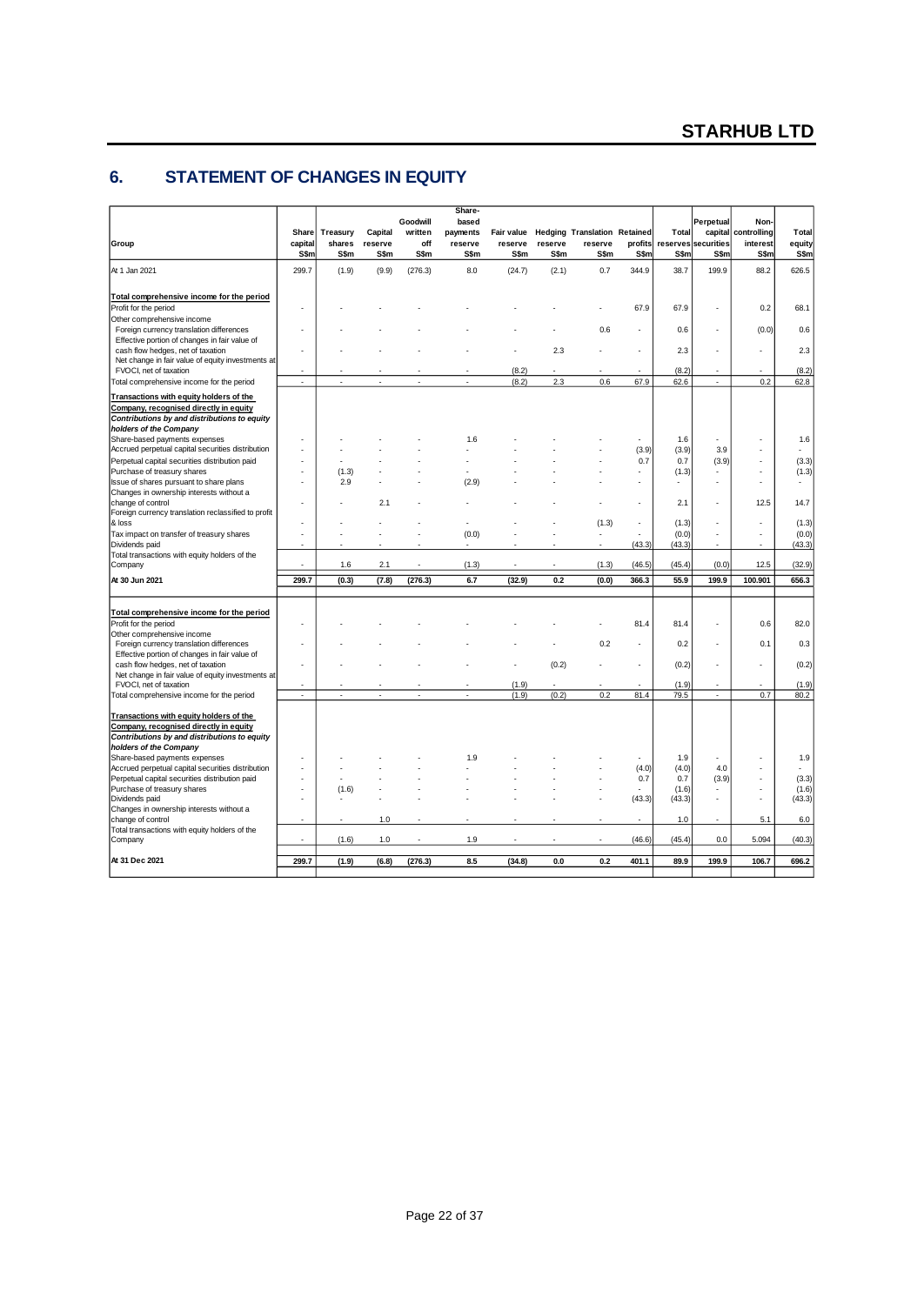# **6. STATEMENT OF CHANGES IN EQUITY (CONT'D)**

| Group                                                                                                                   | Share<br>capital<br>S\$m | Treasury<br>shares<br>S\$m | Capital<br>reserve<br><b>S\$m</b> | written<br>off<br>S\$m | Goodwill Share-based<br>payments Fair value<br>reserve<br>S\$m | reserve<br>S\$m | reserve<br>S\$m | <b>Hedging Translatio Retained</b><br>n reserve<br>S\$m | profits<br>S\$m | Total<br>S\$m | Perpetual<br>capital<br>reserves securities<br>S\$m | Non-<br>controlling<br>interest<br>S\$m | Total<br>equity<br>S\$m |
|-------------------------------------------------------------------------------------------------------------------------|--------------------------|----------------------------|-----------------------------------|------------------------|----------------------------------------------------------------|-----------------|-----------------|---------------------------------------------------------|-----------------|---------------|-----------------------------------------------------|-----------------------------------------|-------------------------|
| At 1 Jan 2020                                                                                                           | 299.7                    | (0.1)                      | 19.4                              | (276.3)                | 8.0                                                            | (7.5)           | (2.1)           | 1.3                                                     | 275.8           | 18.6          | 199.9                                               | 62.0                                    | 580.1                   |
| Total comprehensive income for the period<br>Profit for the period                                                      |                          |                            |                                   |                        |                                                                |                 |                 |                                                         | 77.4            | 77.4          |                                                     | (1.5)                                   | 75.9                    |
| Other comprehensive income<br>Foreign currency translation differences<br>Effective portion of changes in fair value of |                          |                            |                                   |                        |                                                                |                 |                 | (0.1)                                                   |                 | (0.1)         | ÷.                                                  | (0.0)                                   | (0.1)                   |
| cash flow hedges, net of taxation<br>Net change in fair value of equity investments at<br>FVOCI, net of taxation        |                          |                            |                                   |                        |                                                                | (11.4)          | 2.1             |                                                         |                 | 2.1<br>(11.4) |                                                     | ä,                                      | 2.1<br>(11.4)           |
| Total comprehensive income for the period                                                                               | ×,                       |                            |                                   |                        | ×.                                                             | (11.4)          | 2.1             | (0.1)                                                   | 77.4            | 68.0          | $\overline{\phantom{a}}$                            | (1.5)                                   | 66.5                    |
| Transactions with equity holders of the<br>Company, recognised directly in equity                                       |                          |                            |                                   |                        |                                                                |                 |                 |                                                         |                 |               |                                                     |                                         |                         |
| Contributions by and distributions to equity                                                                            |                          |                            |                                   |                        |                                                                |                 |                 |                                                         |                 |               |                                                     |                                         |                         |
| holders of the Company                                                                                                  |                          |                            |                                   |                        |                                                                |                 |                 |                                                         |                 |               |                                                     |                                         |                         |
| Share-based payments expenses<br>Accrued perpetual capital securities distribution                                      |                          |                            |                                   |                        | 1.8                                                            |                 |                 |                                                         | (3.9)           | 1.8<br>(3.9)  | 3.9                                                 |                                         | 1.8                     |
| Perpetual capital securities distribution paid                                                                          |                          |                            |                                   |                        |                                                                |                 |                 |                                                         | 0.7             | 0.7           | (4.0)<br>ä,                                         |                                         | (3.3)                   |
| Purchase of treasury shares<br>Issue of shares pursuant to share plans                                                  |                          | (3.2)<br>2.8               |                                   |                        | (2.8)                                                          |                 |                 |                                                         |                 | (3.2)<br>×.   |                                                     |                                         | (3.2)                   |
| Tax impact on transfer of treasury shares                                                                               |                          |                            |                                   |                        | 0.0                                                            |                 |                 |                                                         |                 | 0.0           |                                                     |                                         | 0.0                     |
| Dividends paid                                                                                                          |                          |                            |                                   |                        |                                                                |                 |                 |                                                         | (39.0)          | (39.0)        |                                                     | ä,                                      | (39.0)                  |
| Total transactions with equity holders of the<br>Company                                                                |                          | (0.4)                      |                                   |                        | (1.0)                                                          |                 |                 |                                                         | (42.2)          | (43.6)        | (0.0)                                               | ÷.                                      | (43.6)                  |
| At 30 Jun 2020                                                                                                          | 299.7                    | (0.5)                      | 19.4                              | (276.3)                | 7.1                                                            | (19.0)          | (0.0)           | $1.2$                                                   | 311.0           | 43.0          | 199.9                                               | 60.5                                    | 602.9                   |
|                                                                                                                         |                          |                            |                                   |                        |                                                                |                 |                 |                                                         |                 |               |                                                     |                                         |                         |
| Total comprehensive income for the period<br>Profit for the period                                                      |                          |                            |                                   |                        |                                                                |                 |                 |                                                         | 80.5            | 80.5          | ÷                                                   | 3.6                                     | 84.1                    |
| Other comprehensive income                                                                                              |                          |                            |                                   |                        |                                                                |                 |                 | (0.6)                                                   |                 | (0.6)         | ä,                                                  | 0.0                                     |                         |
| Foreign currency translation differences<br>Effective portion of changes in fair value of                               |                          |                            |                                   |                        |                                                                |                 |                 |                                                         |                 |               |                                                     |                                         | (0.5)                   |
| cash flow hedges, net of taxation                                                                                       |                          |                            |                                   |                        |                                                                |                 | (2.1)           |                                                         |                 | (2.1)         |                                                     | ٠                                       | (2.1)                   |
| Net change in fair value of equity                                                                                      |                          |                            |                                   |                        |                                                                |                 |                 |                                                         |                 |               |                                                     |                                         |                         |
| investments at FVOCI, net of taxation                                                                                   | <b>Single</b>            |                            |                                   |                        |                                                                | (5.7)           |                 |                                                         | ÷.              | (5.7)         | $\ddot{\phantom{1}}$                                | ä.                                      | (5.7)                   |
| Total comprehensive income for the period                                                                               | $\blacksquare$           | ä,                         |                                   | ä,                     | $\blacksquare$                                                 | (5.7)           | (2.1)           | (0.6)                                                   | 80.5            | 72.2          | $\blacksquare$                                      | 3.6                                     | 75.8                    |
| Transactions with equity holders of the<br>Company, recognised directly in equity                                       |                          |                            |                                   |                        |                                                                |                 |                 |                                                         |                 |               |                                                     |                                         |                         |
| Contributions by and distributions to equity                                                                            |                          |                            |                                   |                        |                                                                |                 |                 |                                                         |                 |               |                                                     |                                         |                         |
| holders of the Company                                                                                                  |                          |                            |                                   |                        |                                                                |                 |                 |                                                         |                 |               |                                                     |                                         |                         |
| Share-based payments expenses                                                                                           |                          |                            |                                   |                        | 1.4                                                            |                 |                 |                                                         |                 | 1.4           |                                                     |                                         | 1.4                     |
| Accrued perpetual capital securities<br>Perpetual capital securities distribution paid                                  |                          |                            |                                   |                        |                                                                |                 |                 |                                                         | (4.0)<br>0.7    | (4.0)<br>0.7  | 4.0<br>(4.0)                                        |                                         | 0.0<br>(3.3)            |
| Purchase of treasury shares                                                                                             |                          | (1.9)                      |                                   |                        |                                                                |                 |                 |                                                         |                 | (1.9)         |                                                     |                                         | (1.9)                   |
| Issue of shares pursuant to share plans                                                                                 |                          | 0.5                        |                                   |                        | (0.5)                                                          |                 |                 |                                                         | ÷               |               | ÷                                                   |                                         |                         |
| Tax impact on transfer of treasury shares                                                                               |                          |                            |                                   |                        | 0.0                                                            |                 |                 |                                                         |                 | 0.0           |                                                     |                                         | 0.0                     |
| Dividends paid                                                                                                          |                          |                            |                                   |                        |                                                                |                 |                 |                                                         | (43.3)          | (43.3)        | ÷                                                   |                                         | (43.3)                  |
| Net effect from business combinations                                                                                   |                          |                            | (32.7)                            |                        |                                                                |                 |                 |                                                         |                 | (32.7)        | $\blacksquare$                                      | 5.4                                     | (27.3)                  |
| Changes in ownership interests without a                                                                                |                          |                            |                                   |                        |                                                                |                 |                 |                                                         |                 |               |                                                     |                                         |                         |
| change of control                                                                                                       | $\blacksquare$           |                            | 3.4                               |                        |                                                                |                 |                 |                                                         |                 | 3.4           | ä,                                                  | 18.7                                    | 22.1                    |
| Total transactions with equity holders of the<br>Company                                                                |                          | (1.4)                      | (29.3)                            | ä,                     | 0.9                                                            | ä,              |                 | ä,                                                      | (46.6)          | (76.4)        | 0.0                                                 | 24.1                                    | (52.3)                  |
| At 31 Dec 2020                                                                                                          | 299.7                    | (1.9)                      | (9.9)                             | (276.3)                | 8.0                                                            |                 | (2.1)           | 0.7                                                     | 344.9           | 38.7          | 199.9                                               | 88.2                                    | 626.5                   |
|                                                                                                                         |                          |                            |                                   |                        |                                                                | (24.7)          |                 |                                                         |                 |               |                                                     |                                         |                         |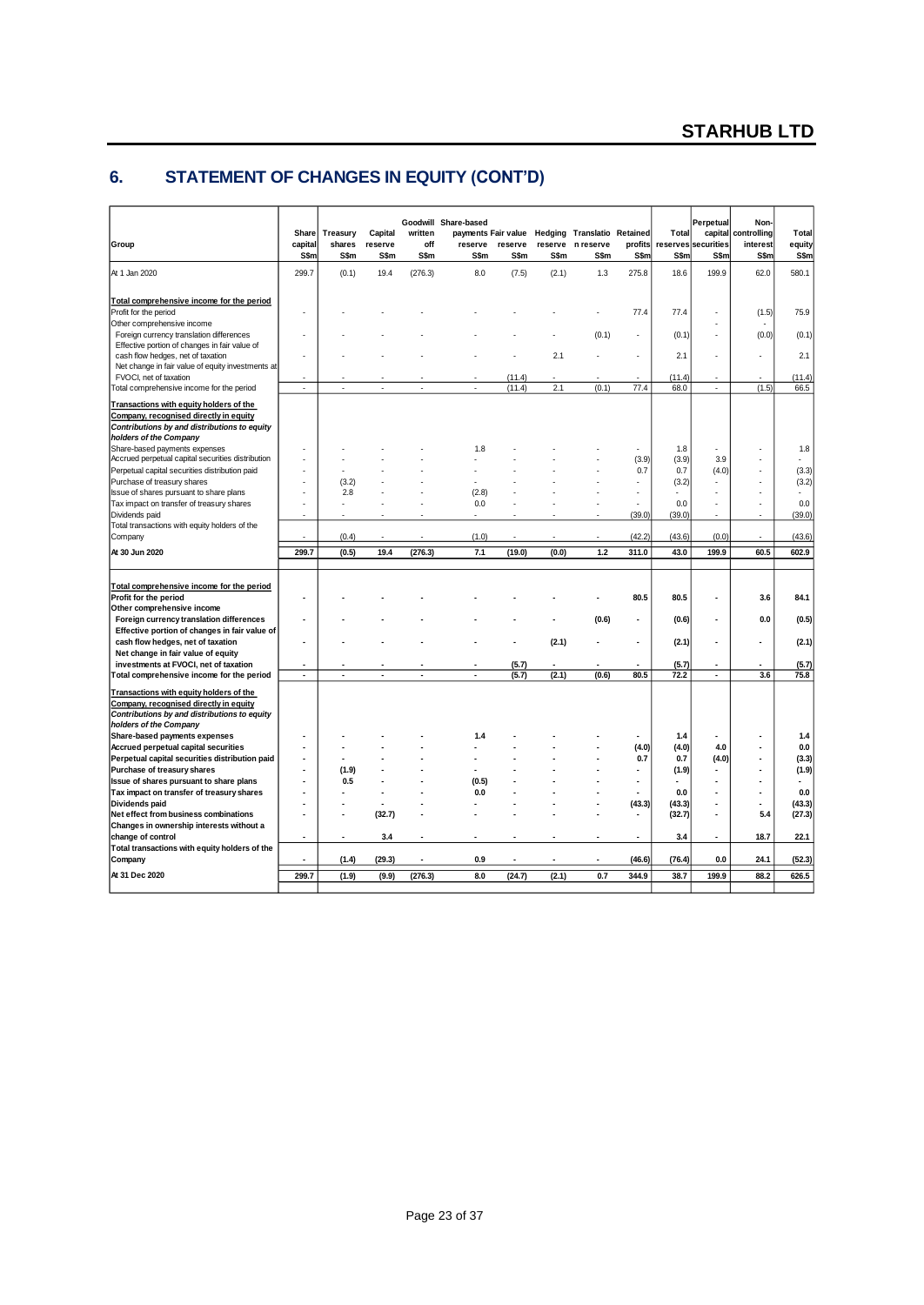# **6. STATEMENT OF CHANGES IN EQUITY (CONT'D)**

|                                                         |                          |                          | Share-<br>based                    | Fair                     |          |                                  | Perpetual                |                 |
|---------------------------------------------------------|--------------------------|--------------------------|------------------------------------|--------------------------|----------|----------------------------------|--------------------------|-----------------|
| Company                                                 | capital                  | shares                   | Share Treasury payments<br>reserve | value<br>reserve         | Retained | <b>Total</b><br>profits reserves | capital<br>securities    | Total<br>equity |
|                                                         | S\$m                     | S\$m                     | S\$m                               | S\$m                     | S\$m     | S\$m                             | S\$m                     | S\$m            |
| At 1 Jan 2021                                           | 299.7                    | (1.9)                    | 8.0                                | (24.7)                   | 2,185.9  | 2,167.3                          | 199.9                    | 2,666.8         |
| Total comprehensive income for the period               |                          |                          |                                    |                          |          |                                  |                          |                 |
| Profit for the period                                   |                          |                          |                                    |                          | 80.0     | 80.0                             | ä,                       | 80.0            |
| Other comprehensive income                              |                          |                          |                                    |                          |          |                                  |                          |                 |
| Net change in fair value of equity investments at       |                          |                          |                                    |                          |          |                                  |                          |                 |
| FVOCI, net of taxation                                  | $\sim$                   |                          |                                    | (8.2)                    | ÷        | (8.2)                            | $\ddot{\phantom{1}}$     | (8.2)           |
| Total comprehensive income for the period               | ÷.                       | $\overline{\phantom{a}}$ | $\overline{a}$                     | (8.2)                    | 80.0     | 71.8                             | ÷.                       | 71.8            |
| Transactions with equity holders of the Company,        |                          |                          |                                    |                          |          |                                  |                          |                 |
| recognised directly in equity                           |                          |                          |                                    |                          |          |                                  |                          |                 |
| Contributions by and distributions to equity holders of |                          |                          |                                    |                          |          |                                  |                          |                 |
| the Company                                             |                          |                          |                                    |                          |          |                                  |                          |                 |
| Share-based payments expenses                           | $\overline{a}$           |                          | 1.6                                |                          |          | 1.6                              | ä,                       | 1.6             |
| Accrued perpetual capital securities distribution       | $\overline{\phantom{a}}$ |                          |                                    |                          | (3.9)    | (3.9)                            | 3.9                      |                 |
| Perpetual capital securities distribution paid          |                          |                          |                                    |                          | 0.7      | 0.7                              | (3.9)                    | (3.3)           |
| Purchase of treasury shares                             |                          | (1.3)                    | ä,                                 |                          | ä,       | (1.3)                            | ٠                        | (1.3)           |
| Issue of shares pursuant to share plans                 |                          | 2.9                      | (2.9)                              |                          |          |                                  |                          |                 |
| Tax impact on transfer of treasury shares               | $\overline{\phantom{a}}$ | $\overline{a}$           | (0.0)                              | ٠                        | $\sim$   | (0.0)                            | $\overline{\phantom{a}}$ | (0.0)           |
| Dividends paid                                          | ÷                        | $\overline{\phantom{a}}$ |                                    | $\sim$                   | (43.3)   | (43.3)                           | $\sim$                   | (43.3)          |
| Total transactions with equity holders of the           |                          |                          |                                    |                          |          |                                  |                          |                 |
| Company                                                 | $\blacksquare$           | 1.6                      | (1.3)                              | $\overline{\phantom{a}}$ | (46.5)   | (46.2)                           | (0.0)                    | (46.2)          |
| At 30 Jun 2021                                          | 299.7                    | (0.3)                    | 6.7                                | (32.9)                   | 2,219.4  | 2,192.9                          | 199.9                    | 2,692.4         |
|                                                         |                          |                          |                                    |                          |          |                                  |                          |                 |
| Total comprehensive income for the period               |                          |                          |                                    |                          |          |                                  |                          |                 |
| Profit for the period                                   | ä,                       |                          |                                    |                          | 122.3    | 122.3                            |                          | 122.3           |
| Other comprehensive income                              |                          |                          |                                    |                          |          |                                  |                          |                 |
| Net change in fair value of equity investments at       |                          |                          |                                    |                          |          |                                  |                          |                 |
| FVOCI, net of taxation                                  | $\overline{\phantom{a}}$ |                          |                                    | (1.9)                    |          | (1.9)                            |                          | (1.9)           |
| Total comprehensive income for the period               | $\overline{a}$           |                          | $\overline{a}$                     | (1.9)                    | 122.3    | 120.3                            | $\overline{a}$           | 120.3           |
| Transactions with equity holders of the Company,        |                          |                          |                                    |                          |          |                                  |                          |                 |
| recognised directly in equity                           |                          |                          |                                    |                          |          |                                  |                          |                 |
| Contributions by and distributions to equity holders of |                          |                          |                                    |                          |          |                                  |                          |                 |
| the Company                                             |                          |                          |                                    |                          |          |                                  |                          |                 |
| Share-based payments expenses                           | ÷,                       |                          | 1.9                                |                          |          | 1.9                              |                          | 1.9             |
| Accrued perpetual capital securities distribution       |                          |                          |                                    |                          | (4.0)    | (4.0)                            | 4.0                      |                 |
| Perpetual capital securities distribution paid          |                          |                          |                                    |                          | 0.7      | 0.7                              | (4.0)                    | (3.3)           |
| Purchase of treasury shares                             | ä,                       | (1.6)                    |                                    | ä,                       | ÷,       | (1.6)                            | $\blacksquare$           | (1.6)           |
| Dividends paid                                          | $\overline{\phantom{a}}$ |                          | ÷.                                 | $\ddot{\phantom{1}}$     | (43.3)   | (43.3)                           | ٠                        | (43.3)          |
| Total transactions with equity holders of the           |                          |                          |                                    |                          |          |                                  |                          |                 |
| Company                                                 | $\blacksquare$           | (1.6)                    | 1.9                                | $\blacksquare$           | (46.6)   | (46.4)                           | 0.0                      | (46.3)          |
| At 31 Dec 2021                                          | 299.7                    | (1.9)                    | 8.5                                | (34.8)                   | 2,295.0  | 2,266.8                          | 199.9                    | 2,766.4         |
|                                                         |                          |                          |                                    |                          |          |                                  |                          |                 |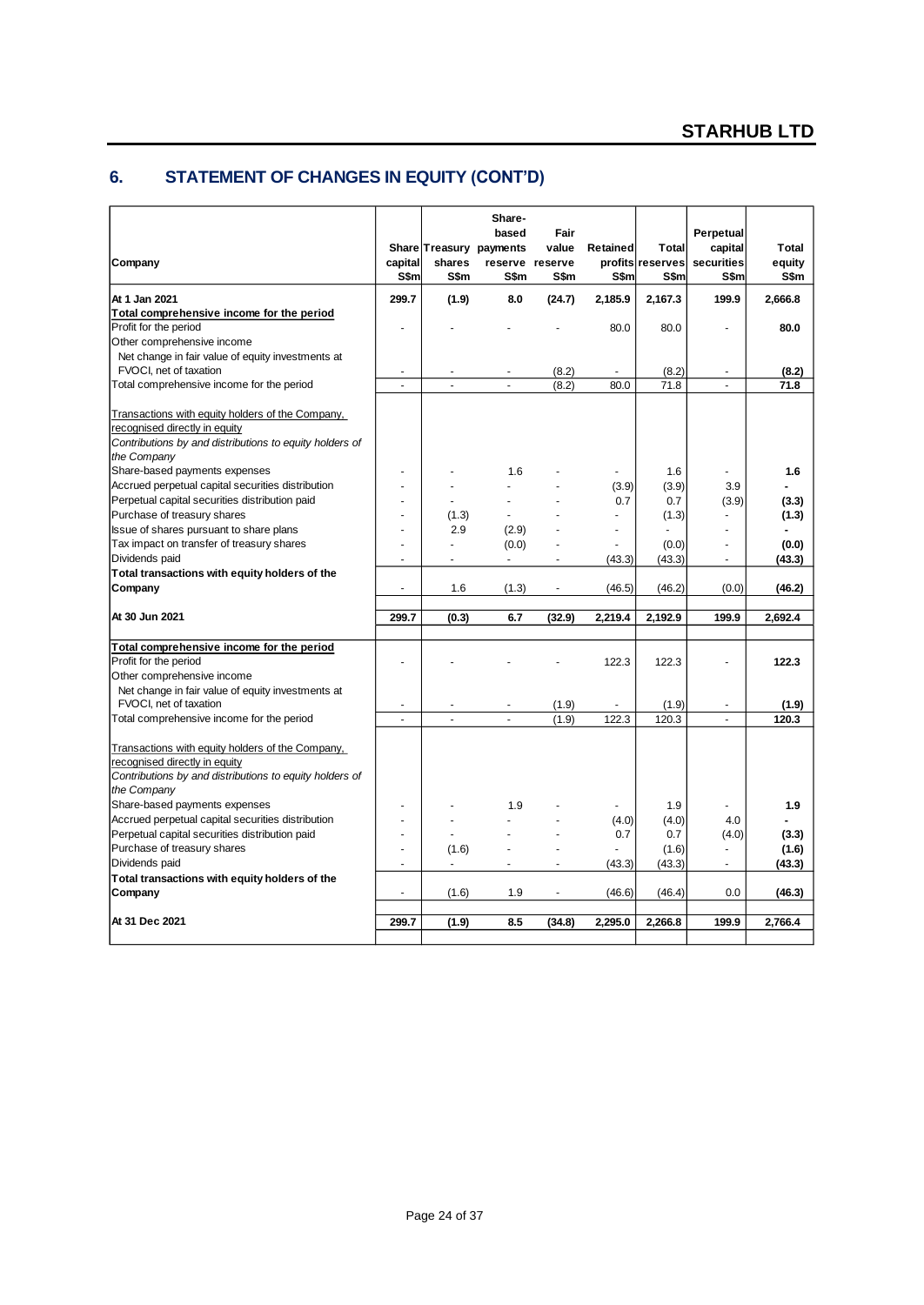# **6. STATEMENT OF CHANGES IN EQUITY (CONT'D)**

| Company                                                                                                                                                     | capital<br>S\$m          | Share Treasury payments<br>S\$m | Share-<br>based<br>shares reserve reserve<br>S\$m | Fair<br>value<br>S\$m    | <b>Retained</b><br>profits<br>S\$m | <b>Total</b><br>reserves<br>S\$m | Perpetual<br>capital<br>securities<br>S\$m | <b>Total</b><br>equity<br>S\$m |
|-------------------------------------------------------------------------------------------------------------------------------------------------------------|--------------------------|---------------------------------|---------------------------------------------------|--------------------------|------------------------------------|----------------------------------|--------------------------------------------|--------------------------------|
| At 1 Jan 2020                                                                                                                                               | 299.7                    | (0.1)                           | 8.0                                               | (7.5)                    | 2,044.5                            | 2,044.9                          | 199.9                                      | 2,544.4                        |
| Total comprehensive income for the period                                                                                                                   |                          |                                 |                                                   |                          |                                    |                                  |                                            |                                |
| Profit for the period                                                                                                                                       | ä,                       |                                 |                                                   |                          | 131.1                              | 131.1                            | ä,                                         | 131.1                          |
| Other comprehensive income                                                                                                                                  |                          |                                 |                                                   |                          |                                    |                                  |                                            |                                |
| Net change in fair value of equity investments at                                                                                                           |                          |                                 |                                                   |                          |                                    |                                  |                                            |                                |
| FVOCI, net of taxation                                                                                                                                      | $\overline{\phantom{a}}$ |                                 |                                                   | (11.4)                   | $\overline{a}$                     | (11.4)                           |                                            | (11.4)                         |
| Total comprehensive income for the period                                                                                                                   | $\overline{a}$           |                                 |                                                   | (11.4)                   | 131.1                              | 119.7                            | $\overline{a}$                             | 119.7                          |
| Transactions with equity holders of the Company,                                                                                                            |                          |                                 |                                                   |                          |                                    |                                  |                                            |                                |
| recognised directly in equity                                                                                                                               |                          |                                 |                                                   |                          |                                    |                                  |                                            |                                |
| Contributions by and distributions to equity holders of                                                                                                     |                          |                                 |                                                   |                          |                                    |                                  |                                            |                                |
| the Company                                                                                                                                                 |                          |                                 |                                                   |                          |                                    |                                  |                                            |                                |
| Share-based payments expenses                                                                                                                               | $\ddot{\phantom{0}}$     |                                 | 1.8                                               |                          |                                    | 1.8                              | $\blacksquare$                             | 1.8                            |
| Accrued perpetual capital securities distribution                                                                                                           |                          |                                 |                                                   |                          | (3.9)                              | (3.9)                            | 3.9                                        |                                |
| Perpetual capital securities distribution paid                                                                                                              |                          |                                 |                                                   |                          | 0.7                                | 0.7                              | (4.0)                                      | (3.3)                          |
| Purchase of treasury shares                                                                                                                                 |                          | (3.2)                           |                                                   |                          | $\overline{a}$                     | (3.2)                            | L.                                         | (3.2)                          |
| Issue of shares pursuant to share plans                                                                                                                     |                          | 2.8                             | (2.8)                                             |                          |                                    |                                  |                                            |                                |
| Tax impact on transfer of treasury shares                                                                                                                   | $\ddot{\phantom{0}}$     |                                 | 0.0                                               | $\overline{\phantom{a}}$ |                                    | 0.0                              | $\overline{a}$                             | 0.0                            |
| Dividends paid                                                                                                                                              | $\blacksquare$           |                                 | $\sim$                                            | $\sim$                   | (39.0)                             | (39.0)                           | $\blacksquare$                             | (39.0)                         |
| Total transactions with equity holders of the                                                                                                               |                          |                                 |                                                   |                          |                                    |                                  |                                            |                                |
| Company                                                                                                                                                     | $\overline{a}$           | (0.4)                           | (1.0)                                             | $\sim$                   | (42.2)                             | (43.6)                           | (0.0)                                      | (43.6)                         |
| At 30 Jun 2020                                                                                                                                              | 299.7                    | (0.5)                           | 7.1                                               | (19.0)                   | 2,133.4                            | 2,121.0                          | 199.9                                      | 2,620.5                        |
|                                                                                                                                                             |                          |                                 |                                                   |                          |                                    |                                  |                                            |                                |
| Total comprehensive income for the period                                                                                                                   |                          |                                 |                                                   |                          |                                    |                                  |                                            |                                |
| Profit for the period                                                                                                                                       | $\overline{a}$           |                                 |                                                   |                          | 99.1                               | 99.1                             |                                            | 99.1                           |
| Other comprehensive income                                                                                                                                  |                          |                                 |                                                   |                          |                                    |                                  |                                            |                                |
| Net change in fair value of equity investments at                                                                                                           |                          |                                 |                                                   |                          |                                    |                                  |                                            |                                |
| FVOCI, net of taxation                                                                                                                                      | $\blacksquare$           |                                 |                                                   | (5.7)                    |                                    | (5.7)                            | $\overline{a}$                             | (5.7)                          |
| Total comprehensive income for the period                                                                                                                   | ÷,                       | ÷,                              | L.                                                | (5.7)                    | 99.1                               | 93.4                             | $\blacksquare$                             | 93.4                           |
| Transactions with equity holders of the Company,<br>recognised directly in equity<br>Contributions by and distributions to equity holders of<br>the Company |                          |                                 |                                                   |                          |                                    |                                  |                                            |                                |
| Share-based payments expenses                                                                                                                               | $\overline{a}$           |                                 | 1.4                                               |                          |                                    | 1.4                              |                                            |                                |
| Accrued perpetual capital securities distribution                                                                                                           |                          |                                 |                                                   |                          | (4.0)                              | (4.0)                            | 4.0                                        | 1.4                            |
| Perpetual capital securities distribution paid                                                                                                              |                          |                                 |                                                   |                          | 0.7                                | 0.7                              | (4.0)                                      | (3.3)                          |
| Purchase of treasury shares                                                                                                                                 | $\overline{\phantom{a}}$ | (1.9)                           |                                                   |                          | $\blacksquare$                     | (1.9)                            | ۰                                          | (1.9)                          |
| Issue of shares pursuant to share plans                                                                                                                     | $\overline{\phantom{a}}$ | 0.5                             | (0.5)                                             |                          | Ĭ.                                 |                                  |                                            |                                |
| Tax impact on transfer of treasury shares                                                                                                                   |                          |                                 | 0.0                                               |                          |                                    | 0.0                              |                                            | 0.0                            |
| Dividends paid                                                                                                                                              |                          | $\blacksquare$                  | $\blacksquare$                                    | $\blacksquare$           | (43.3)                             | (43.3)                           | ۰                                          | (43.3)                         |
| Total transactions with equity holders of the                                                                                                               |                          |                                 |                                                   |                          |                                    |                                  |                                            |                                |
| Company                                                                                                                                                     | $\overline{\phantom{a}}$ | (1.4)                           | 0.9                                               | $\blacksquare$           | (46.6)                             | (47.1)                           | 0.0                                        | (47.1)                         |
| At 31 Dec 2020                                                                                                                                              | 299.7                    | (1.9)                           | 8.0                                               | (24.7)                   | 2,185.9                            | 2,167.3                          | 199.9                                      | 2.666.8                        |
|                                                                                                                                                             |                          |                                 |                                                   |                          |                                    |                                  |                                            |                                |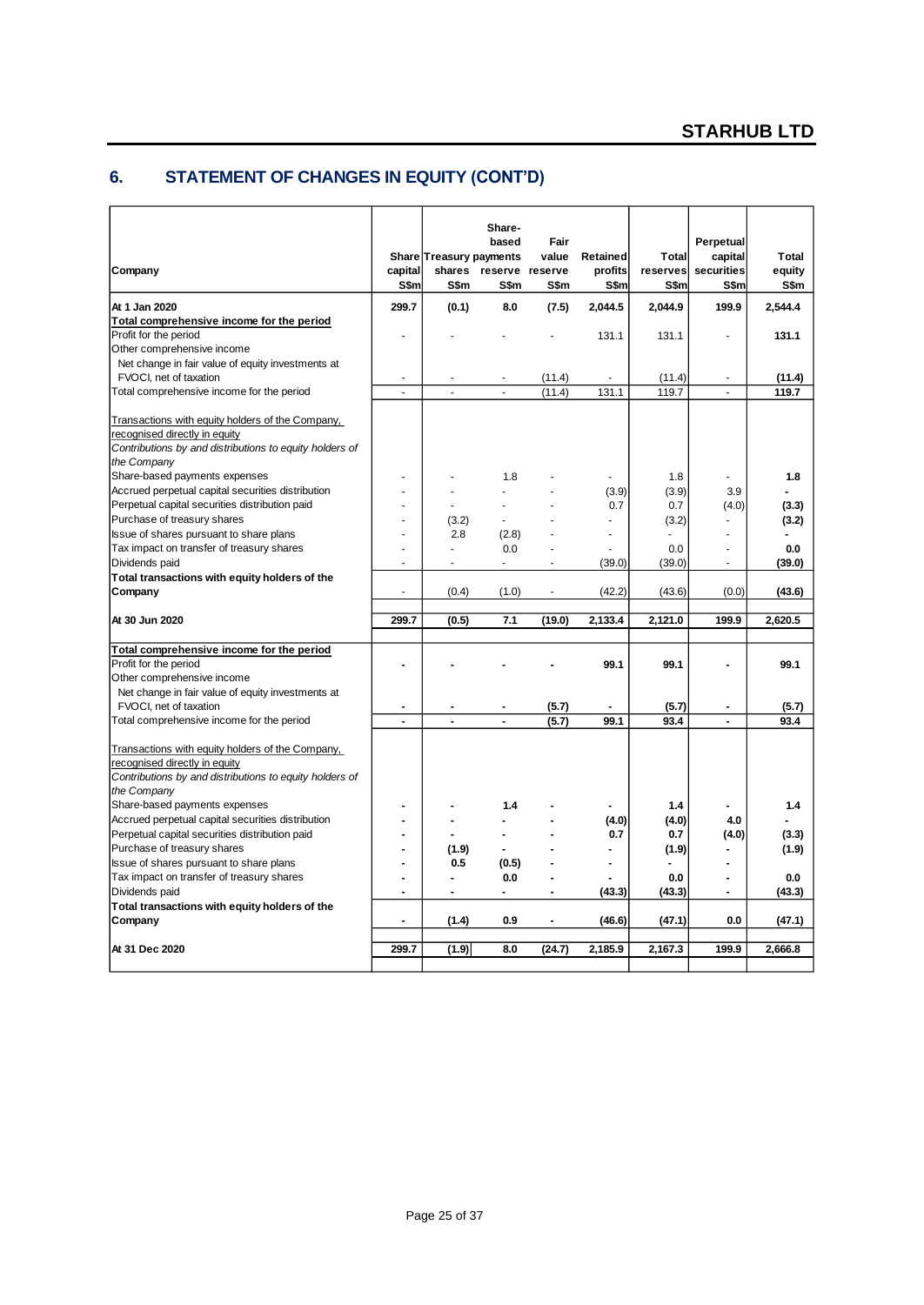### **7. CHANGES IN COMPANY'S SHARE CAPITAL**

#### **Share Capital**

As of 31 December 2021, the share capital of the Company was at S\$299.7 million (31 December 2020: S\$299.7 million) comprising 1,730,170,265 (31 December 2020: 1,730,153,520) issued ordinary shares (excluding treasury shares).

#### *Treasury Shares*

For the second half ended 31 December 2021, the Company bought 1,253,000 ordinary shares from the market at a consideration of S\$1.6 million.

The treasury share balance as at 31 December 2021 was S\$1.9 million (31 December 2020: S\$1.9 million) comprising 1,481,178 (31 December 2020: 1,497,923) ordinary shares.

#### *Issue of new shares*

For 2H2021, there was no issue of new ordinary shares.

#### *Subsidiary holdings*

As at 31 December 2021, none of the Company's subsidiaries held any shares in the Company (31 December 2020: Nil).

#### *Perpetual Capital Securities*

In 2Q2017, the Company issued subordinated perpetual capital securities with an aggregate principal amount of S\$200.0 million. The perpetual capital securities may be redeemed at the option of the Company, in whole, but not in part, on 16 June 2022 or on any Distribution Payment Date thereafter and otherwise upon the occurrence of certain redemption events as defined in the offering circular.

Such perpetual capital securities bear distributions at a rate of 3.95% per annum, with the first distribution rate reset falling on 16 June 2027 and subsequent resets occurring every 10 years thereafter. The distribution rate will be subject to a step-up of 1% per annum from 16 June 2027.

The distribution will be payable semi-annually in arrears on a discretionary basis and will be cumulative and compounding in accordance with the terms and conditions of the offering circular.

For the full year, the Group had paid out S\$7.9 million in perpetual capital securities distribution.

#### **Outstanding Shares – Share-Based Plans**

#### *Performance Share Plans*

As of 31 December 2021, the outstanding balance of conditional awards under the Performance Share Plans was 3,454,000 (31 December 2020: 2,165,133) ordinary shares.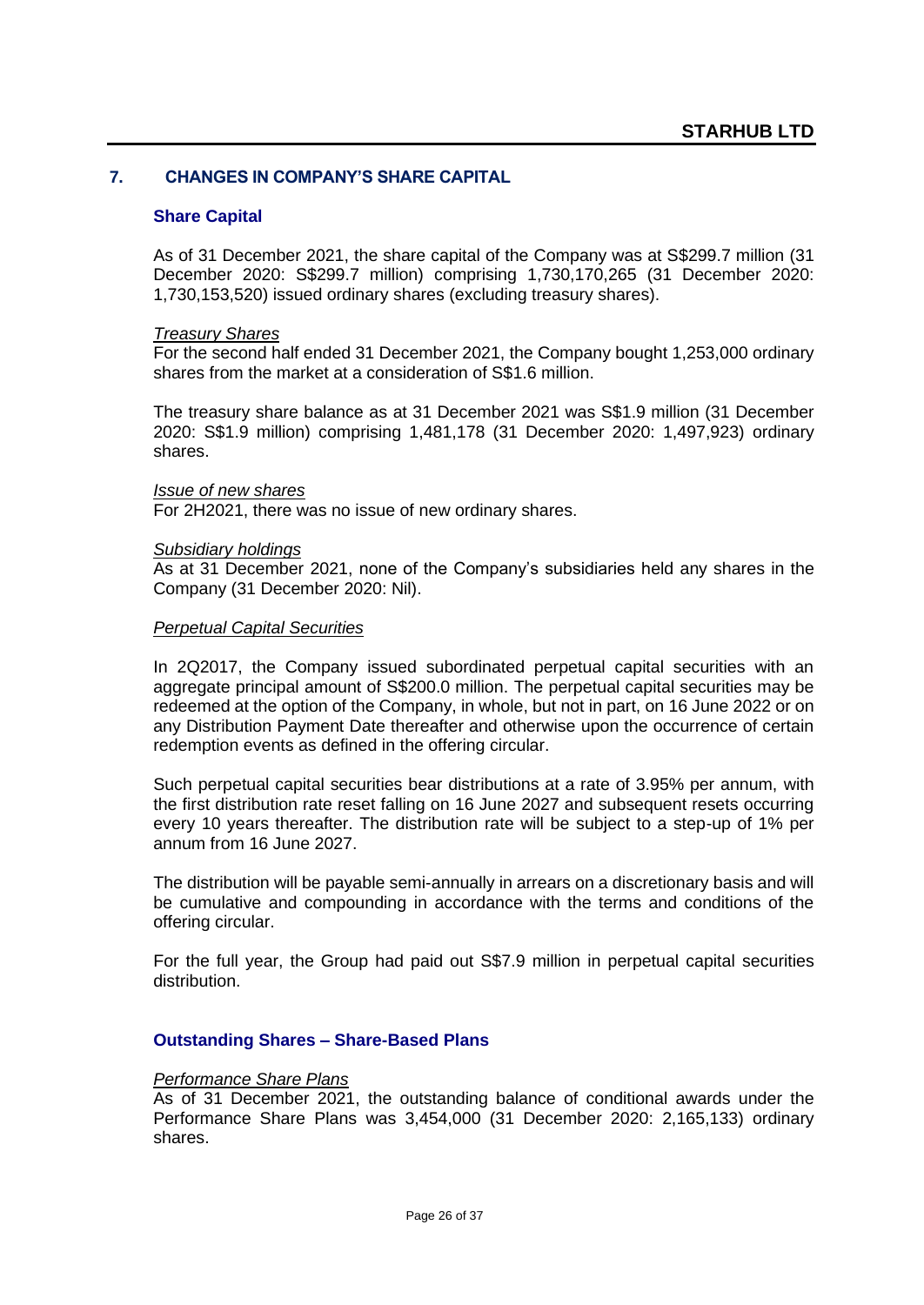### *Restricted Stock Plans*

As of 31 December 2021, the outstanding balance of conditional awards under the Restricted Stock Plans was 5,380,144 (31 December 2020: 4,372,705) ordinary shares.

### **8. AUDIT**

The financial statements have not been audited or reviewed.

### **9. AUDITORS' REPORT**

Not applicable.

### **10. ACCOUNTING POLICIES**

The Group and Company have applied the same accounting policies and methods of computation in the financial statements for the current financial period consistent with those of the audited financial statements for the year ended 31 December 2020.

In the current financial period, the Group and the Company have adopted all applicable new and revised Singapore Financial Reporting Standards (International), ("SFRS(I)") and Interpretations of SFRS(I) ("INT SFRS(I)") that are relevant to its operations and effective for annual periods beginning on 1 January 2021.

The application of the new and revised standard and interpretation did not result in substantial changes to the Group's and the Company's accounting policies and has no material effect on the financial statements.

The Condensed Interim Financial Information is prepared in accordance with SFRS(I) 1-34 Interim Financial Reporting.

### **11. CHANGES IN ACCOUNTING POLICIES AND ESTIMATES**

Please refer to Note 10.

### **12. GROUP EARNINGS PER ORDINARY SHARE**

|                                          |           | Second Half Year ended | <b>Full Year ended 31 Dec</b> |           |  |
|------------------------------------------|-----------|------------------------|-------------------------------|-----------|--|
|                                          | 2021      | 2020                   | 2021                          | 2020      |  |
| <b>Basic</b>                             |           |                        |                               |           |  |
| Earnings per share                       | 4.5 cents | 4.4 cents              | 8.2 cents                     | 8.7 cents |  |
| Weighted average number of shares ('000) | 1,730,945 | 1,731,327              | 1,730,945                     | 1,731,327 |  |
| Diluted                                  |           |                        |                               |           |  |
| Earnings per share                       | 4.5 cents | 4.4 cents              | 8.1 cents                     | 8.6 cents |  |
| Weighted average number of shares ('000) | 1,738,360 | 1.739.221              | 1,738,360                     | 1,739,222 |  |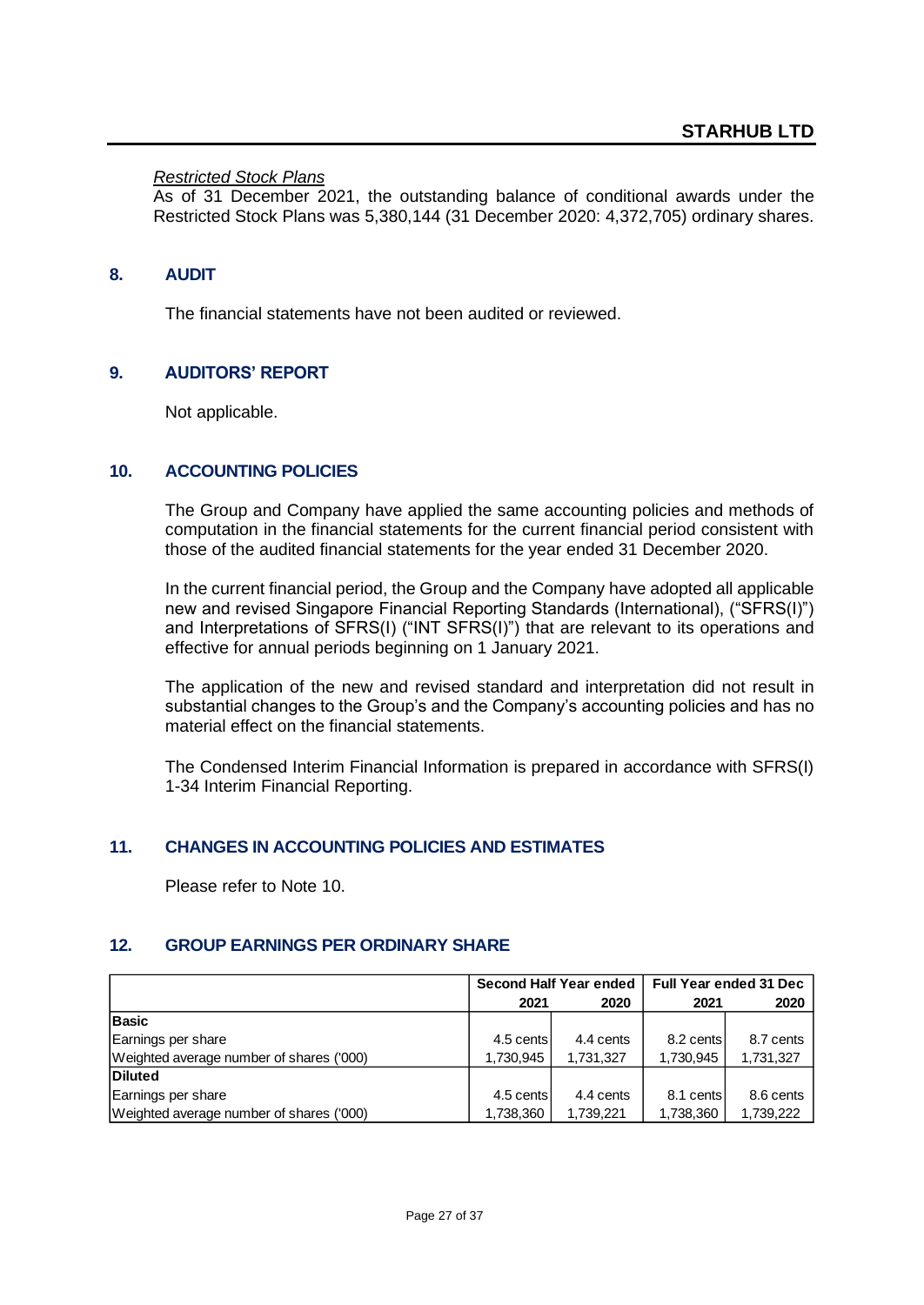#### **13. NET ASSET VALUE PER ORDINARY SHARE**

|                           |            | Group         | Company       |                         |  |
|---------------------------|------------|---------------|---------------|-------------------------|--|
|                           | 31 Dec     | <b>31 Dec</b> | <b>31 Dec</b> | <b>31 Dec</b>           |  |
|                           | 2021       | 2020          | 2021          | 2020                    |  |
| Net asset value per share | 34.1 cents | 31.1 cents    |               | 159.9 cents 154.1 cents |  |

### **14. ANY VARIANCE BETWEEN PROSPECT STATEMENT PREVIOUSLY DISCLOSED AND THE ACTUAL RESULTS**

The Group had provided an updated guidance for FY2021 in our 3Q2021 Business Performance Update on 10 November 2021.

The Group's service revenue was 1.4% higher YoY in the full year, which exceeded our full year guidance of service revenue to remain stable YoY.

The Group's service EBITDA margin for the full year was 29.8% of service revenue, which exceeded our full year guidance of at least 26% of service EBITDA margin.

Total CAPEX commitment entered in full year amounted to S\$76.5 million or 3.7% of total revenue. This was below our guidance for FY2021 CAPEX commitment at 7% to 9% of total revenue (excluding 5G capex and spectrum right), mainly due to delays in CAPEX spending relating to the IT Transformation and other CAPEX.

#### **15. GROUP OUTLOOK**

Amidst the ongoing COVID-19 situation and global travel restrictions, the Group has reaped encouraging results from its new business strategies. Higher ARPU was achieved across most Consumer segments in FY2021 and the Enterprise segment continued to deliver growth, lifted by healthy contributions from Cybersecurity Services and the first full-year consolidation of Strateq under Regional ICT Services. The Group also completed its delivery and exceeded the cost transformation targets as part of DARE 1.0.

#### DARE+ & Business Priorities

In November 2021, the Group unveiled DARE+, a growth roadmap that will guide its business strategies over the next five years to deliver cumulative gross profit growth of \$220 million and further cost transformation savings of \$280 million. The Group is expecting front-loaded investments mainly for its digital platform and 5G network, mostly to be incurred from FY2022 to FY2023, which will enable and empower new business initiatives that will contribute to the Group's expected stable-state incremental gross profit run rate contributions of \$80 million per annum from FY2026.

In line with the next phase of DARE+, the Group's Consumer segment will continue to bring users superior connectivity to support unparalleled experiences in work, living, education and play. Contributing to its Infinity Play vision, the Group launched GameHub+, a cloud gaming platform, leveraging its multi-year exclusivity with NVIDIA GeForce NOW Powered by StarHub. This gaming platform is operator-agnostic, allowing non-StarHub customers to sign up for the service, thereby creating new and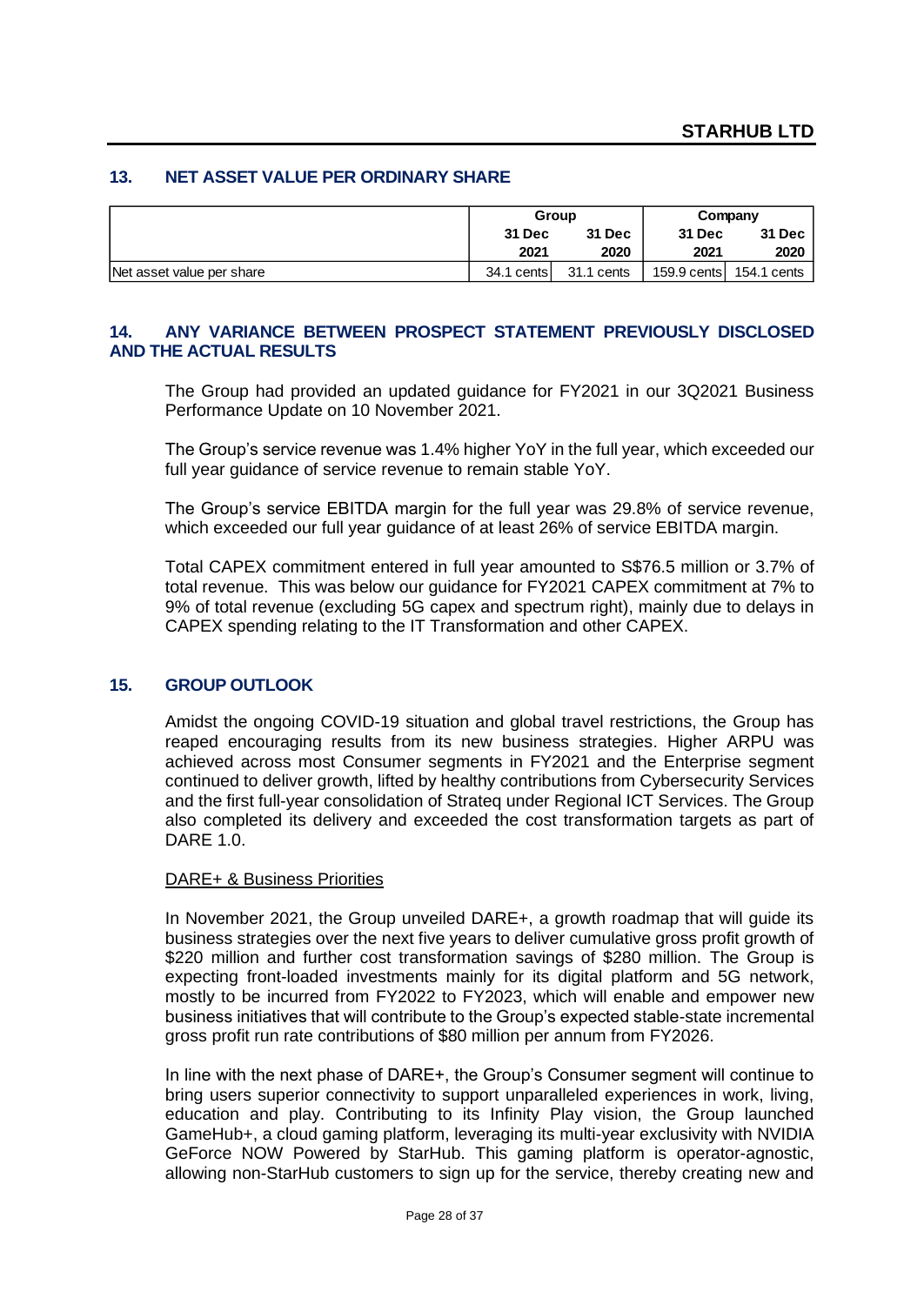sustainable income streams for the Group as it pursues more of such partnerships to drive greater consumption amongst customers and non-customers.

Concurrently, the Group has recently bolstered its Entertainment offerings by adding Amazon Prime Video to its suite of over 10 OTT services. On the transformation of its Entertainment segment, the Group has recorded both YoY and QoQ growth in total Entertainment subscribers, driven mainly by ongoing higher OTT take-up. The integration of such OTT content in Mobile and Broadband plans have also served to differentiate StarHub amidst a crowded marketplace, contributing to higher ARPUs achieved YoY. This will be further enhanced by the acquisition of MyRepublic Broadband Pte Ltd ("MyRepublic Broadband")<sup>1</sup>, which will (i) strengthen StarHub's broadband market leadership; (ii) extend Infinity Play to a larger base.

Harnessing greater synergies across the Consumer business lines, and advancing towards its zero-touch vision, the Group plans to launch the Super App that will be a one-stop, needs-driven digital platform for both customers and non-customers to selfserve and purchase a growing spectrum of digital products and services.

The Group's Enterprise segment had experienced gradual but sustained recovery in 2H2021. The gradual re-opening of Singapore's borders via vaccinated travel lane (VTL) arrangements has increased business travel, providing initial recovery in mobile roaming revenue. Voice, and Data & Internet services continue to be in strong demand alongside greater enterprise digitalisation needs. The Group has also seen encouraging demand for Enterprise 5G coverage, with growing interest from commercial property developers and the energy sector. Meanwhile, headwinds arising from the global chip supply shortage have continued to hamper the performance of the Managed Services segment.

The Group continues to accelerate efforts in 5G through the launch of new solutions such as the Digital Workplace bundles and Mission Critical Communications. It is also collaborating with Hewlett Packard Enterprise (HPE) to provide 5G Multi-access Edge Computing (MEC) trials for enterprises and government clients looking to move timecritical workloads nearer to the source where ultra-low latency performance is required, for applications such as artificial intelligence, automation, and data analytics. Akin to the Consumer segment, the Enterprise group is also pursuing more of such partnerships to deliver increase value to experience to its Enterprise customers.

As part of DARE+, the Enterprise business has identified opportunities where it can leverage its unique capabilities in cloud, cybersecurity and connectivity ("3C's"). Towards this end, the Group has achieved several accreditations from industry partners such as Microsoft, Cisco, Amazon Web Services and Palo Alto, in recognition of the Group's strong competencies in cloud connect, system integration, service delivery and security solutions. Meanwhile, the Group is focused on harnessing greater synergies with Ensign, Strateq and JOS Singapore & Malaysia – the Group's latest acquisition that was completed on 3 January 2021 – so as to execute on its 3C's strategy.

At the same time, the Group continues to explore synergistic and accretive M&A opportunities that will bolster its market position and Enterprise capabilities, while offering further diversification.

<sup>1</sup> *Acquisition expected to complete in 1Q2022.*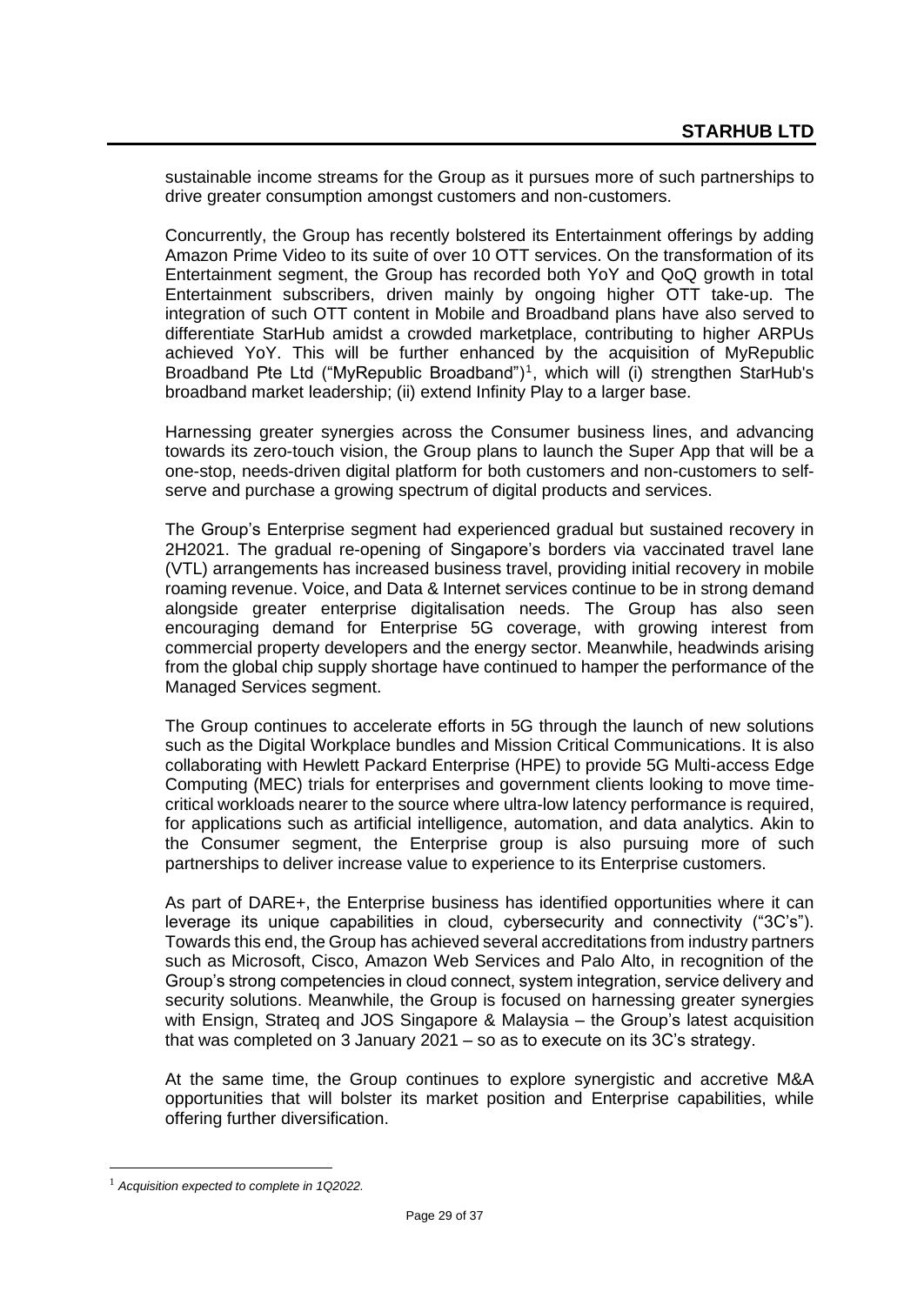On connectivity, the Group had secured the 2.1GHz wireless spectrum in November 2021 to expand and enhance 5G coverage and services for both consumers and enterprises. This further bolsters the Group's 5G spectrum portfolio to deliver a seamless experience to its customers. Being the first operator in Singapore to launch 5G NSA in August last year, the Group has sustained its market lead with over 300,000 5G subscribers on StarHub's network as at the end of 2021. The Group's 5G standalone rollout is on track to achieve nationwide coverage by end-2022, and the efficient joint-rollout model is estimated to yield cost savings of over \$150 million from network synergies harnessed.

The Group will continue to explore further strategic M&A opportunities as an integral element of its DARE+ strategy.

### FY2022 Guidance and FY2023 Outlook

In view of significant investments to be incurred in the next two years, the Group has taken the proactive step to offer the following guidance for FY2022 and outlook for FY2023, taking into account the outcomes expected to be generated from the DARE+ initiatives, which will be realised from FY2023 until it reaches steady state in FY2026.

Based on the current business conditions, the Group's FY2022 service revenue is expected to increase by at least 10% YoY, due to higher contributions from Mobile, Broadband, Cybersecurity services and Regional ICT services coupled with the newly acquired subsidiaries, namely HKBN JOS (Singapore) Pte. Ltd., HKBN JOS (Malaysia) Sdn. Bhd<sup>2</sup> and MyRepublic Broadband, which are expected to be consolidated in FY2022. This will be offset by lower Entertainment revenue due to declines in the Pay TV subscriber base and TV advertising revenue, and lower Network Solutions revenue. FY2023 Service Revenue is targeted to grow by an incremental 5% to 10% YoY as the Group starts realising early outcomes from the new DARE+ business initiatives.

Group service EBITDA margin for FY2022 is expected to be at least 20% due to a YoY significant increase in utility cost from higher electricity tariffs, coupled with key OPEX investments in the areas of IT Transformation, manpower, entertainment content, and network repairs and maintenance to support new DARE+ business growth initiatives. The Group targets to achieve Service EBITDA margin of at least 23% in FY2023 lifted by initial contributions from new DARE+ initiatives. The expected YoY improvement in FY2023 Service EBITDA margin is also due to lower electricity tariffs anticipated, compared to FY2022 levels; higher EBITDA margin from tactical and new growth initiatives, including the rollout of 5G products and services; and cost savings derived from the DARE+ roadmap; offset by ongoing OPEX investments that commenced in FY2022 (as elaborated above).

BAU CAPEX commitment<sup>3</sup> is expected to be 7% to 9% of total revenue; and overall CAPEX commitment<sup>3</sup>, including front-loaded CAPEX investments to support IT Transformation and new DARE+ business initiatives, is expected to be 12% to 15% of total revenue for both FY2022 and FY2023.

*<sup>2</sup> Acquisition completed on 3 January 2022.*

*<sup>3</sup> Excluding 5G Capex & spectrum right.*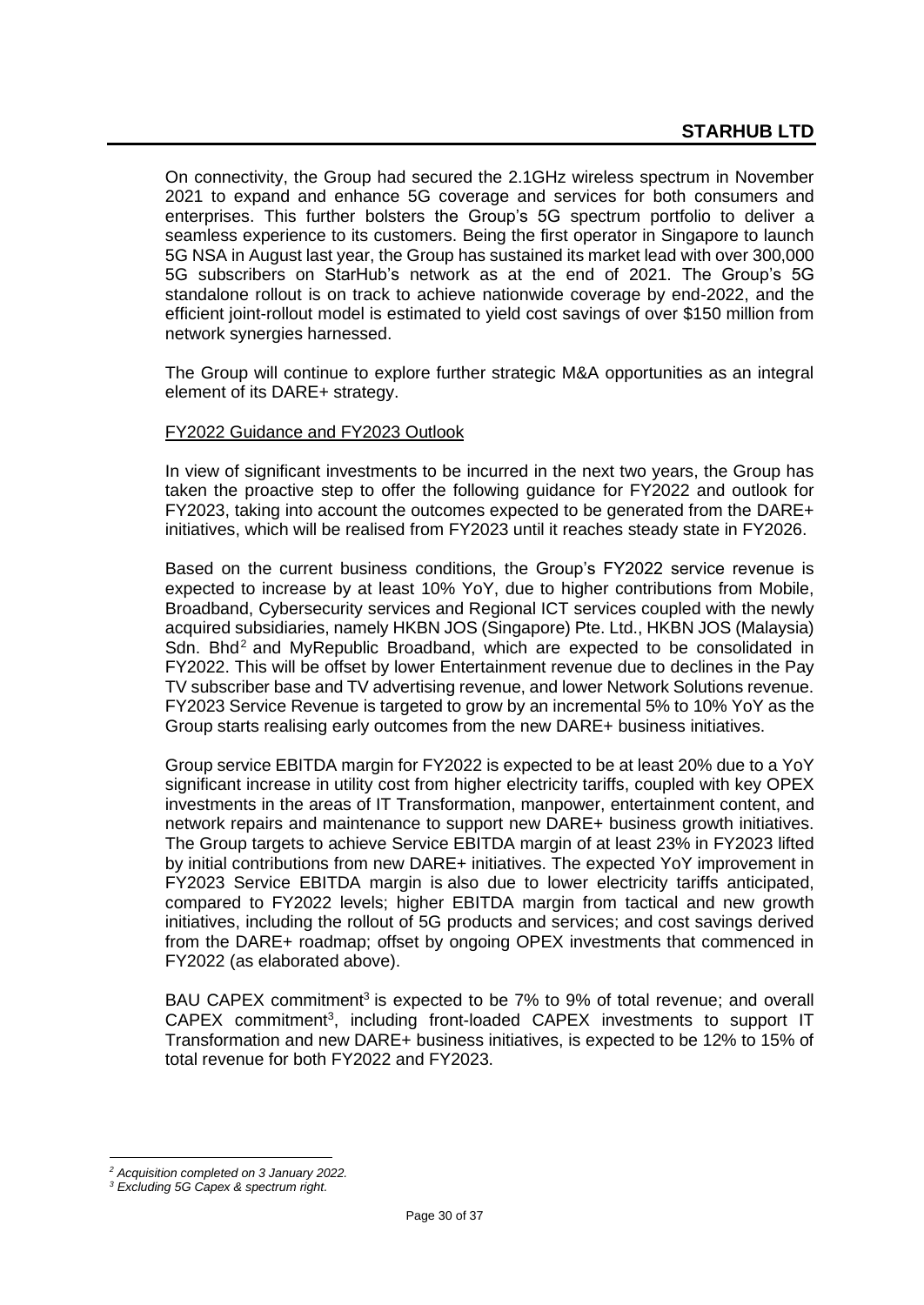### Dividend

Taking into consideration short to mid-term business conditions (including COVID-19 impacts), cash flow and investment requirements, as well as results reaped and expected from the ongoing business transformation initiatives, the Group is declaring a final dividend of 3.9 cents per ordinary share for the full year ended 31 December 2021. Combined with the interim dividend of 2.5 cents per ordinary share, the total dividend to be distributed for the full year ended 31 December 2021 amounts to 6.4 cents per ordinary share, representing a payout ratio of 80% of the Group's FY2021 net profit attributable to shareholders

For FY2022 and FY2023, the Group remains committed to distribute the minimum of 5.0 cents per ordinary share, based on expectations that the outcomes generated from DARE+ will enable the Group to sustain or exceed the aforesaid dividend. The Group remains committed to its dividend policy to distribute at least 80% of net profit attributable to shareholders (adjusted for one-off, non-recurring items), payable on a semi-annual basis.

*"Some of the statements in this release constitute forward-looking statements" that do not directly or exclusively relate to historical facts. These forward-looking statements reflect our current intentions, plans, expectations, assumptions and beliefs about future events and are subject to risks, uncertainties and other factors, many of which are outside our control. Important factors that could cause actual results to differ materially from the expectations expressed or implied in the forward-looking statements include known and unknown risks. Because actual results could differ materially from our intentions, plans, expectations, assumptions and beliefs about the future, you are urged to view all forward-looking statements contained in this release with caution.*

#### **16. DIVIDENDS**

(a) Current financial period reported on

Any dividend recommended for the current financial period reported on? Yes

| Name of Dividend | <b>Proposed Final</b>              |
|------------------|------------------------------------|
| Dividend Type    | Cash; Tax-exempt (1-tier) dividend |
| Dividend Amount  | S\$0.039 per ordinary share        |
| <b>Tax Rate</b>  | Exempt (1-tier)                    |

(b) Corresponding period of the immediately preceding financial year

Any dividend declared for the corresponding period of the immediately preceding financial year? Yes

| Name of Dividend | <b>Proposed Final</b>              |
|------------------|------------------------------------|
| Dividend Type    | Cash; Tax-exempt (1-tier) dividend |
| Dividend Amount  | S\$0.025 per ordinary share        |
| Tax Rate         | Exempt (1-tier)                    |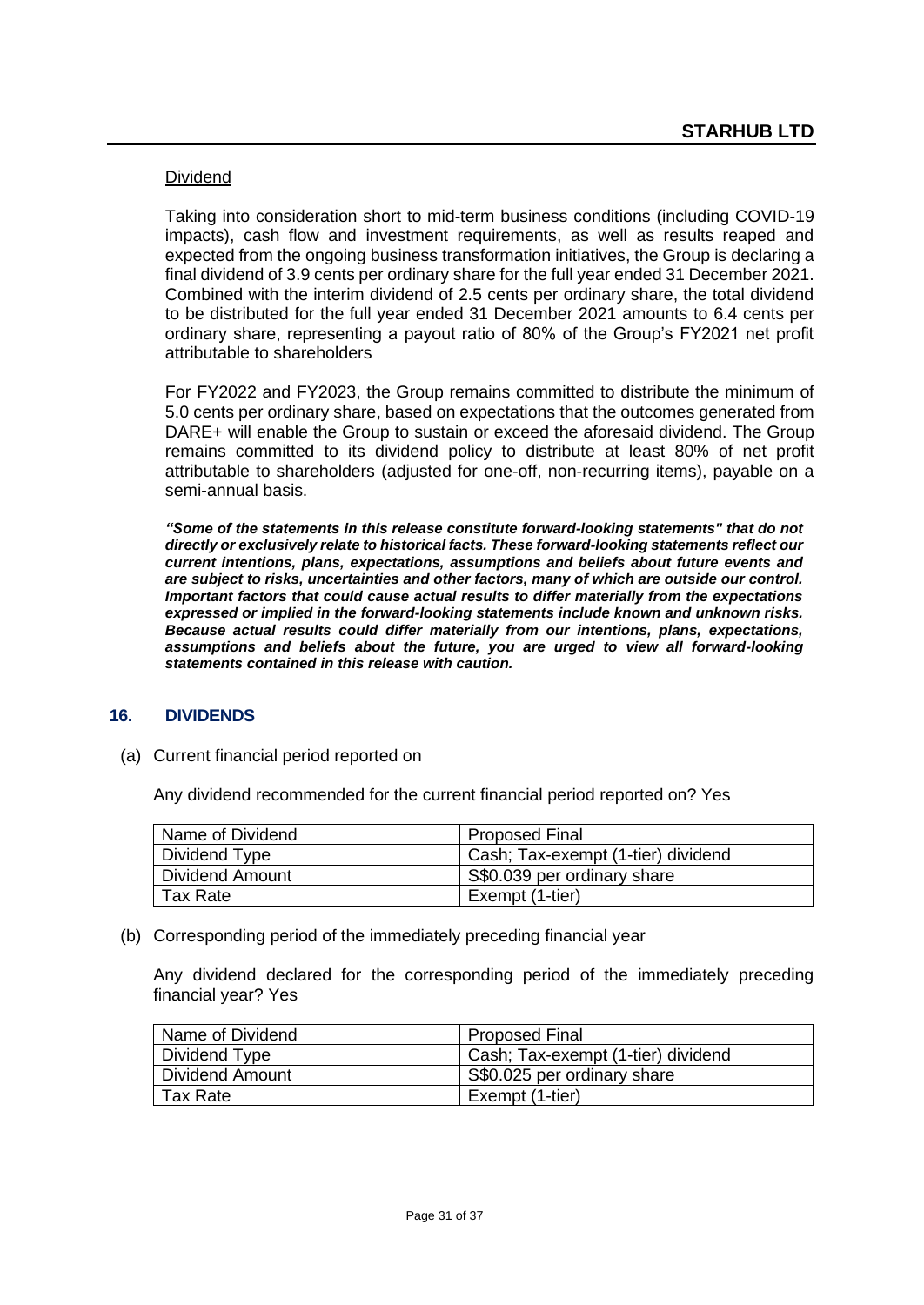(c) Date payable

The Directors have proposed a final dividend of S\$0.039 per ordinary share, tax-exempt (1-tier) to be paid on 19 May 2022, subject to shareholders' approval at the forthcoming annual general meeting to be convened. Details on payments of dividends will be announced in due course.

(d) Record date

Details on closure of books will be announced in due course.

(e) Dividends Paid

During the financial year, a final tax-exempt (one-tier) dividend of 2.5 cents per ordinary share totalling S\$43.3 million was paid in respect of the previous financial year ended 31 December 2020. In addition, an interim tax-exempt (one-tier) dividend of 2.5 cents per ordinary share totalling S\$43.3 million was paid in respect of the current financial year ended 31 December 2021.

### **17. IF NO DIVIDEND HAVE BEEN DECLARED/RECOMMENDED, A STATEMENT TO THAT EFFECT**

Not applicable.

### **18. FAIR VALUE MEASUREMENT**

The following summarises the significant methods and assumptions used in estimating the fair values of financial instruments of the Group and Company:

#### *Derivatives*

Marked-to-market valuations of the forward exchange contracts are provided by the banks. Those quotes are tested using pricing models or discounted cash flow techniques. Where discounted cash flow techniques are used, estimated future cash flows are based on management's best estimates and the discount rate is a market related rate for a similar instrument at the reporting date. Where other pricing models are used, inputs are based on market related data at the reporting date.

#### *Borrowings*

The fair values of fixed interest bearing borrowings which reprice within one year of reporting date were assumed to equate the carrying value. All other fixed interest bearing borrowings are calculated using discounted cash flow models based on the present value of future principal and interest cash flows, discounted at the market rate at the reporting date.

As at 31 December 2021, the fair value of bank loans are S\$637.8 million (31 December 2020: S\$667.1 million) and the fair value of medium term notes are S\$736.7 million (31 December 2020: S\$540.2 million).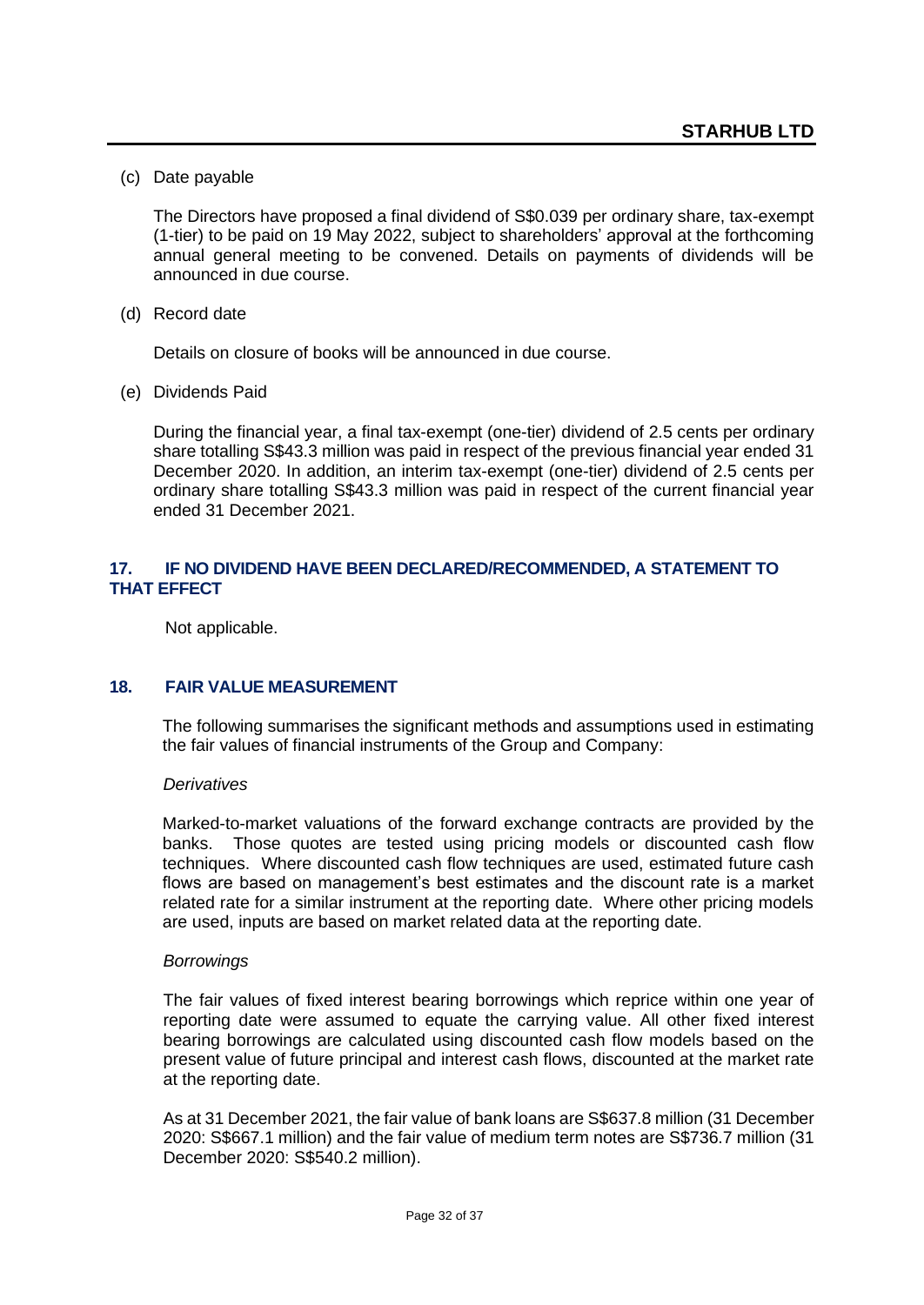### *Contingent consideration and forward liability to acquire non-controlling interests*

The fair values of contingent consideration and forward liability to acquire non-controlling interests are based on estimates from the associated probabilities of achieving performance targets by the investee and the expected payment amount.

Changing the significant unobservable inputs used to reasonably estimate possible alternative assumptions would have no significant impact on the fair value of the contingent consideration.

The fair value of the forward liability will increase/(decrease) if the expected average financial performance of Strateq is higher/(lower).

#### *Other financial assets and liabilities*

The carrying amounts of financial assets and liabilities with maturity of less than one year are assumed to approximate their fair values.

The fair value of non-current other financial assets and financial liabilities was calculated using the discounted cash flow model based on the present value of expected cashflows at the market rates at the reporting date. The carrying amounts approximate their fair values.

#### Fair value hierarchy

The table below analyses financial instruments carried at fair value, by valuation method. The different levels have been defined as follows:

Level 1: quoted prices (unadjusted) in active markets for identical assets or liabilities. Level 2: inputs other than quoted prices included within Level 1 that are observable for the asset or liability, either directly (i.e. as prices) or indirectly (i.e. derived from prices). Level 3: inputs for the asset or liability that are not based on observable market data (unobservable inputs).

The following table represents the assets and liabilities measured at fair value, using the above valuation methods, at reporting date: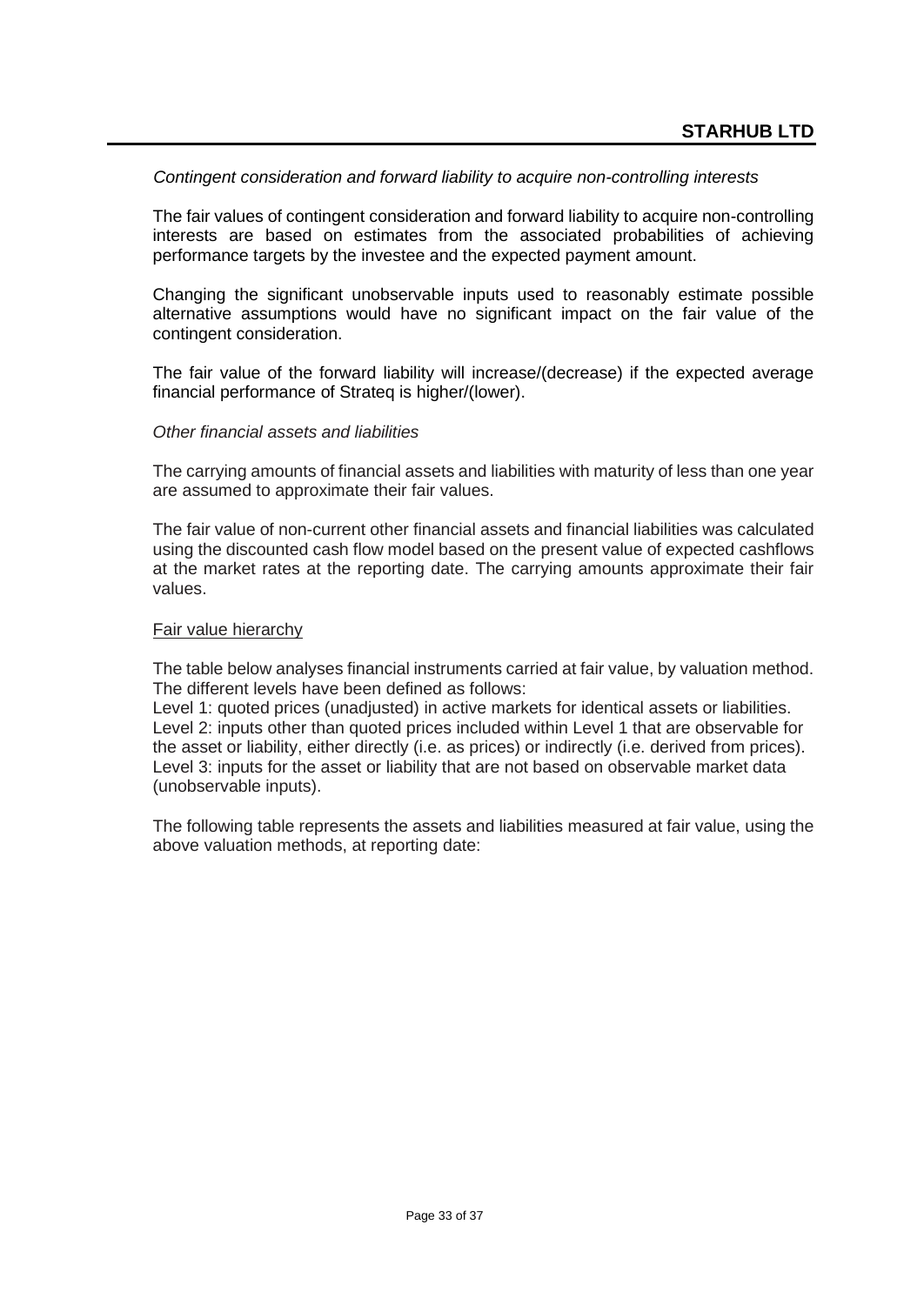# **STARHUB LTD**

|                                                        | <b>Fair value</b><br>Level | 31 Dec 21<br>S\$m | 31 Dec 20<br>S\$m |
|--------------------------------------------------------|----------------------------|-------------------|-------------------|
| Group                                                  |                            |                   |                   |
| <b>Financial assets</b>                                |                            |                   |                   |
| Other investments                                      | 1                          | 5.8               | 17.1              |
| Marked-to-market financial instrument                  |                            |                   |                   |
| $-$ Forward exchange contracts                         | 2                          | 0.1               |                   |
| <b>Financial liabilities</b>                           |                            |                   |                   |
| Marked-to-market financial instrument                  |                            |                   |                   |
| $-$ Forward exchange contracts                         | $\overline{2}$             | 0.1               | 2.5               |
| Forward liability to acquire non-controlling interests | 3                          | 37.3              | 34.5              |
| Contingent consideration                               | 3                          | 39.1              | 34.8              |
| Company                                                |                            |                   |                   |
| <b>Financial assets</b>                                |                            |                   |                   |
| Other investments                                      |                            | 5.8               | 17.1              |
| Marked-to-market financial instrument                  |                            |                   |                   |
| $-$ Forward exchange contracts                         | $\mathcal{P}$              | 0.1               |                   |
| <b>Financial liabilities</b>                           |                            |                   |                   |
| Marked-to-market financial instrument                  |                            |                   |                   |
| $-$ Forward exchange contracts                         | $\overline{2}$             | 0.1               | 2.5               |

The following table presents the reconciliation from the opening balances to the ending balances for fair values based on unobservable inputs (Level 3):

|                                                        | Forward liability to acquire<br>non-controlling interests |           | <b>Contingent consideration</b> |           |  |
|--------------------------------------------------------|-----------------------------------------------------------|-----------|---------------------------------|-----------|--|
|                                                        | 31 Dec 21                                                 | 31-Dec-20 | 31 Dec 21                       | 31 Dec 20 |  |
|                                                        | S\$m                                                      | S\$m      | S\$m                            | S\$m      |  |
|                                                        |                                                           |           |                                 |           |  |
| Balance at 1 January                                   | 34.5                                                      |           | 34.8                            | 23.9      |  |
| Arising from business combinations                     |                                                           | 32.7      |                                 | 18.4      |  |
| Total unrealised losses recognised in income statement | 3.4                                                       | 1.5       | 4.5                             | 1.4       |  |
| Settlements during the period                          |                                                           |           |                                 | (9.1)     |  |
| Translation differences                                | (0.6)                                                     | 0.3       | (0.3)                           | 0.2       |  |
| Balance at 31 Dec                                      | 37.3                                                      | 34.5      | 39.1                            | 34.8      |  |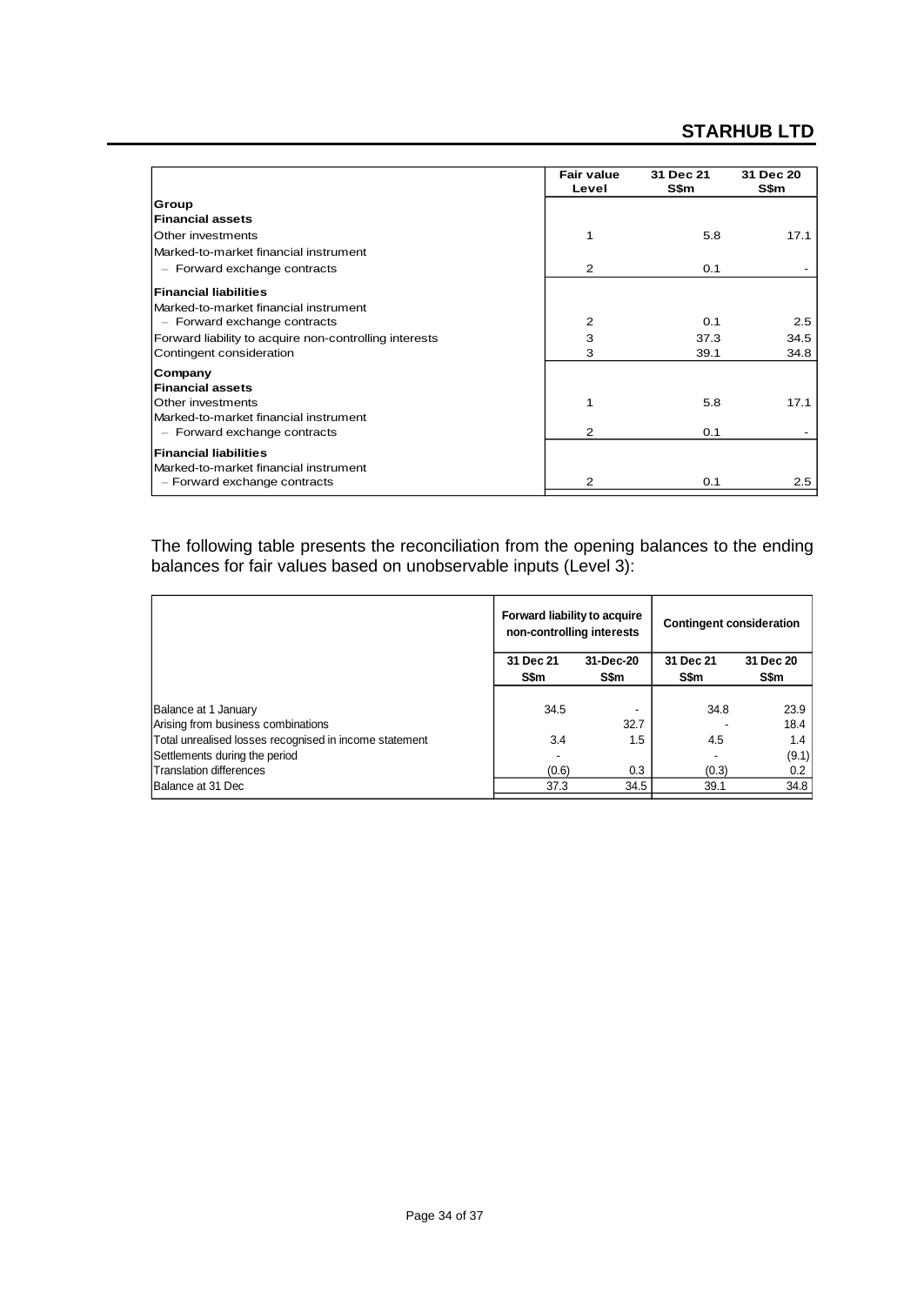### **19. SEGMENT REPORTING**

|                                                   | Telecommunications <sup>(1)</sup> Cybersecurity <sup>(2)</sup> |                          | Total                  | Telecommunications <sup>(1)</sup> Cybersecurity <sup>(2)</sup> |                          | <b>Total</b> |
|---------------------------------------------------|----------------------------------------------------------------|--------------------------|------------------------|----------------------------------------------------------------|--------------------------|--------------|
|                                                   | Full Year ended 31 Dec                                         |                          | Full Year ended 31 Dec |                                                                |                          |              |
|                                                   | 2021                                                           | 2021                     | 2021                   | 2020                                                           | 2020                     | 2020         |
|                                                   | S\$m                                                           | S\$m                     | S\$m                   | S\$m                                                           | S\$m                     | S\$m         |
|                                                   |                                                                |                          |                        |                                                                |                          |              |
| Mobile                                            | 530.7                                                          |                          | 530.7                  | 579.7                                                          | ٠                        | 579.7        |
| Broadband                                         | 194.4                                                          |                          | 194.4                  | 176.1                                                          |                          | 176.1        |
| Entertainment                                     | 180.0                                                          |                          | 180.0                  | 187.9                                                          |                          | 187.9        |
| <b>Enterprise Business</b>                        | 437.6                                                          | 268.5                    | 706.1                  | 424.9                                                          | 220.7                    | 645.5        |
| Sales of equipment                                | 431.4                                                          | $\overline{\phantom{a}}$ | 431.4                  | 439.6                                                          | ۰                        | 439.6        |
| Total revenue                                     | 1,774.1                                                        | 268.5                    | 2,042.6                | 1,808.1                                                        | 220.7                    | 2,028.8      |
| <b>EBITDA</b>                                     | 485.4                                                          | 25.5                     | 510.9                  | 510.3                                                          | 27.5                     | 537.8        |
| Depreciation & amortisation                       | (257.0)                                                        | (22.1)                   | (279.1)                | (286.2)                                                        | (20.3)                   | (306.5)      |
| Non-operating loss                                | (1.7)                                                          |                          | (1.7)                  |                                                                |                          |              |
| Finance income                                    | 4.1                                                            | 0.1                      | 4.1                    | 1.8                                                            | 0.0                      | 1.9          |
| Finance expense                                   | (48.1)                                                         | (1.1)                    | (49.1)                 | (39.0)                                                         | (1.8)                    | (40.8)       |
| Share of gain of associate (net of tax)           | 3.4                                                            | $\blacksquare$           | 3.4                    | 0.6                                                            | $\overline{\phantom{a}}$ | 0.6          |
| Share of gain/ (loss) of joint venture (net of ta | 1.7                                                            |                          | 1.7                    | (0.1)                                                          | $\overline{\phantom{a}}$ | (0.1)        |
| <b>Profit before taxation</b>                     | 187.8                                                          | 2.4                      | 190.2                  | 187.5                                                          | 5.3                      | 192.8        |
| Taxation                                          | (39.4)                                                         | (0.8)                    | (40.1)                 | (30.7)                                                         | (2.0)                    | (32.7)       |
| Profit for the year                               | 148.4                                                          | 1.7                      | 150.1                  | 156.8                                                          | 3.3                      | 160.1        |
| <b>Assets and liabilities</b>                     |                                                                |                          |                        |                                                                |                          |              |
| Non-current assets                                | 1,466.3                                                        | 173.7                    | 1,640.0                | 1,580.2                                                        | 191.5                    | 1,771.7      |
| Current assets                                    | 1,358.1                                                        | 244.8                    | 1,602.9                | 975.2                                                          | 184.4                    | 1,159.6      |
| <b>Total assets</b>                               | 2,824.4                                                        | 418.5                    | 3,242.9                | 2,555.4                                                        | 376.0                    | 2,931.3      |
|                                                   |                                                                |                          |                        |                                                                |                          |              |
| Borrowings                                        | 1,364.0                                                        | 0.7                      | 1,364.7                | 1,171.6                                                        | 0.8                      | 1,172.4      |
| Other non-current liabilities                     | 300.5                                                          | 13.8                     | 314.3                  | 335.0                                                          | 33.3                     | 368.3        |
| Other current liabilities                         | 742.9                                                          | 124.8                    | 867.7                  | 666.6                                                          | 97.6                     | 764.2        |
| <b>Total liabilities</b>                          | 2,407.4                                                        | 139.3                    | 2,546.8                | 2,173.3                                                        | 131.6                    | 2,304.9      |
| Other information                                 |                                                                |                          |                        |                                                                |                          |              |
| Capital expenditure                               | 178.1                                                          | 3.7                      | 181.8                  | 151.2                                                          | 4.1                      | 155.3        |
| $F$ ree cash flow $(3)$                           | 459.3                                                          | 25.2                     | 484.6                  | 402.7                                                          | (15.0)                   | 387.7        |
|                                                   |                                                                |                          |                        |                                                                |                          |              |

*Note:*

*(1) Telecommunications refers to the Group including Strateq which was acquired on 30 July 2020*

*(2) Cybersecurity refers to Ensign and D'Crypt*

*(3) Free Cash Flow refers to net cash from operating activities less purchase of fixed assets in the cash flow statement*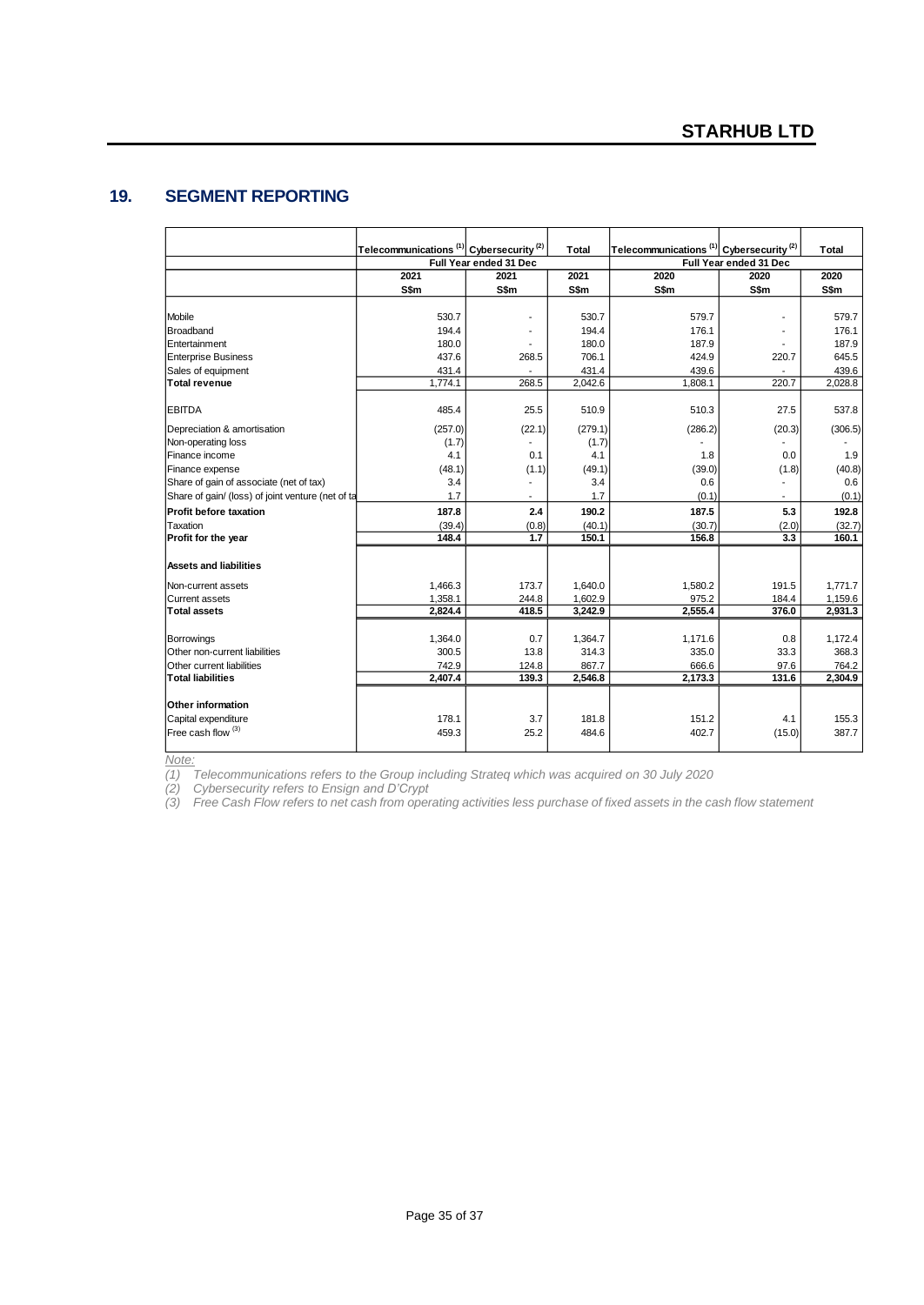### **20. INTERESTED PERSON TRANSACTIONS**

|                                                              |                                | Aggregate value of all interested                            | Aggregate value of all interested                                       |
|--------------------------------------------------------------|--------------------------------|--------------------------------------------------------------|-------------------------------------------------------------------------|
|                                                              |                                | person transactions conducted<br>under shareholders' mandate | person transactions (excluding<br>transactions less than S\$100,000 and |
|                                                              |                                | pursuant to Rule 920 of the SGX                              | transactions conducted under a                                          |
|                                                              | <b>Nature of Relationship</b>  | <b>Listing Manual (excluding</b>                             | shareholders' mandate pursuant to                                       |
|                                                              |                                | transactions less than S\$100,000)*                          | Rule 920 of the SGX Listing Manual)                                     |
|                                                              |                                |                                                              | 1 January 2021 to 31 December 2021 1 January 2021 to 31 December 2021   |
|                                                              |                                | S\$m                                                         | S\$m                                                                    |
| Transactions for the Sale of Goods & Services                |                                |                                                              |                                                                         |
| Capitaland Limited & its associates                          |                                | 0.8                                                          | 0.0                                                                     |
| SembCorp Industries Ltd & its associates                     |                                | 0.9                                                          | 0.0                                                                     |
| Singapore Power Limited & its associates                     | Associates of StarHub Ltd 's   | 0.5                                                          | 0.0                                                                     |
| Singapore Technologies Engineering Ltd & its associates      | controlling shareholder        | 0.3                                                          | 0.0                                                                     |
| Singapore Technologies Telemedia Pte Ltd & its associates    |                                | 11.7                                                         | 0.0                                                                     |
| Singapore Telecommunications Limited & its associates        |                                | 14.5                                                         | 0.0                                                                     |
| Temasek Holdings (Private) Limited and its associates (other | Controlling shareholder of     |                                                              |                                                                         |
| than those disclosed above)                                  | StarHub Ltd and its associates | 11.8                                                         | 0.0                                                                     |
|                                                              |                                | 40.4                                                         | 0.0                                                                     |
| Transactions for the Purchase of Goods & Services            |                                |                                                              |                                                                         |
| Capitaland Limited & its associates                          |                                | 1.3                                                          |                                                                         |
| Singapore Technologies Engineering Ltd & its associates      | Associates of StarHub Ltd 's   | 0.6                                                          | 0.0                                                                     |
| Singapore Technologies Telemedia Pte Ltd & its associates    | controlling shareholder        | 11.9                                                         |                                                                         |
| Singapore Telecommunications Limited & its associates        |                                | 16.1                                                         | 0.0                                                                     |
| Temasek Holdings (Private) Limited and its associates (other | Controlling shareholder of     |                                                              |                                                                         |
| than those disclosed above)                                  | StarHub Ltd and its associates | 7.0                                                          | 0.0                                                                     |
|                                                              |                                | 36.9                                                         | 0.0                                                                     |
| Capital call for capability funding and working capital      |                                |                                                              |                                                                         |
| Ensign Technologies Pte. Ltd.(f.k.a. Leone Investments Pte.  | Associates of StarHub Ltd 's   |                                                              |                                                                         |
| Ltd.) and Ensign InfoSecurity Pte. Ltd.                      | controlling shareholder        | 0.0                                                          | 10.9                                                                    |
|                                                              |                                | 0.0                                                          | 10.9                                                                    |
|                                                              |                                |                                                              |                                                                         |
| Capital call for subscription of preference shares in the    |                                |                                                              |                                                                         |
| capital of Keele Investments Pte. Ltd.                       |                                |                                                              |                                                                         |
| Ensign Technologies Pte. Ltd.(f.k.a. Leone Investments Pte.  | Associates of StarHub Ltd 's   |                                                              |                                                                         |
| Ltd.) and Ensign InfoSecurity Pte. Ltd.                      | controlling shareholder        | 0.0                                                          | 6.7                                                                     |
|                                                              |                                | 0.0                                                          | 6.7                                                                     |

### **21. SUBSEQUENT EVENTS**

#### Dividend declaration

The directors have proposed a final dividend of \$0.039 (2020: \$0.025) per share, taxexempt (one-tier), totalling S\$67.5 million (2020: S\$43.3 million) in respect of the financial year ended 31 December 2021. This proposed final tax-exempt dividend has not been recognised as at year end and will be submitted for shareholders' approval at the forthcoming Annual General Meeting of the Company in 2022.

Acquisition of HKBN JOS (Singapore) Pte. Ltd. ("JOS SG") and HKBN JOS (Malaysia) Sdn. Bhd. ("JOS MY"), (collectively the "JOS Entities")

On 3 January 2022, the Company completed the acquisition of 60% of the JOS Entities for an initial consideration of S\$3.6 million, and an expected final consideration of S\$9.1 million, payable by 1Q2022. The JOS Entities are in the business of delivering end-user computing, IT maintenance and IT infrastructure support services, as well as developing solutions and services that meet the changing needs of enterprise customers who are accelerating digital and cloud transformation as well as embracing hybrid work models.

### **22. CONFIRMATION THAT THE ISSUER HAS PROCURED UNDERTAKINGS FROM ALL ITS DIRECTORS AND EXECUTIVE OFFICERS**

The Company confirms that it has procured undertakings from all its directors and executive officers under Rule 720(1) of the Listing Manual of Singapore Exchange Securities Trading Limited.